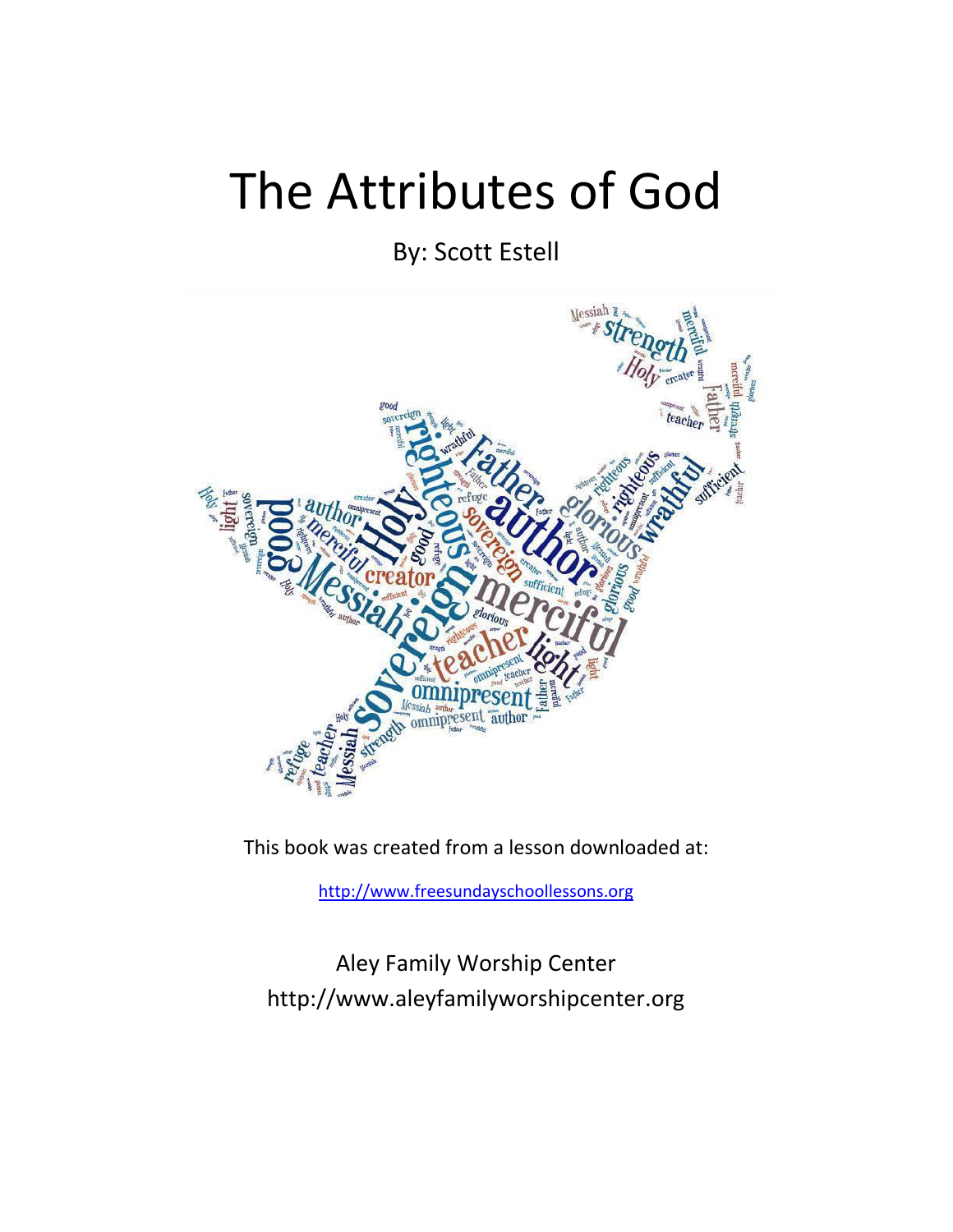# **The Attributes of God**

| Lesson 1: Introduction to God's Attributes3-6 |  |
|-----------------------------------------------|--|
|                                               |  |
|                                               |  |
|                                               |  |
|                                               |  |
|                                               |  |
|                                               |  |
|                                               |  |
|                                               |  |
|                                               |  |
|                                               |  |
|                                               |  |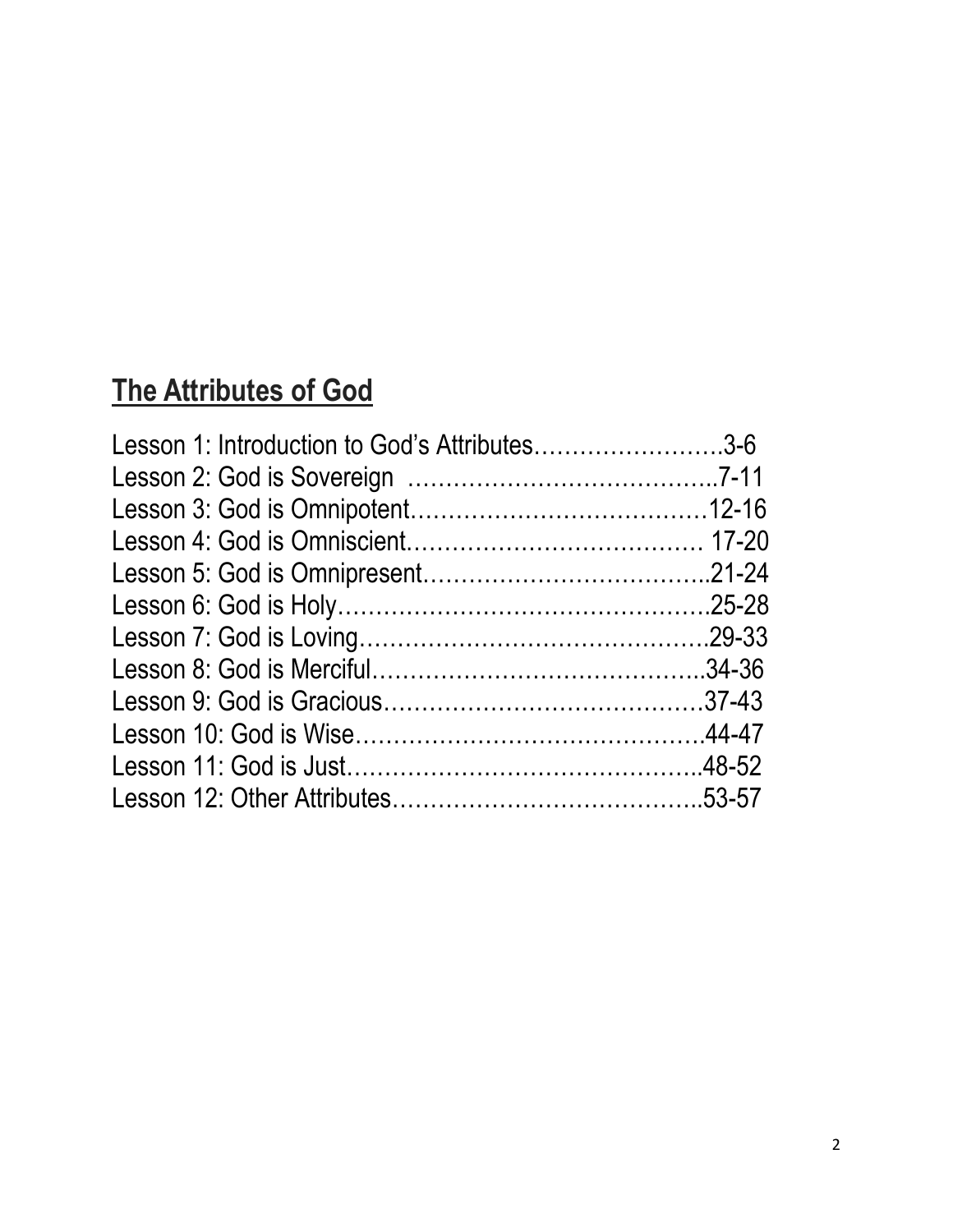### Introduction:

We are about to embark on one of the most important journeys of our lives–a quest to understand and know God.<sup>[\[1\]](http://www.freesundayschoollessons.org/systematic-theology/the-attributes-of-god-lesson-1-introduction-to-gods-attributes/#_ftn1)</sup> There is no greater pursuit. As God Himself says in [Jeremiah 9:23-24:](https://biblia.com/bible/esv/Jer%209.23-24) *Thus says the LORD, "Let not a wise man boast of his wisdom, and let not the mighty man boast of his might, let not a rich man boast of his riches; but let him who boasts boast of this, that he understands and knows Me."* It is generally agreed that the best way to learn about God is to study His attributes. Before studying individual attributes of God, however, we must first understand what an attribute is. In this lecture, we will define what an attribute is, attempt to classify God's attributes, and determine which, if any, of God's attributes is the most basic one.

# **What is an Attribute?**

Simply-put, an attribute is a word which describes what someone or something is like. We use the word "attribute" (n.) when describing what God is like because attributes are words which we "attribute" (v.) to God. To attribute is to ascribe or assign something to someone. We ascribe or assign various words to God which describe what He is  $like. [2]$  $like. [2]$ 

God's attributes are not like the individual pieces of a jigsaw puzzle, which, when put together, make God what He is. Rather, each attribute completely describes what God is like. In other words, God is not part holy, part love, etc.; rather, He is completely holy and completely loving, etc.

God's attributes are intrinsic to His being. In other words, they are that which make God what He is; He would cease to be God without them. God is what His attributes are.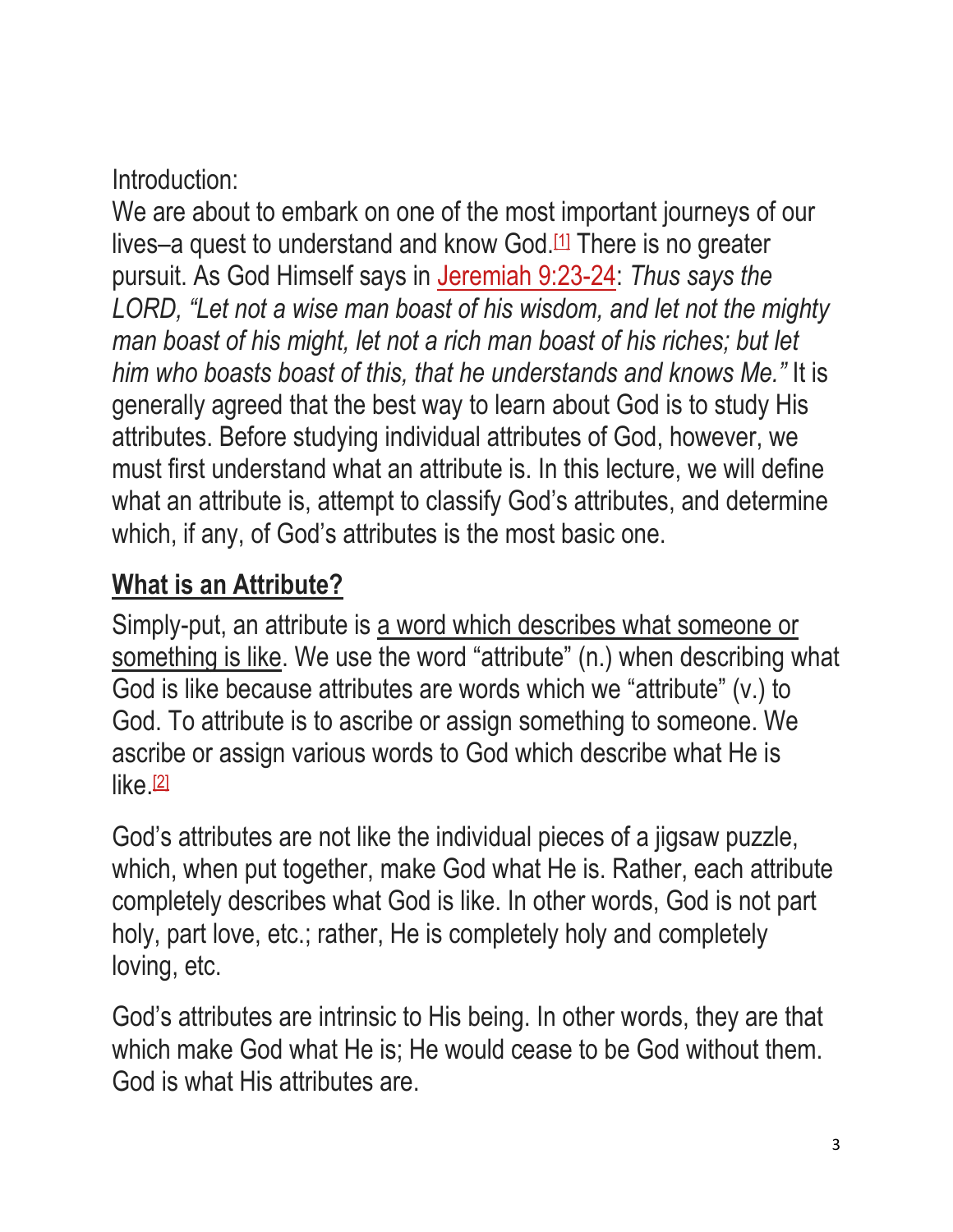"When we speak of the attributes of God, we are referring to those qualities of God which constitute what He is" (Erickson, p. 265).

"Attributes are qualities that are inherent to a subject" (Ryrie, p. 35).

"The attributes of God are those distinguishing characteristics of the divine nature which are inseparable from the idea of God" (A. H. Strong, quoted in McCune, p. 87).

Attributes are not that which God has, but that which God is.

# **Classification of God's Attributes**

In order to help us better understand God's attributes, it may be helpful to classify or categorize them. God's attributes can be divided into two distinct categories:

# **Attributes of greatness**

Attributes of greatness are those attributes which God possesses exclusively. They are descriptive of God and God alone. Theologians sometimes refer to these as "incommunicable" because they cannot be communicated to (i.e., shared with) mankind. Examples include God's sovereignty, omnipotence, omniscience, and omnipresence.

# **Attributes of goodness**

Attributes of goodness are those attributes which God possesses to a perfect degree and which may be found to a limited degree in mankind. Theologians sometimes refer to these as "communicable" because they can be communicated to (i.e., shared with) mankind, though not to the same degree in which they are found in God. Examples include God's wisdom, holiness, love, mercy, grace, and justice.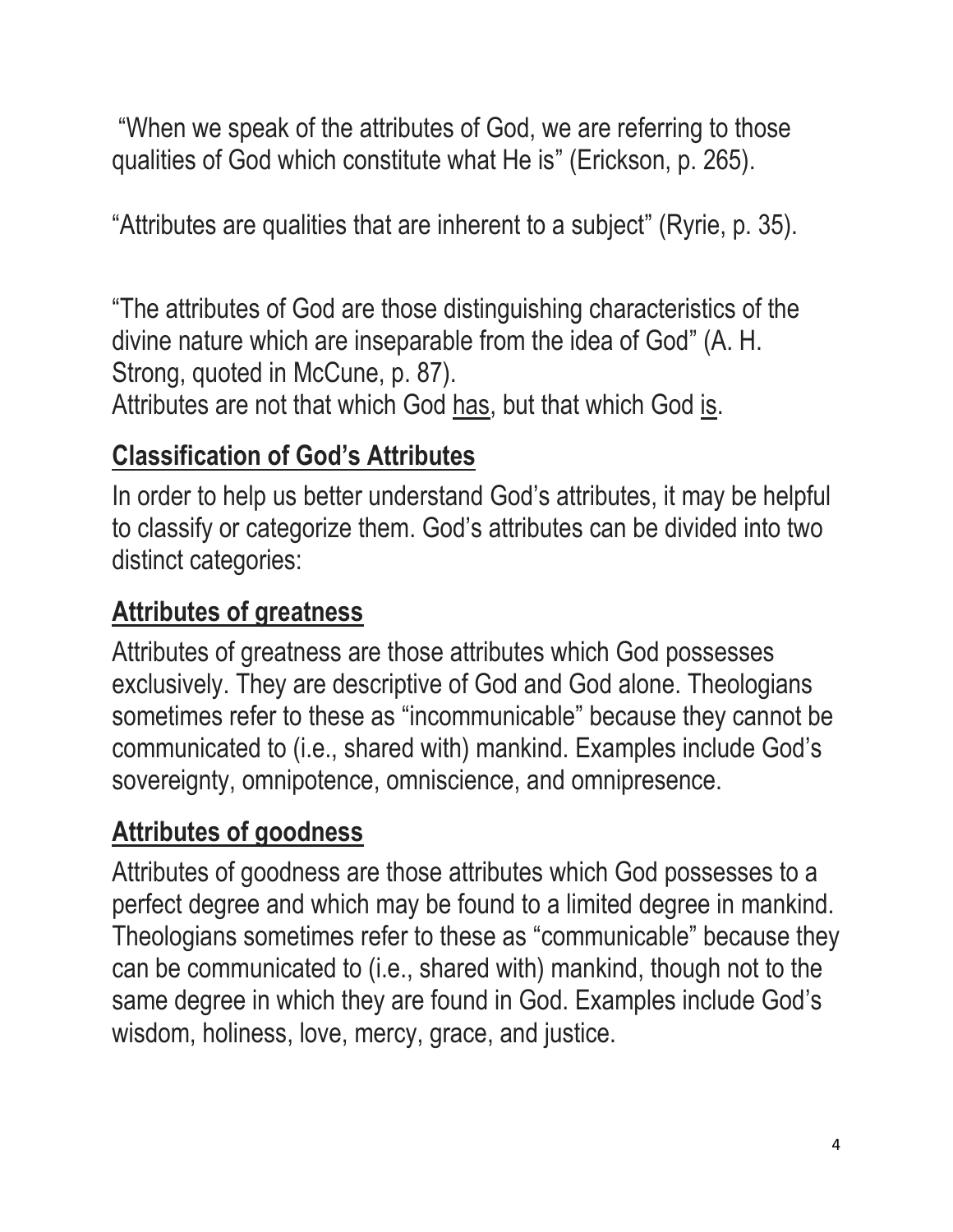# **The Supreme Attribute**

Theologians have debated for centuries as to whether or not God has a supreme attribute, i.e., one which is more basic to His character than all the rest. Though God possesses all of His attributes to a perfect degree, there does seem to be one attribute which best characterizes the person we call God and which governs or regulates the other attributes. It is the attribute of holiness. See [Isaiah 57:15a.](https://biblia.com/bible/esv/Isa%2057.15a) Holiness "may be said to be a transcendental attribute, that, as it were, runs through the rest, and casts lustre upon them. It is an attribute of attributes" (John Howe, quoted in Pink, p. 42). As we will learn more fully in a later lesson, the basic idea behind the word "holiness" is that of separation. God is separate from everything else in both a metaphysical (what He is) and moral (what He does) sense (thus, holiness is in actuality both an attribute of greatness and goodness). There is a vast chasm between God and man. This gap is commonly referred to as the Creator/creature distinction (cf. [Psalm 50:21\)](https://biblia.com/bible/esv/Ps%2050.21). As mentioned above, God's attributes of greatness are absolute–there is no human corollary to them. Furthermore, though God's attributes of goodness are reflected in man, the reflection is so dim that it almost defies comparison. Thus, fundamental to a basic understanding of God and His attributes is a proper understanding of the attribute of holiness.

# **Summation**

What is an attribute? An attribute is a word which describes what someone or something is like. God's attributes can be classified into two categories: His attributes of greatness (not found in man) and His attributes of goodness (found in man, though to a very limited degree). The attribute of holiness is God's most basic attribute.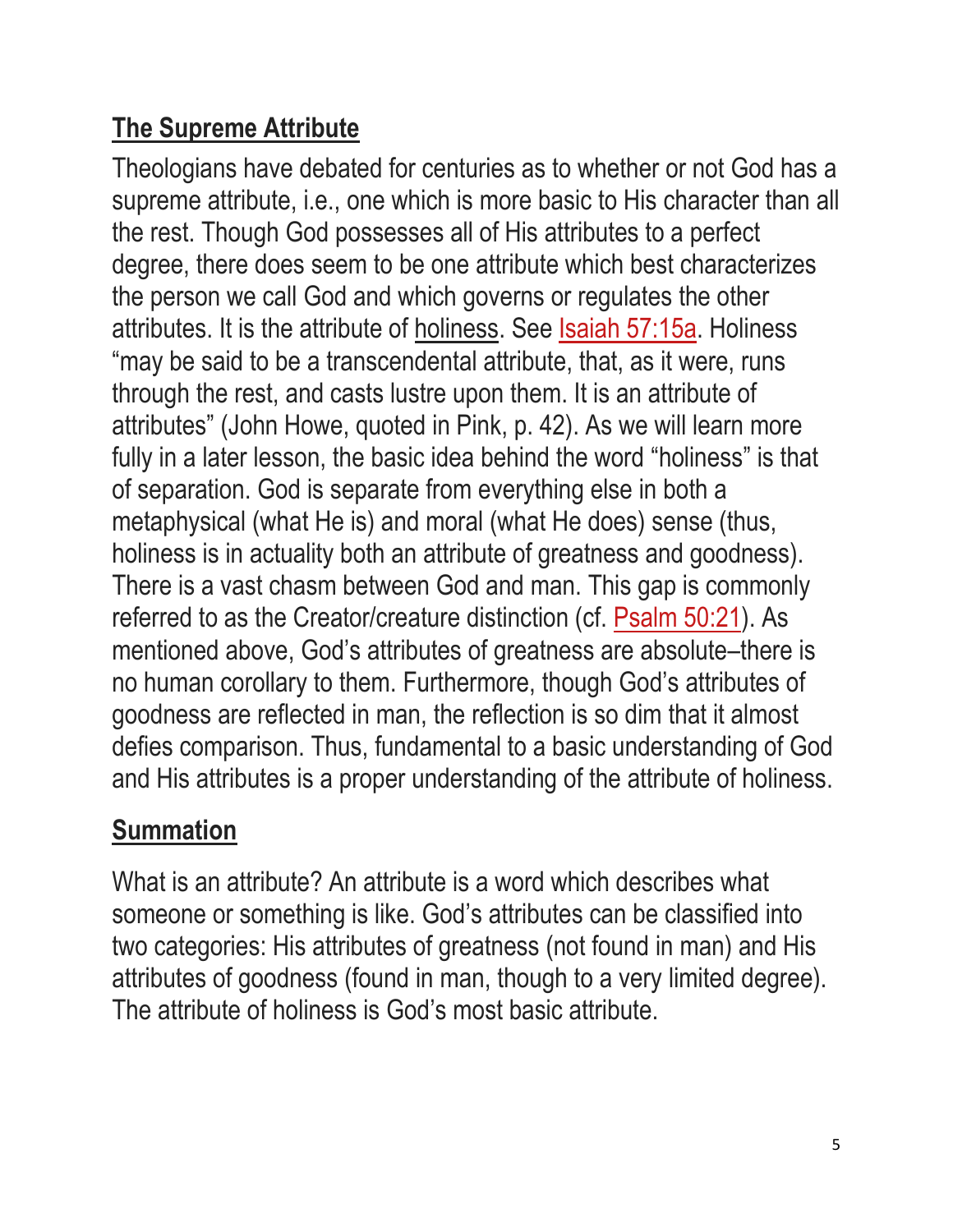[\[1\]](http://www.freesundayschoollessons.org/systematic-theology/the-attributes-of-god-lesson-1-introduction-to-gods-attributes/#_ftnref1)Because God is "incomprehensible," we will never (not even in glory) fully understand and know Him. This is because God is "infinite," while we are "finite."

[\[2\]](http://www.freesundayschoollessons.org/systematic-theology/the-attributes-of-god-lesson-1-introduction-to-gods-attributes/#_ftnref2)A caveat is in order at this point. I am using the verb "attribute" in a certain, restricted sense. Technically, we don't "attribute" anything to God. As Ryrie (p. 35) states: "God's perfections are known to us through revelation. Man does not attribute them to God; God reveals them to man."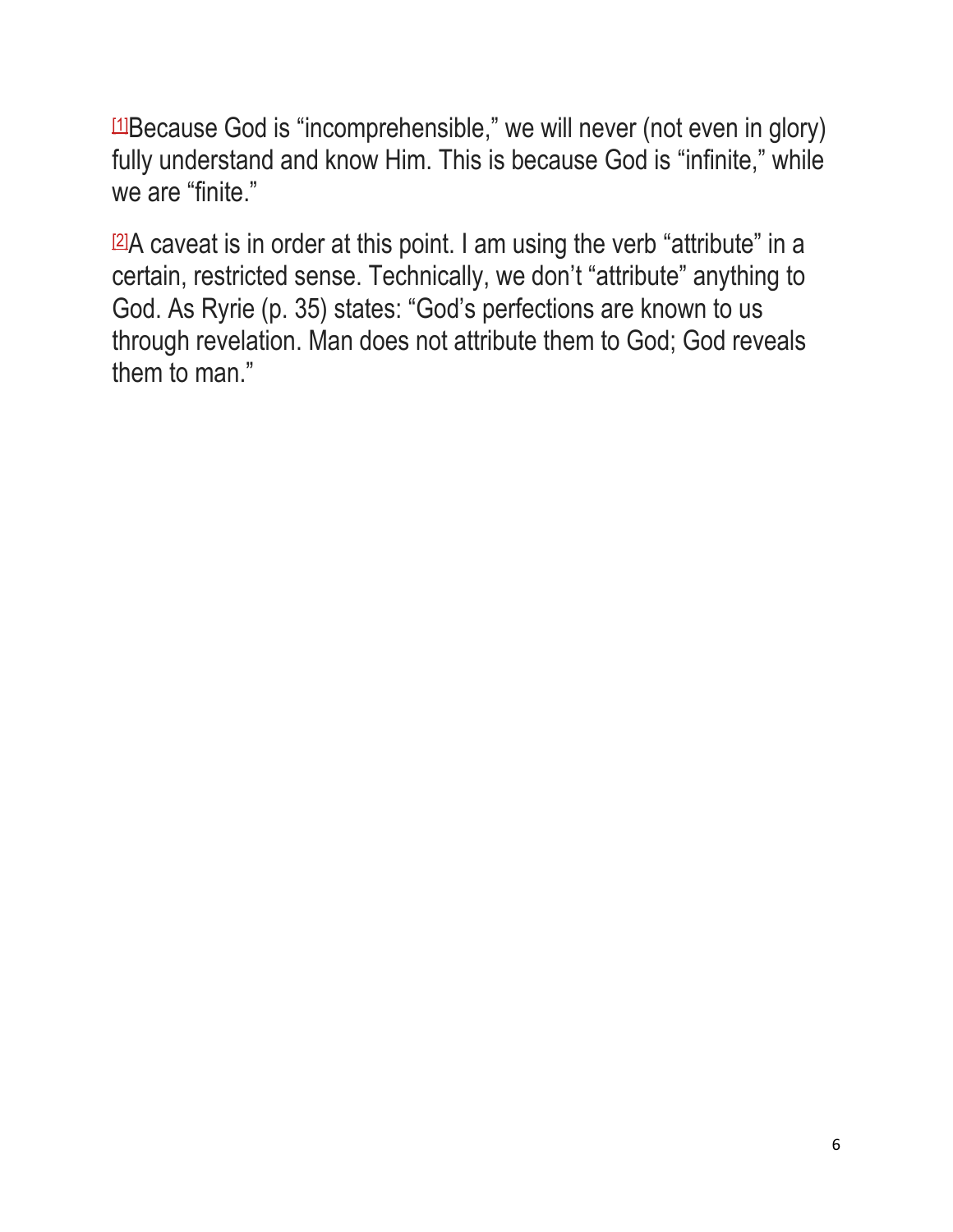#### **The Attributes of God: Lesson 2: God is Sovereign**

### **Sovereignty Defined**

The word "sovereign" has as its root the verb "reign," meaning to rule. The prefix *sove* is derived from *super,* meaning over or above. To say that God is sovereign is to say that He rules over all. He is the "God of gods" [\(Deut 10:17\)](https://biblia.com/bible/esv/Deut%2010.17), the "King of kings" [\(1 Tim 6:15,](https://biblia.com/bible/esv/1%20Tim%206.15) [Rev 17:14,](https://biblia.com/bible/esv/Rev%2017.14) [19:16\)](https://biblia.com/bible/esv/Rev%2019.16), and the "Lord of lords" [\(Deut 10:17,](https://biblia.com/bible/esv/Deut%2010.17) [1 Tim 6:15,](https://biblia.com/bible/esv/1%20Tim%206.15) [Rev 17:14,](https://biblia.com/bible/esv/Rev%2017.14) [19:16\)](https://biblia.com/bible/esv/Rev%2019.16). As David exclaims in [1 Chronicles 29:11b-12a:](https://biblia.com/bible/esv/1%20Chron%2029.11b-12a) "Yours is the dominion, O LORD, and You exalt Yourself as head over all. Both riches and honor come from You, and You rule over all" (see also [Ps 22:28](https://biblia.com/bible/esv/Ps%2022.28) and [103:19\)](https://biblia.com/bible/esv/Ps%20103.19).

To put it in even simpler terms, God is the "boss" of everything. By virtue of the fact that He has created all things, He has the right to rule over them (see [Rom 9:14-21\)](https://biblia.com/bible/esv/Rom%209.14-21). God does as He pleases with His creation (see [Job 23:13,](https://biblia.com/bible/esv/Job%2023.13) [42:2,](https://biblia.com/bible/esv/Job%2042.2) [Psalm 2,](https://biblia.com/bible/esv/Ps%202) [115:3,](https://biblia.com/bible/esv/Psalm%20115.3) [135:5-6,](https://biblia.com/bible/esv/Psalm%20135.5-6) [Isa 46:9-11,](https://biblia.com/bible/esv/Isa%2046.9-11) and [Dan 4:35\)](https://biblia.com/bible/esv/Dan%204.35).

# **Some Things Over Which God is Sovereign**

The weather (see [Job 36:32,](https://biblia.com/bible/esv/Job%2036.32) [Jer 10:13,](https://biblia.com/bible/esv/Jer%2010.13) [Jonah 1:4,](https://biblia.com/bible/esv/Jonah%201.4) [4:8,](https://biblia.com/bible/esv/Jonah%204.8) and [Mark 4:41\)](https://biblia.com/bible/esv/Mark%204.41)

The animal kingdom (see  $\text{Isa } 46:11a$ , [Jonah 1:17,](https://biblia.com/bible/esv/Jonah%201.17) [2:10,](https://biblia.com/bible/esv/Jonah%202.10) [4:7,](https://biblia.com/bible/esv/Jonah%204.7) and Matt [10:29\)](https://biblia.com/bible/esv/Matt%2010.29)

The plant kingdom (see [Jonah 4:6\)](https://biblia.com/bible/esv/Jonah%204.6)

Human rulers (see [Prov 21:1,](https://biblia.com/bible/esv/Prov%2021.1) [Dan 2:21,](https://biblia.com/bible/esv/Dan%202.21) [4:25,](https://biblia.com/bible/esv/Dan%204.25) [Rom 13:1,](https://biblia.com/bible/esv/Rom%2013.1) and [Rev](https://biblia.com/bible/esv/Rev%2017.17)  [17:17\)](https://biblia.com/bible/esv/Rev%2017.17). This is a case of the-greater-to-the-lesser, i.e., if God is sovereign over the greatest of human beings, He is sovereign over all human beings. All human sovereigns are given their authority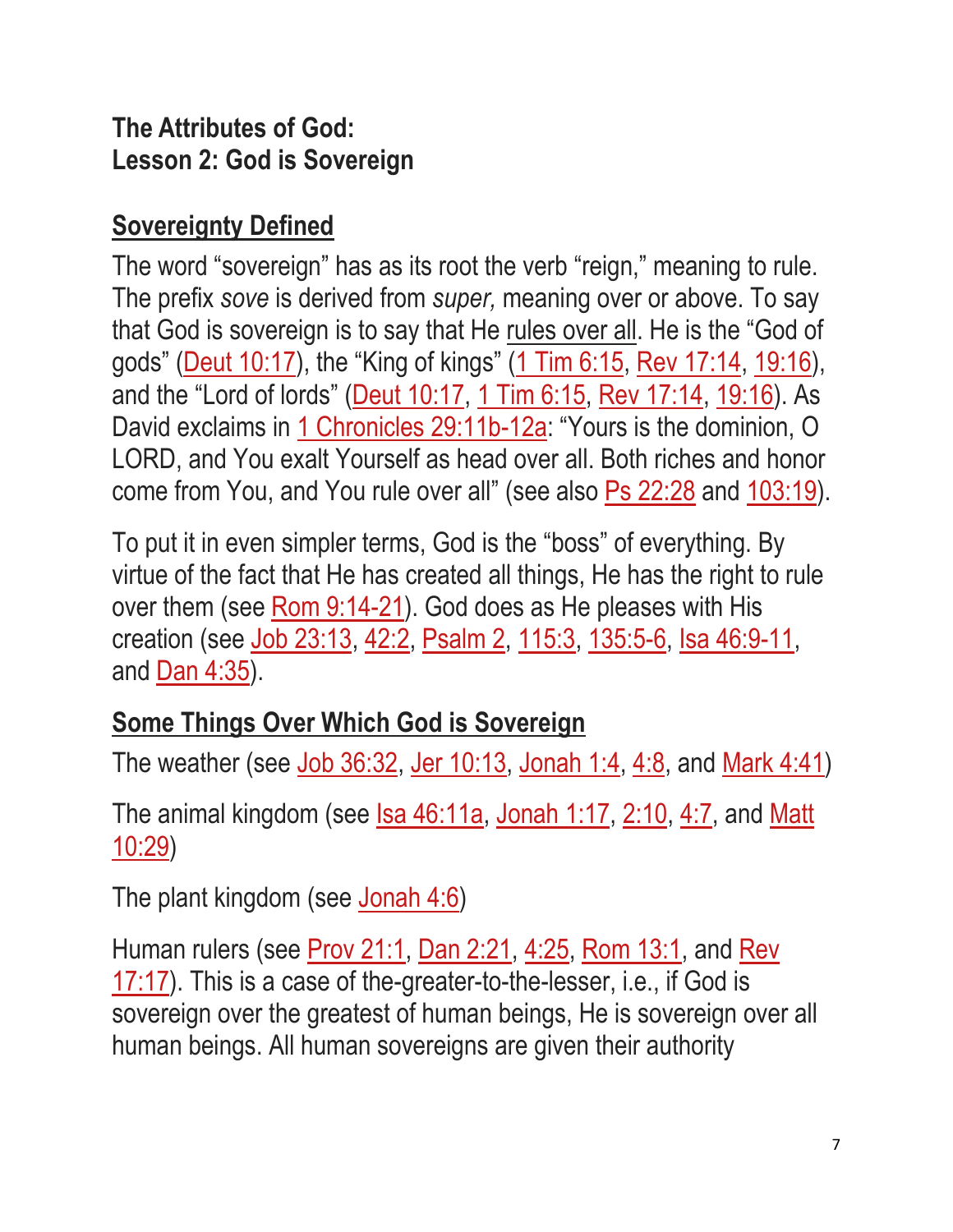by the Sovereign and are merely instruments in His hand to accomplish His purposes (see <u>Isa 44:28-45:1</u> and [Rom 9:17\)](https://biblia.com/bible/esv/Rom%209.17).

### **Some Implications of God's Sovereignty**

Because God is sovereign, He has the right to tell us what to do. Because God is sovereign, He has the right to tell us what we should do, when we should do it, where we should do it, how we should do it, with and to whom we should do it, and why we should do it. The only proper response to God's demands is unconditional obedience. This starts with surrendering oneself to God at salvation (lordship) and continues throughout one's Christian life by obeying the commands of Scripture.

Because God is sovereign, we can rest secure. God controls all things. Nothing happens without His permission. There is no "maverick molecule" in the universe (McCune). This fact should give us great comfort. We don't have to worry about anything. It's all in His hands. Our only "concern" is to do what He tells us to do, leaving the results with Him.

Because God is sovereign, we should worship Him. Notice how God's sovereignty is the basis for David's worship in [1 Chronicles 29:10-13.](https://biblia.com/bible/esv/1%20Chron%2029.10-13) See also [Revelation 19:6,](https://biblia.com/bible/esv/Rev%2019.6) upon which are based the words to the AHallelujah@ chorus. "The doctrine of God's sovereignty has very often appeared, an exceeding pleasant, bright and sweet doctrine to me: and absolute sovereignty is what I love to ascribe to God" (Jonathan Edwards, quoted in Storms, p. 29).

"There is no attribute more comforting to His children than that of God's Sovereignty. Under the most adverse circumstances, in the most severe trials, they believe that Sovereignty has ordained their afflictions, that Sovereignty overrules them, and that Sovereignty will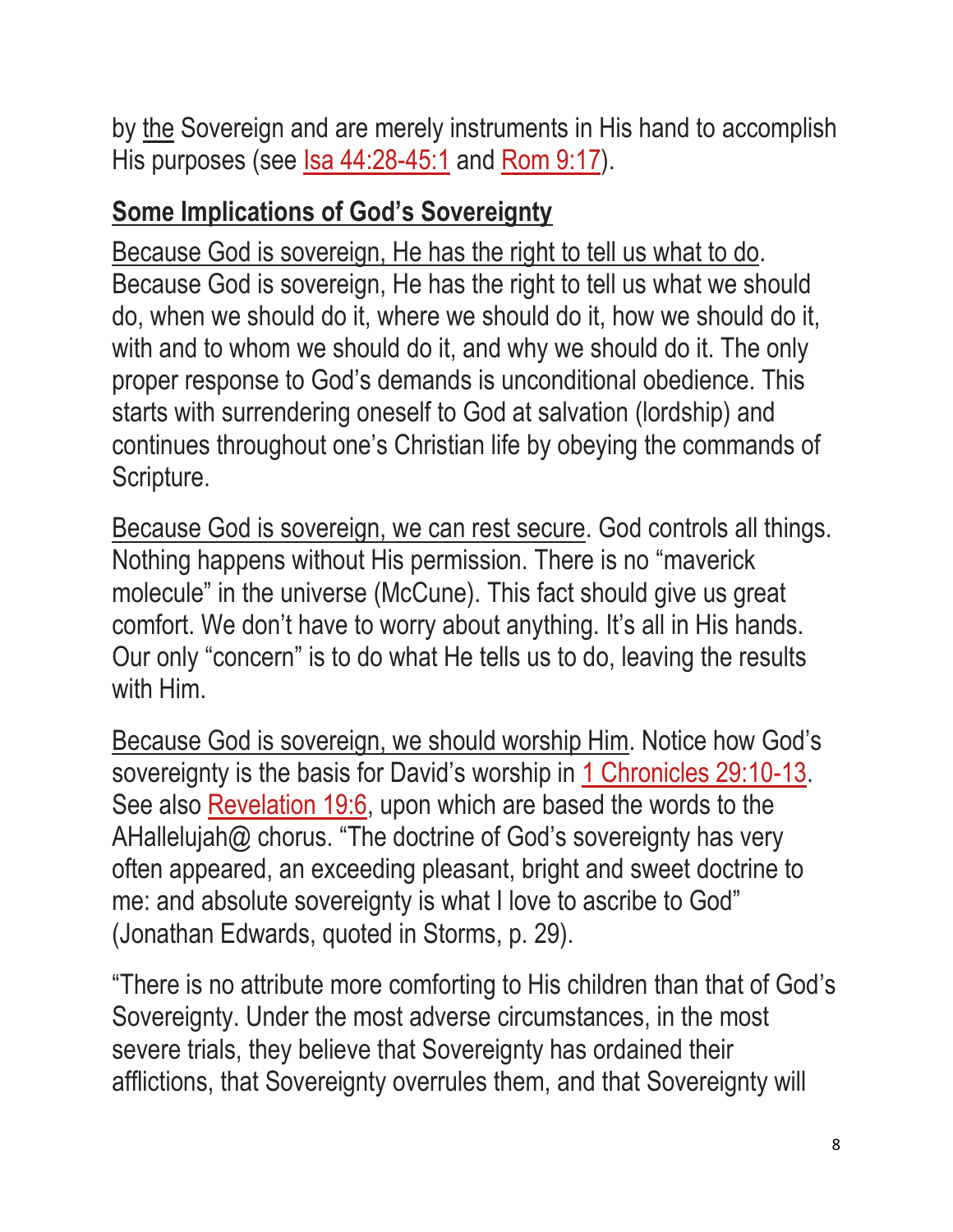sanctify them all. There is nothing for which the children ought more earnestly to contend than the doctrine of their Master over all creation– the Kingship of God over all the works of His own hands–the Throne of God and His right to sit upon that Throne. On the other hand, there is no doctrine more hated by worldlings, no truth of which they have made such a football, as the great, stupendous, but yet most certain doctrine of the Sovereignty of the infinite Jehovah. Men will allow God to be everywhere except on His throne. They will allow Him to be in His workshop to fashion worlds and make stars. They will allow Him to be in His almonry [money house] to dispense His alms and bestow His bounties. They will allow Him to sustain the earth and bear up the pillars thereof, or light the lamps of heaven, or rule the waves of the ever-moving ocean; but when God ascends His throne, His creatures then gnash their teeth. And we proclaim an enthroned God, and His right to do as He wills with His own, to dispose of His creatures as He thinks well, without consulting them in the matter . . . then it is that men turn a deaf ear to us, for God on His throne is not the God they love. But it is God upon the throne that we love to preach. It is God upon His throne whom we trust" (Charles Haddon Spurgeon, quoted in Pink, [pp.](https://biblia.com/bible/esv/Phil.%2032-33)  [32-33\)](https://biblia.com/bible/esv/Phil.%2032-33).

#### **Some Objections to God's Sovereignty Answered**

In spite of the fact that the Bible clearly teaches God's sovereignty, some have attempted to deny it or at least "water it down," finding it difficult to reconcile divine sovereignty with human freedom (How can a man be genuinely free if God is in complete control of him?) and the presence of evil (If God is both in control of everything and holy, why does evil exist?). In response to the former, Ryrie states: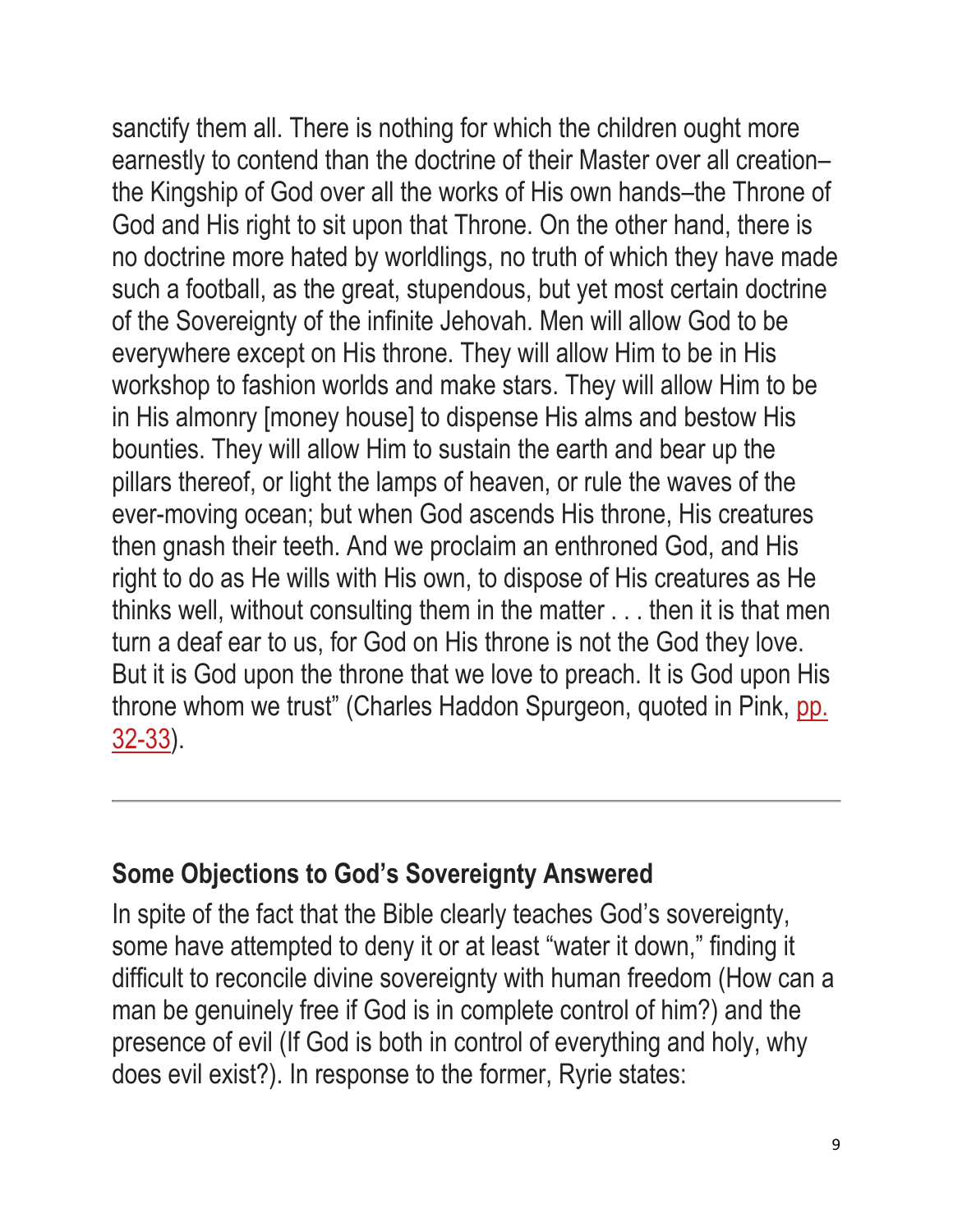"Sovereignty/freedom forms an antinomy ('a contradiction between two apparently equally valid principles or between inferences correctly drawn from such principles'). Antinomies in the Bible, however, consist only of apparent contradictions, not ultimate ones. One can accept the truths of an antinomy and live with them, accepting by faith what cannot be reconciled; or one can try to harmonize the apparent contradictions in an antinomy which inevitably leads to overemphasizing one truth to the neglect or even denial of the other" (Ryrie, [pp. 43-44I](https://biblia.com/bible/esv/Phil.%2043-44)n spite of the fact that the Bible clearly teaches God's sovereignty, some have attempted to deny it or at least "water it down," finding it difficult to reconcile divine sovereignty with human freedom (How can a man be genuinely free if God is in complete control of him?) and the presence of evil (If God is both in control of everything and holy, why does evil exist?). In response to the former, Ryrie states: "Sovereignty/freedom forms an antinomy ('a contradiction between two apparently equally valid principles or between inferences correctly drawn from such principles'). Antinomies in the Bible, however, consist only of apparent contradictions, not ultimate ones.

Storms; (pp. 177-178) makes the same point with a rhetorical question: "How is one to reconcile these apparently conflicting assertions? Should one accept both as equally inspired declarations and simply acquiesce to the resultant mystery, trusting in the sufficiency of an infinitely powerful and wise God to so constitute and orchestrate the created order such that both are true?" This is a "suprarational" matter, i.e., one which is above and beyond the human intellect's ability to grasp (suprarational ? irrational, however). Scripture affirms both truths (compare Jonah 1:15 with Jonah 2:3; Luke 22:22a with Luke 22:22b; Acts 2:23a with Acts 2:23b; Acts 4:27 with Acts 4:28; and Phil 2:12 with Phil 2:13). In response to the problem of evil, Tozer writes: "In His sovereign wisdom God has permitted evil to exist in carefully restricted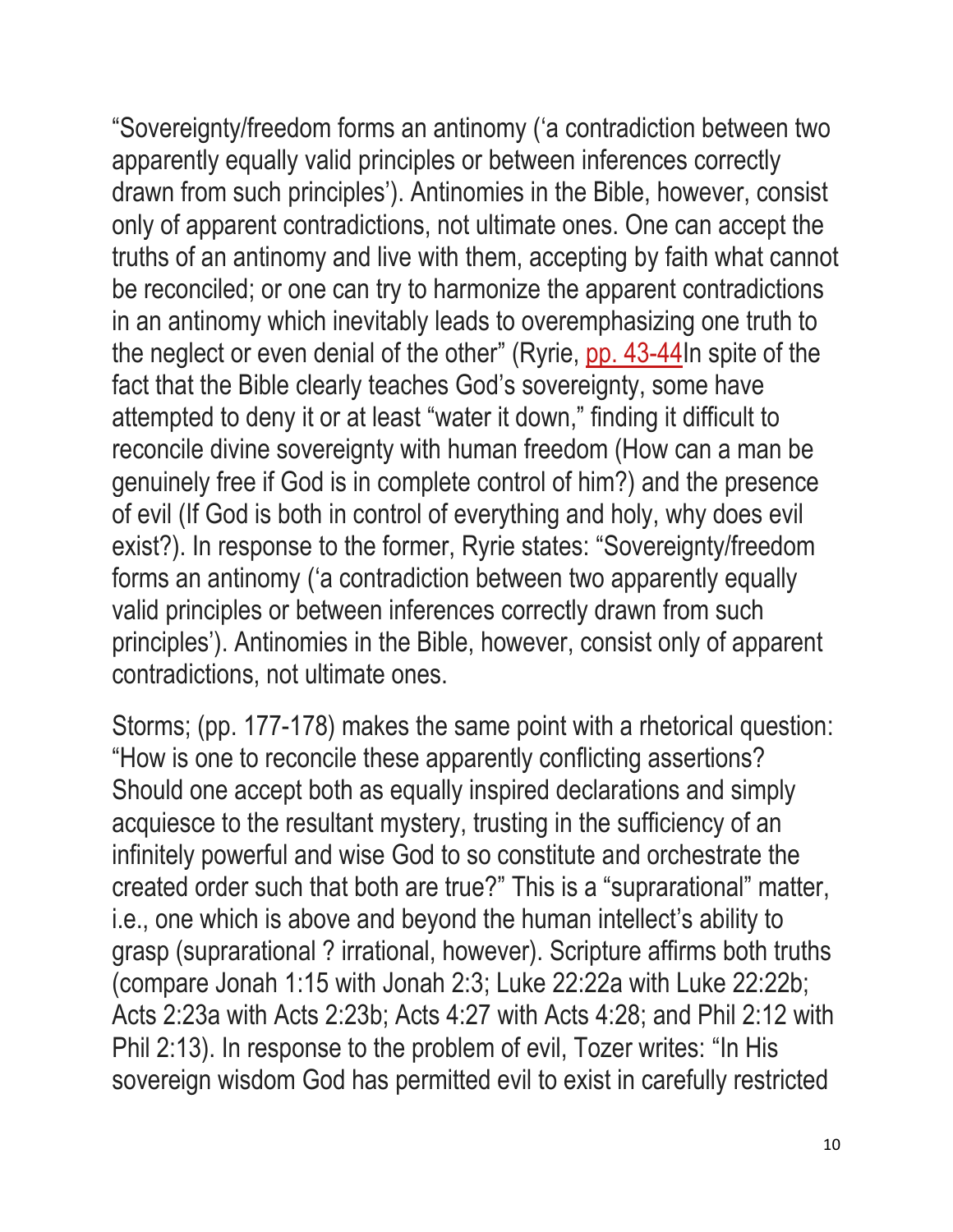areas of His creation, a kind of fugitive outlaw whose activities are temporary and limited in scope. In doing this God has acted according to His infinite wisdom and goodness. More than that no one knows at present; and more than that no one needs to know" (Tozer, p. 110).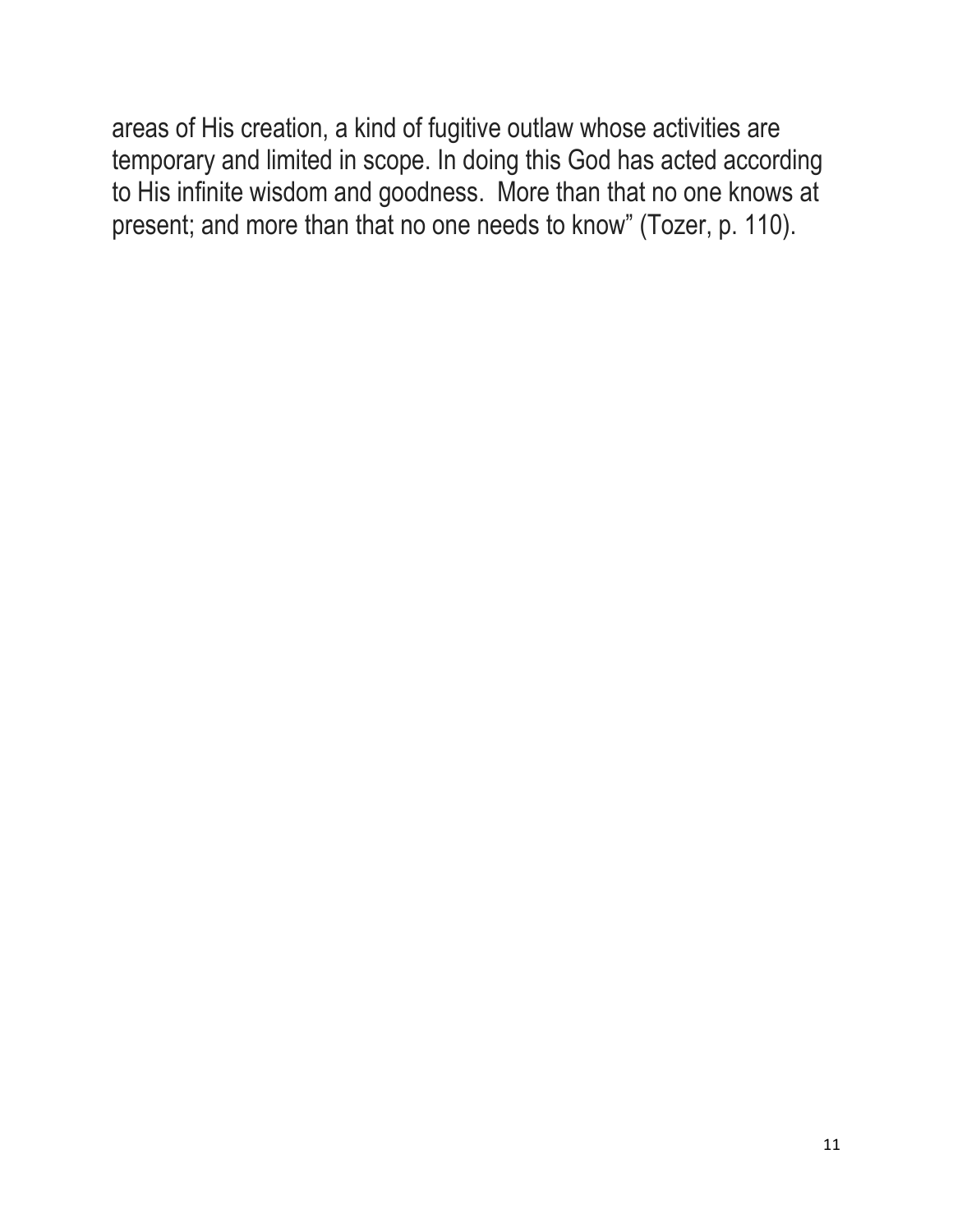### **Lesson 3: God is Omnipotent**

# **Omnipotence Defined**

The word "omnipotence" is a compound, consisting of the prefix "omni," meaning all, and the root "potent," meaning powerful. Put the two together and you have the literal meaning of the term: God is omnipotent, that is, He is all-powerful. He is "God Almighty" (Gen [17:1,](https://biblia.com/bible/esv/Gen%2017.1) [Rev 19:6\)](https://biblia.com/bible/esv/Rev%2019.6). [\[1\]](http://www.freesundayschoollessons.org/systematic-theology/attributes-of-god-lesson-3-god-is-omnipotent/#_ftn1) God has all power [\(Ps 62:11\)](https://biblia.com/bible/esv/Ps%2062.11). [\[2\]](http://www.freesundayschoollessons.org/systematic-theology/attributes-of-god-lesson-3-god-is-omnipotent/#_ftn2) His power is infinite, that is, without limit. He can do anything.

"I know that you can *[h](https://biblia.com/bible/esv/Job%2042.2#footnote1)*do all things, and that no purpose of yours can be thwarted.*"* – [Job 42:2](https://biblia.com/bible/esv/Job%2042.2) 

*"Ah, Lord GOD! Behold, You have made the heavens and the earth by Your great power and by Your outstretched arm! Nothing is too difficult for you."* – [Jeremiah 32:17](https://biblia.com/bible/esv/Jer%2032.17) (see also [Gen 18:14](https://biblia.com/bible/esv/Gen%2018.14) and [Jer 32:27\)](https://biblia.com/bible/esv/Jer%2032.27)

*"For nothing will be impossible with God"* – [Luke 1:37](https://biblia.com/bible/esv/Luke%201.37) (see also [Matt](https://biblia.com/bible/esv/Matt%2019.26)  [19:26\)](https://biblia.com/bible/esv/Matt%2019.26)

Technically-speaking, God cannot do anything. Because He is God, He cannot do anything that is inconsistent with His nature or character. For example, God cannot lie [\(Titus 1:2,](https://biblia.com/bible/esv/Titus%201.2) [Heb 6:18\)](https://biblia.com/bible/esv/Heb%206.18). Furthermore, God only does that which is consistent with His will. For reasons known only to Himself, God has chosen not to do certain things. For example, God could have given personality to a stone [\(Matt 3:9\)](https://biblia.com/bible/esv/Matt%203.9). Jesus Christ, being God, could have summoned angels to rescue Him from the cross [\(Matt](https://biblia.com/bible/esv/Matt%2026.53)  [26:53\)](https://biblia.com/bible/esv/Matt%2026.53). "God can do all that He wills, but He will not do all that He can" (McCune, p. 93). Thus, when we say that God is omnipotent, we mean that God can do anything consistent with His nature and will.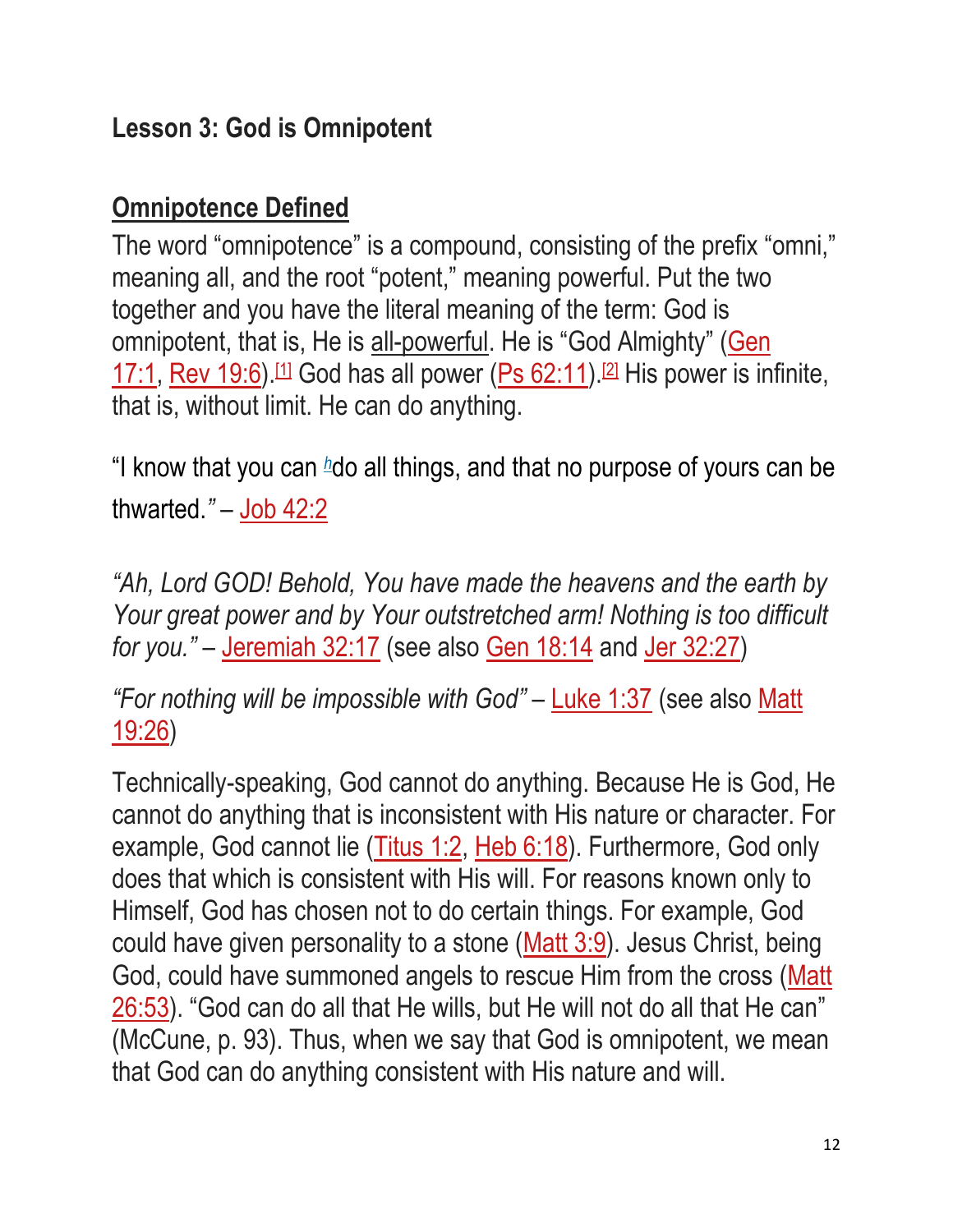# **God's Omnipotence Displayed**

In Creation. See [Romans 1:20.](https://biblia.com/bible/esv/Rom%201.20) Imagine being able to instantly produce something out of nothing (*ex nihilo*) simply by uttering a command. This is what God did.

*By the word of the LORD the heavens were made, And by the breath of His mouth all their host. For He spoke, and it was done; He commanded, and it stood fast.* – [Psalm 33:6,](https://biblia.com/bible/esv/Ps%2033.6) [9](https://biblia.com/bible/esv/Psalm%2033.9) (see also [Genesis](https://biblia.com/bible/esv/Gen%201)  [1](https://biblia.com/bible/esv/Gen%201) and [2](https://biblia.com/bible/esv/Genesis%202) in your bible.)

Note: As mentioned previously, God's power is never diminished. When He finished creating, He did not rest because He was weary. God does not get tired [\(Isa 40:28\)](https://biblia.com/bible/esv/Isa%2040.28). He rested on the seventh day to set a pattern for us [\(Ex 20:8-11\)](https://biblia.com/bible/esv/Exod%2020.8-11).

In preservation. God is powerful enough not only to create the universe, but also to sustain or preserve it.

*In Him all things hold together.* – [Colossians 1:17](https://biblia.com/bible/esv/Col%201.17)

*And He [the Son] is the radiance of His [the Father's] glory and the exact representation of His nature, and upholds all things by the word of His power.* – [Hebrews 1:3](https://biblia.com/bible/esv/Heb%201.3)

God's power to preserve the universe includes the power to sustain our very lives. Notice the words of Job:

*If He should determine to do so, If He should gather to Himself His spirit and His breath, All flesh would perish together, And man would return to dust.* – [Job 34:14-15](https://biblia.com/bible/esv/Job%2034.14-15)

In salvation. Perhaps the greatest display of God's power occurs when He supernaturally changes the very nature of the human heart at the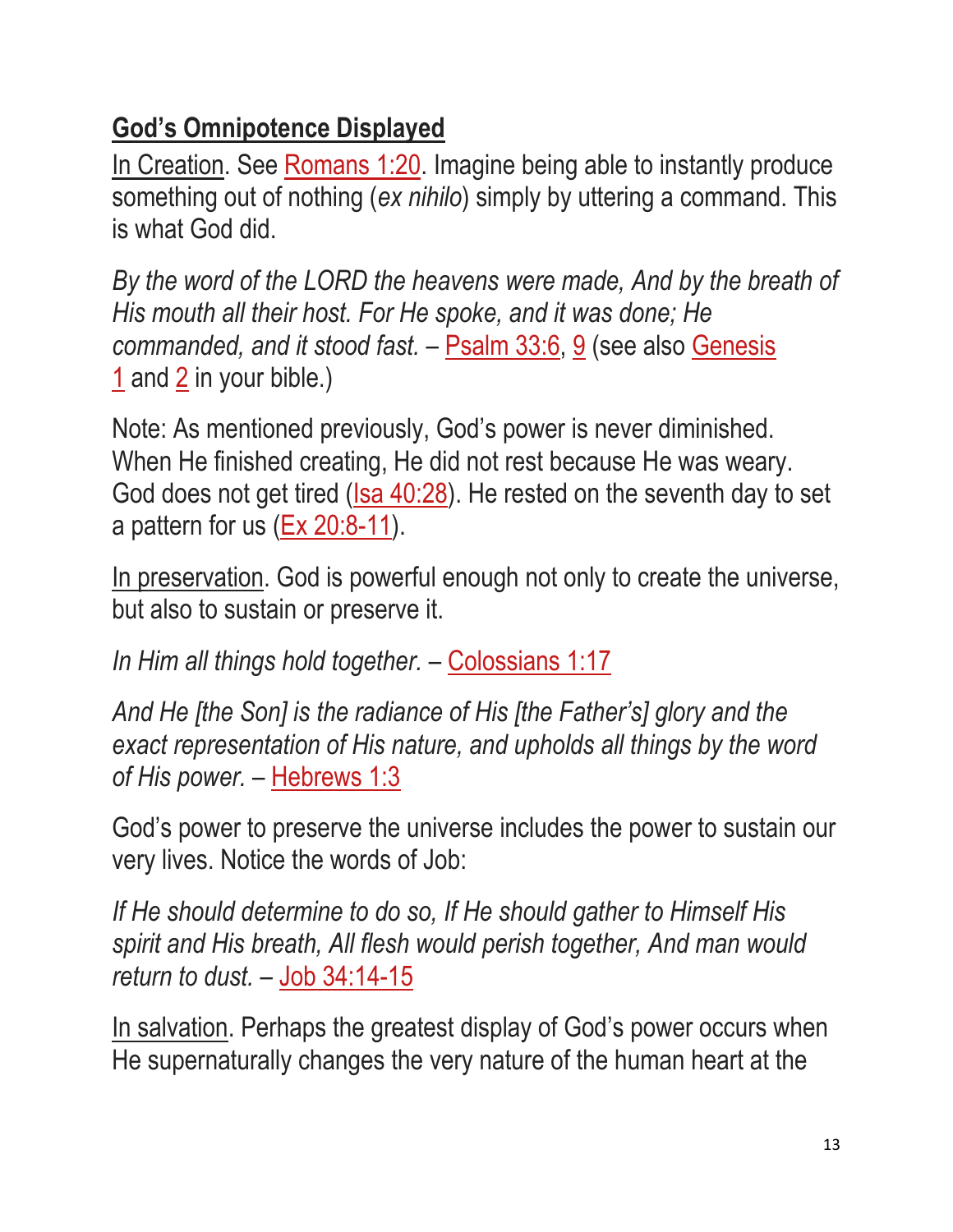moment of salvation, transforming a rebellious, hell-bound sinner into a righteous, heaven-bound saint.

*And Jesus said to His disciples, "Truly I say to you, it is hard for a rich man to enter the kingdom of heaven. Again I say to you, it is easier for a camel to go through the eye of a needle, than for a rich man to enter the kingdom of God." When the disciples heard this, they were very astonished and said, "Then who can be saved?" And looking at them Jesus said to them, "With people this is impossible, but with God all things are possible." –* [Matthew 19:23-26](https://biblia.com/bible/esv/Matt%2019.23-26)

In sanctification. God is powerful enough not only to save a soul, but also to keep a soul saved. Believers are eternally secure. Believers persevere in the faith.

*And I give eternal life to them, and they will never perish; and no one will snatch them out of My hand. My Father, who has given them to Me, is greater than all; and no one is able to snatch them out of the Father=s hand.@* – [John 10:28-29](https://biblia.com/bible/esv/John%2010.28-29)

*Blessed be the God and Father of our Lord Jesus Christ, who according to His great mercy has caused us to be born again to a living hope through the resurrection of Jesus Christ from the dead, to obtain an inheritance, which is imperishable and undefiled and will not fade away, reserved in heaven for you, who are protected by the power of God through faith for a salvation ready to be revealed in the last time.* – [1 Peter 1:3-5](https://biblia.com/bible/esv/1%20Pet%201.3-5) (see also [Rom 8:30a](https://biblia.com/bible/esv/Rom%208.30)nd [Phil 1:6\)](https://biblia.com/bible/esv/Phil%201.6)

In resurrection. Just as God's power is able to raise the spiritual dead (see **Eph 2:5**), so His power is able to raise the physical dead.

*Now God has not only raised the Lord, but will also raise us up through His power.* – [1 Corinthians 6:14](https://biblia.com/bible/esv/1%20Cor%206.14) (see also [2 Cor 13:4](https://biblia.com/bible/esv/2%20Cor%2013.4) and [Eph 1:19-20\)](https://biblia.com/bible/esv/Eph%201.19-20)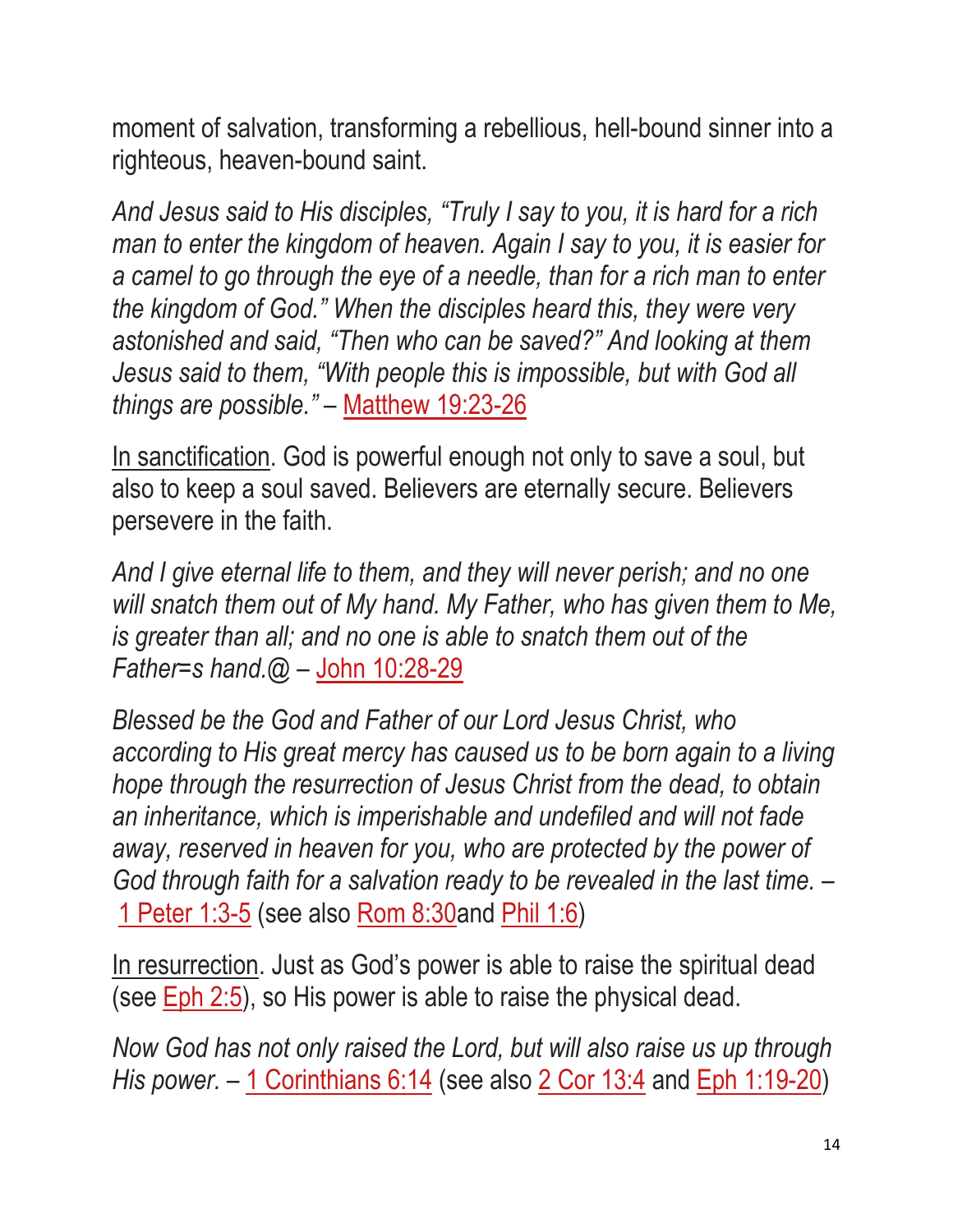# **Some Implications of God's Omnipotence**

Because God is omnipotent, we are totally dependent on Him. Were it not for God, we could not exist physically (see [Job 34:14-15,](https://biblia.com/bible/esv/Job%2034.14-15) Isa [42:5,](https://biblia.com/bible/esv/Isa%2042.5) [Matt 6:11,](https://biblia.com/bible/esv/Matt%206.11) and [Acts 17:25\)](https://biblia.com/bible/esv/Acts%2017.25) or spiritually (see [Eph 2:8](https://biblia.com/bible/esv/Eph%202.8)[\[3\]](https://biblia.com/bible/esv/Eph%202.8)). He deserves all the credit for our physical and spiritual well-being.

Because God is omnipotent, we should revere Him. God is awesome in power. The only proper response to His awesomeness is awe or reverence. This was the response of the Psalmist when describing God's power in Creation: *Let all the earth fear the LORD; Let all the inhabitants of the world stand in awe of Him. For He spoke, and it was done; He commanded, and it stood fast* [\(Ps 33:8-9\)](https://biblia.com/bible/esv/Ps%2033.8-9). God's power displayed in creation is all the more impressive when one considers such passages as [Job 26:14](https://biblia.com/bible/esv/Job%2026.14) and [Habakkuk 3:4.](https://biblia.com/bible/esv/Hab%203.4) "To openly defy Him who is clothed with omnipotence, who can rend us in pieces or cast us into Hell any moment He pleases, is the very height of insanity" (Pink, p. 51).

Because God is omnipotent, we need not fret over any threat. The saying, "I would if I could, but I can't, so I won't" doesn't apply to God. God has the ability to deliver us from any physical (see [Ps 27:1-](https://biblia.com/bible/esv/Ps%2027.1-3) [3](https://biblia.com/bible/esv/Ps%2027.1-3) and [46:1-3\)](https://biblia.com/bible/esv/Ps%2046.1-3) or spiritual (see [1 Cor 10:13a](https://biblia.com/bible/esv/1%20Cor%2010.13)nd [1 John 4:4\)](https://biblia.com/bible/esv/1%20John%204.4) threat. "If God were stinted in might and had a limit to His strength we might well despair. But seeing that He is clothed with omnipotence, no prayer is too hard for Him to answer, no need too great for Him to supply, no passion too strong for Him to subdue; no temptation too powerful for Him to deliver from, no misery too deep for Him to relieve" (Pink, p. 51).

 $11$ Almighty $@$  is used 56 times in Scripture, and all 56 refer to God (Tozer, p. 65; Ryrie, p. 40).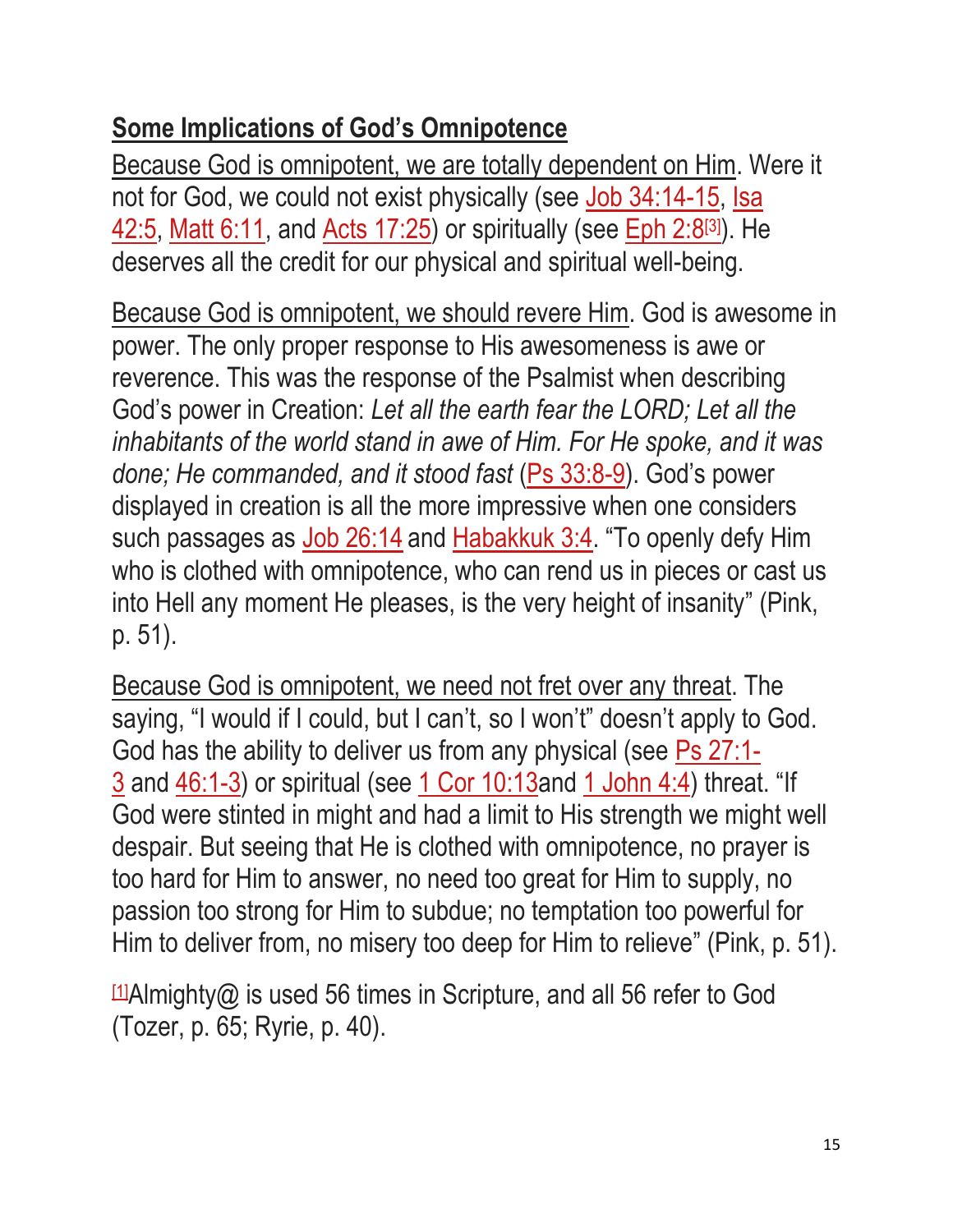$2^{\frac{2}{\pi}}$ Not a creature in the entire universe has an atom of power save what God delegates" (Pink, p. 47). Though God *gives* power, He does not *give away* power (Tozer, p. 66). God's power is incapable of being diminished. "All His acts are done without effort. He expends no energy that must be replenished" (Tozer, p. 67).

[\[3\]](http://www.freesundayschoollessons.org/systematic-theology/attributes-of-god-lesson-3-god-is-omnipotent/#_ftnref3)Not surprisingly, the Greek verb translated "saved" in this verse is in the perfect tense. In Greek, the perfect tense describes a past action with continuing results. Because of God's grace, we have been saved from the penalty of sin (justification), are being saved from the power of sin (sanctification), and will one day be saved from the very presence of sin (glorification).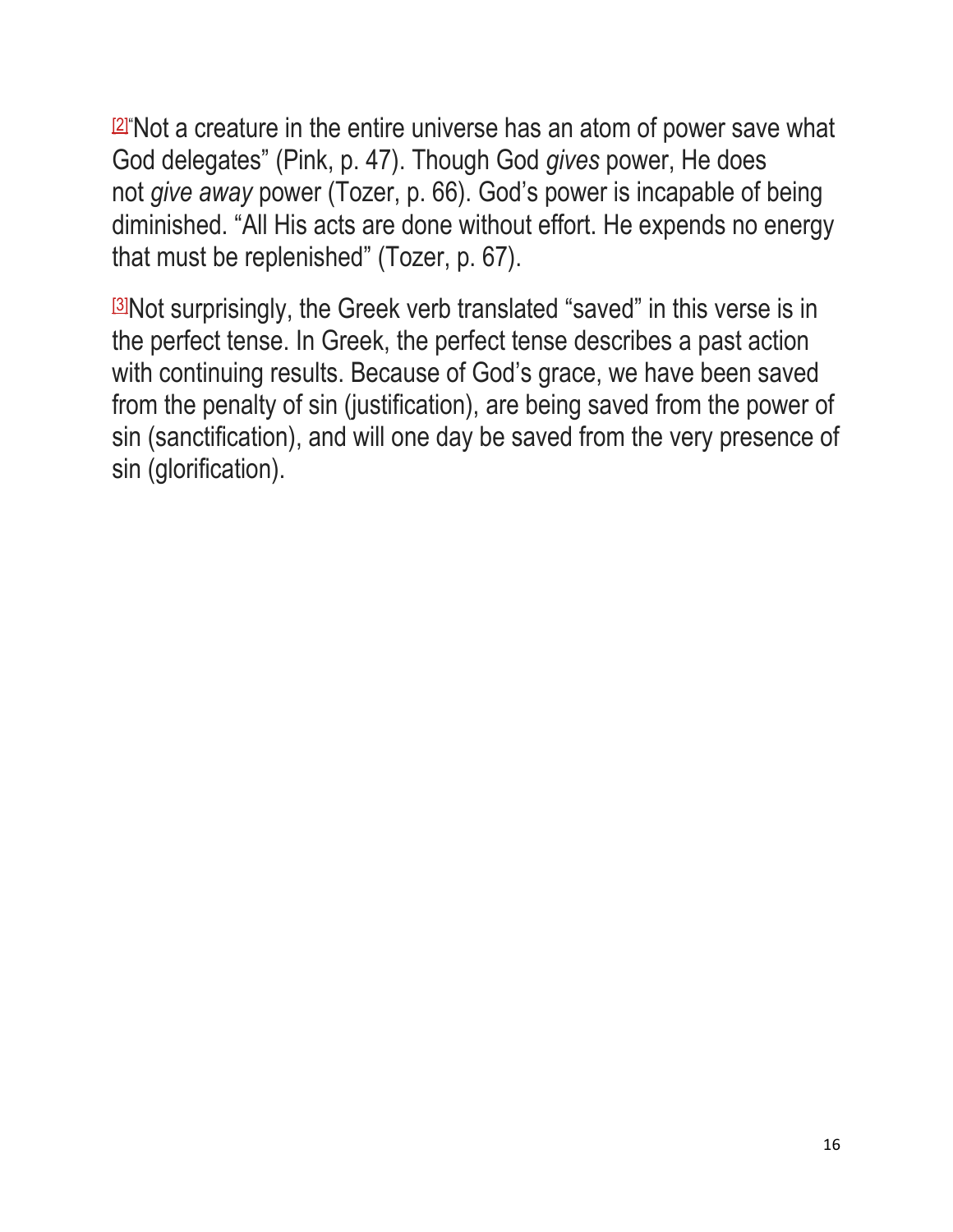# **Attributes of God: Lesson 4: God is Omniscient Omniscience Defined**

The word "omniscience" is a compound, consisting of the prefix "omni," meaning all, and the root "science," meaning knowledge. Put the two together and you have the literal meaning of the term: God is omniscient, that is, He is all-knowing. He "knows all things" (1 John [3:20;](https://biblia.com/bible/esv/1%20John%203.20) cf. [John 21:17\)](https://biblia.com/bible/esv/John%2021.17); "His understanding is infinite" [\(Ps 147:5;](https://biblia.com/bible/esv/Ps%20147.5) cf. Ps [139:6,](https://biblia.com/bible/esv/Ps%20139.6) [Isa 55:8-9,](https://biblia.com/bible/esv/Isa%2055.8-9) and [Rom 11:33\)](https://biblia.com/bible/esv/Rom%2011.33); He is "perfect in knowledge" [\(Job](https://biblia.com/bible/esv/Job%2037.16)  [37:16\)](https://biblia.com/bible/esv/Job%2037.16). God has all knowledge; thus, He is the source of all the knowledge possessed by mankind.

God does not learn [\(Isa 40:13-14\)](https://biblia.com/bible/esv/Isa%2040.13-14). He has always known all things-past, present, and future<sup>[\[1\]](http://www.freesundayschoollessons.org/systematic-theology/attributes-of-god-lesson-4-god-is-omniscient/#_ftn1)</sup> [\(Isa 42:9,](https://biblia.com/bible/esv/Isa%2042.9) [46:10a\)](https://biblia.com/bible/esv/Isa%2046.10a)–instantaneously. God knows all things in "one indivisible, simultaneous act of intuition" (McCune, p. 95).<sup>[\[2\]](http://www.freesundayschoollessons.org/systematic-theology/attributes-of-god-lesson-4-god-is-omniscient/#_ftn2)</sup> Thus, God has neither memory nor prescience **(the fact of knowing something before it takes place; foreknowledge)** (McCune, p. 99). God's knowledge even includes possibilities. In other words, not only does God know what will happen, but also what could happen. Here are two examples:

*Then David said, "O LORD God of Israel, Your servant has heard for certain that Saul is seeking to come to Keilah to destroy the city on my account. Will the men of Keilah surrender me into his hand? Will Saul come down just as Your servant has heard? O LORD God of Israel, I pray, tell Your servant." And the LORD said, "He will come down." Then David said, "Will the men of Keilah surrender me and my men into the hand of Saul?" And the LORD said, "They will surrender you." Then David and his men, about six hundred, arose and departed from Keilah, and they went wherever they could go. When it was told Saul that David had escaped from Keilah, he gave up the pursuit.* – [1 Samuel](https://biblia.com/bible/esv/1%20Sam%2023.10-13)  [23:10-13](https://biblia.com/bible/esv/1%20Sam%2023.10-13)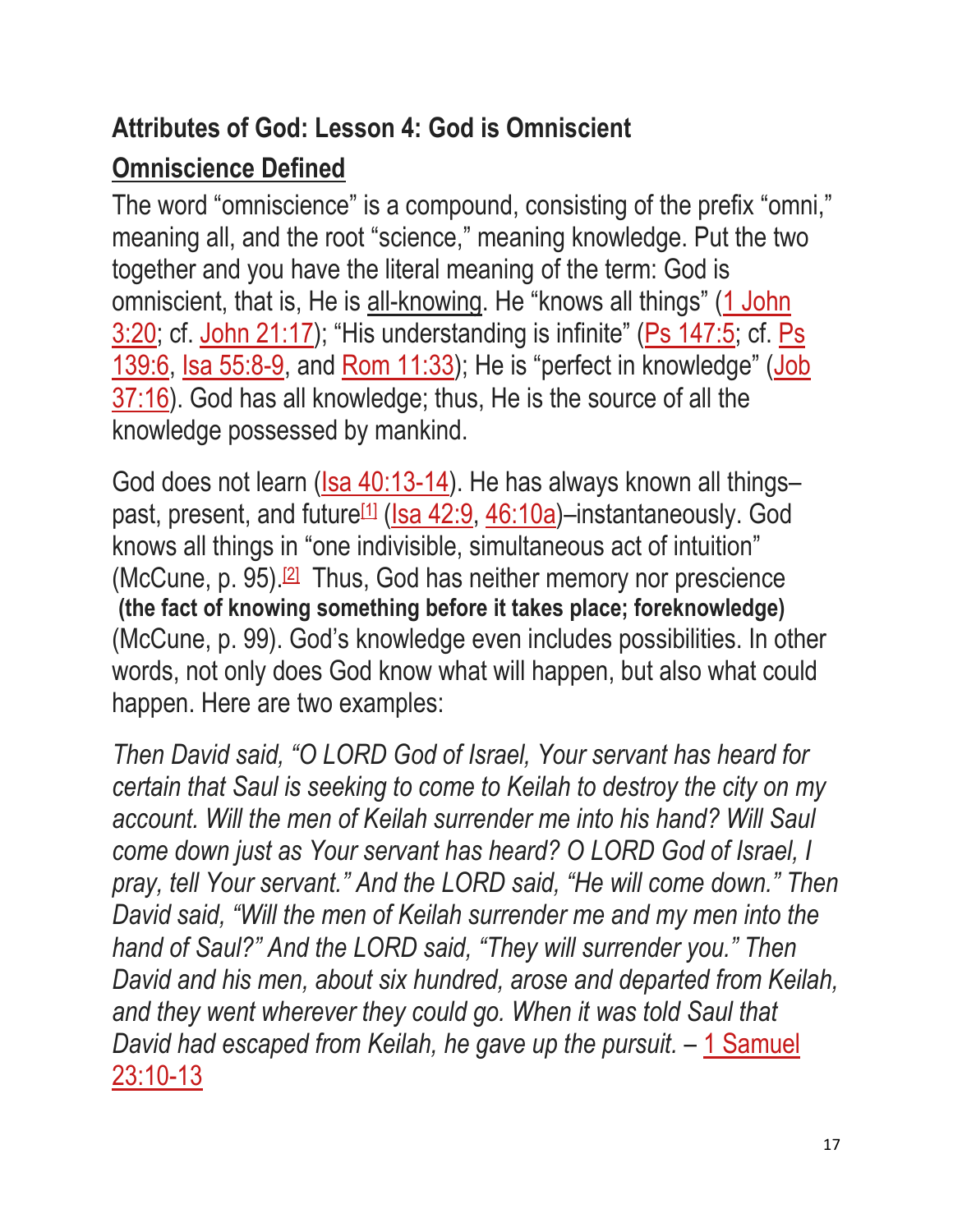*Then He [Jesus] began to denounce the cities in which most of His miracles were done, because they did not repent. "Woe to you, Chorazin! (*kor-AY-sihn) *Woe to you, Bethsaida! For if the miracles had occurred in Tyre and Sidon which occurred in you, they would have repented long ago in sackcloth and ashes. And you, Capernaum, will not be exalted to heaven, will you? You will descend to Hades; for if the miracles had occurred in Sodom which occurred in you, it would have remained to this day."* – [Matthew 11:20-21,](https://biblia.com/bible/esv/Matt%2011.20-21) [23](https://biblia.com/bible/esv/Matthew%2011.23)

# **Some Things Which God Knows**

The number and names of the stars. *He counts the number of the*  stars; He gives names to all of them [\(Ps 147:4;](https://biblia.com/bible/esv/Ps%20147.4) cf. [Isa 40:26\)](https://biblia.com/bible/esv/Isa%2040.26).

The number of hairs on your head. *But the very hairs of your head are all numbered* [\(Matt 10:30\)](https://biblia.com/bible/esv/Matt%2010.30).

Man's thoughts, words, actions, and motives. [Ps 139:1-4](https://biblia.com/bible/esv/Ps%20139.1-4)

- **<sup>1</sup>**O LORD, you have searched me and known me!
- **<sup>2</sup>**You know when I sit down and when I rise up; you discern my thoughts from afar.
- **<sup>3</sup>**You search out my path and my lying down and are acquainted with all my ways.
- **<sup>4</sup>**Even before a word is on my tongue, behold, O LORD, you know it altogether.

*.* See also [Deuteronomy 31:21,](https://biblia.com/bible/esv/Deut%2031.21) [1 Kings 8:39,](https://biblia.com/bible/esv/1%20Kings%208.39) [1 Chronicles 28:9,](https://biblia.com/bible/esv/1%20Chron%2028.9) [Job](https://biblia.com/bible/esv/Job%2031.4)  [31:4,](https://biblia.com/bible/esv/Job%2031.4) [Proverbs 15:11,](https://biblia.com/bible/esv/Prov%2015.11) [Ezekiel 11:5,](https://biblia.com/bible/esv/Ezek%2011.5) [Luke 16:15,](https://biblia.com/bible/esv/Luke%2016.15) and [Acts 1:24](https://biblia.com/bible/esv/Acts%201.24)*.* God knows everything we think, say, and do, and why we think what we think, say what we say, and do what we do.

# **Some Implications of God's Omniscience**

The doctrine of divine omniscience is immeasurably relevant to the day-to-day experience of the believer. If ever there existed an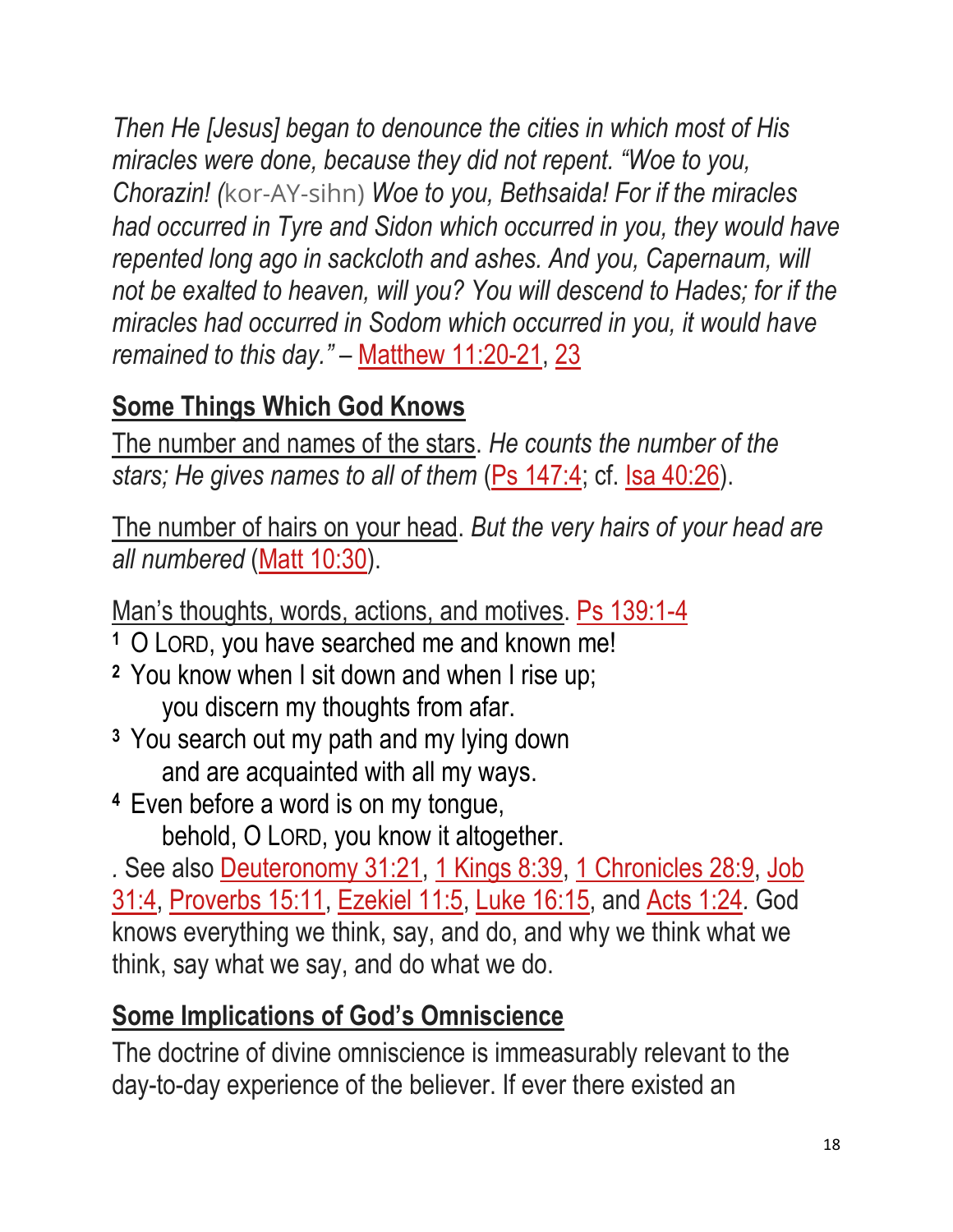opportunity to shatter the silly notion that theology is barren and devoid of practical benefits, this is it  $\omega$  (Storms, p. 82).

Because God is omniscient, we are accountable to Him. *Nothing in all creation is hidden from God's sight. Everything is uncovered and laid bare before the eyes of him to whom we must give account* (Heb [4:13](https://biblia.com/bible/esv/Heb%204.13) in the NIV; see also [Ps 33:13-15,](https://biblia.com/bible/esv/Ps%2033.13-15) [Prov 5:21,](https://biblia.com/bible/esv/Prov%205.21) [15:3,](https://biblia.com/bible/esv/Prov%2015.3) and [Jer 32:19\)](https://biblia.com/bible/esv/Jer%2032.19). Accountability for the Christian will ultimately take place at the Judgment Seat of Christ [\(2 Cor 5:10\)](https://biblia.com/bible/esv/2%20Cor%205.10).

Because God is omniscient, we should be motivated to forsake sin and pursue righteousness [\(1 Tim 6:11,](https://biblia.com/bible/esv/1%20Tim%206.11) [2 Tim 2:22\)](https://biblia.com/bible/esv/2%20Tim%202.22). *I keep Your precepts and Your testimonies, For all my ways are before You* [\(Ps 119:168\)](https://biblia.com/bible/esv/Ps%20119.168). There is both a negative and a positive aspect to God's omniscience. Negatively, God sees all the wickedness that we do (consider, for example, Cain's murder of Abel in [Gen 4](https://biblia.com/bible/esv/Gen%204) and Achan's theft in [Josh 7](https://biblia.com/bible/esv/Josh%207) and judges us accordingly [\(1 Sam 2:3,](https://biblia.com/bible/esv/1%20Sam%202.3) [Ps 44:20-21,](https://biblia.com/bible/esv/Ps%2044.20-21) [90:8,](https://biblia.com/bible/esv/Ps%2090.8) [94:4-9,](https://biblia.com/bible/esv/Ps%2094.4-9) Isa [29:15,](https://biblia.com/bible/esv/Isa%2029.15) [Jer 16:17,](https://biblia.com/bible/esv/Jer%2016.17) [17:9-10,](https://biblia.com/bible/esv/Jer%2017.9-10) [Hos 7:2,](https://biblia.com/bible/esv/Hos%207.2) [Rev 2:23\)](https://biblia.com/bible/esv/Rev%202.23). This is a sobering thought. As Tozer states: "That God knows each person through and through can be a cause of shaking fear to the man that has something to hide–some unforsaken sin, some secret crime committed against man or God" (Tozer, p. 57). Stephen Charnock (quoted in Storms, p. 83) adds: "Temptations have no encouragement to come near him that is constantly armed with the thoughts that his sin is booked in God's omniscience." Positively, however, God also sees all the good that we do [\(Isa 40:27\)](https://biblia.com/bible/esv/Isa%2040.27) and rewards us accordingly [\(Heb 6:10\)](https://biblia.com/bible/esv/Heb%206.10).

Because God is omniscient, we should invite His scrutiny. As we saw earlier, David begins [Psalm 139](https://biblia.com/bible/esv/Ps%20139) by declaring God's omniscience. Notice how he ends the very same Psalm: *Search me, O God, and know my heart; Try me and know my anxious thoughts; And see if there be any hurtful way in me, And lead me in the everlasting way*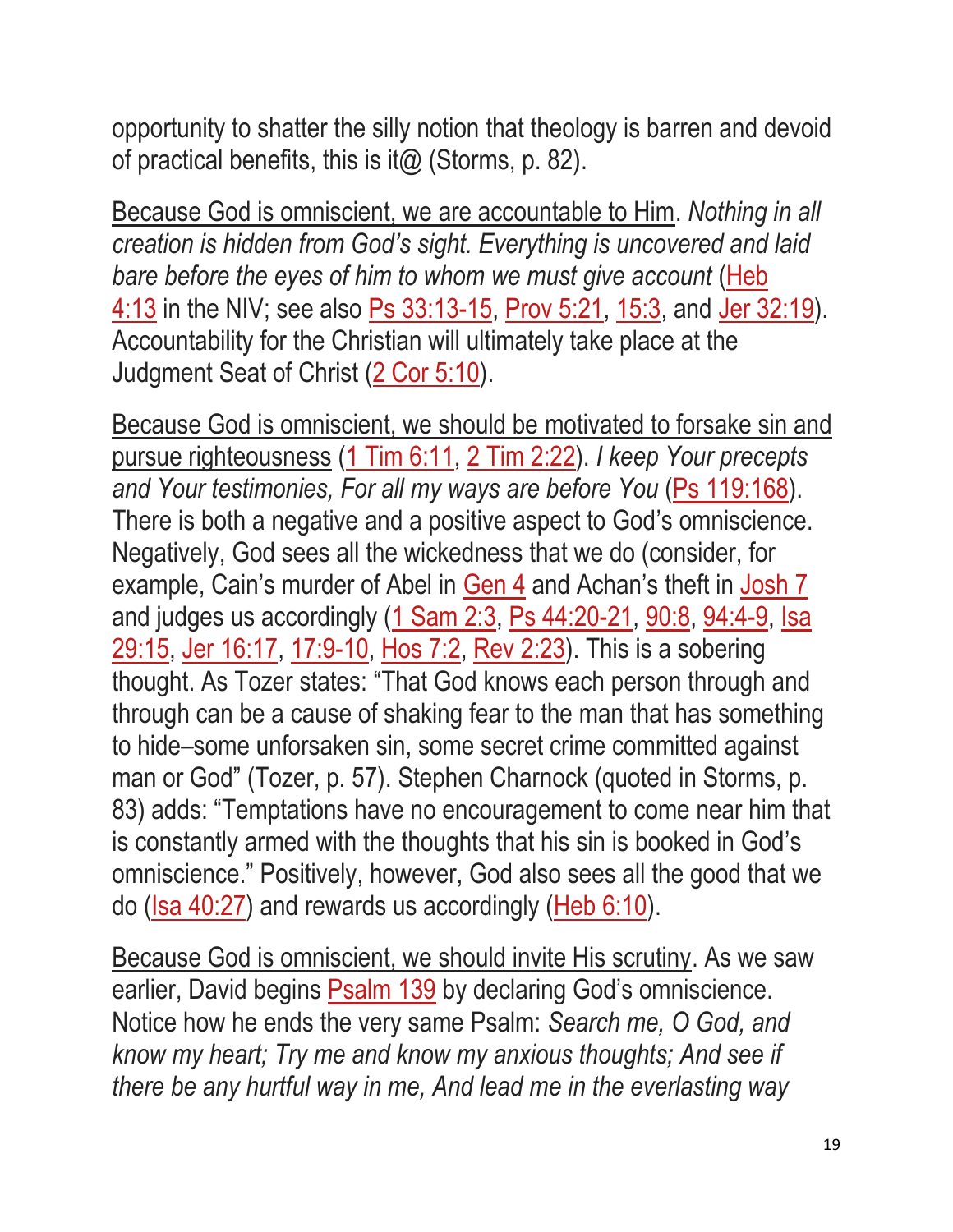[\(Ps 139:23-24;](https://biblia.com/bible/esv/Ps%20139.23-24) cf. [Ps 26:2\)](https://biblia.com/bible/esv/Ps%2026.2). David realized that he could not possibly hide anything from God. Consequently, he invited God to "search him out" and reveal his shortcomings.

God's omniscience is not only a cause for concern, but also for comfort. As the songwriter has written: "His eye is on the sparrow, and I know He watches me" (see [Matt 10:29-31\)](https://biblia.com/bible/esv/Matt%2010.29-31). See also [2 Chronicles 16:9a.](https://biblia.com/bible/esv/2%20Chron%2016.9a) "To us who have fled for refuge to lay hold upon the hope that is set before us in the gospel, how unutterably sweet is the knowledge that our Heavenly Father knows us completely. No talebearer can inform on us, no enemy can make an accusation stick; no forgotten skeleton can come tumbling out of some hidden closet to abash us and expose our past; no unsuspected weakness in our characters can come to light to turn God away from us, since He knew us utterly before we knew Him and called us to Himself in the full knowledge of everything that was against us" (Tozer, p. 57).

[\[1\]](http://www.freesundayschoollessons.org/systematic-theology/attributes-of-god-lesson-4-god-is-omniscient/#_ftnref1)God foreknows the future because He foreordained it (see, for example, [Acts 2:23\)](https://biblia.com/bible/esv/Acts%202.23).

<del>**☑**</del>"[God] knows all that can be known. And this He knows instantly and with a fullness of perfection that includes every possible item of knowledge concerning everything that exists or could have existed anywhere in the universe at any time in the past or that may exist in the centuries or ages yet unborn" (Tozer, p. 56).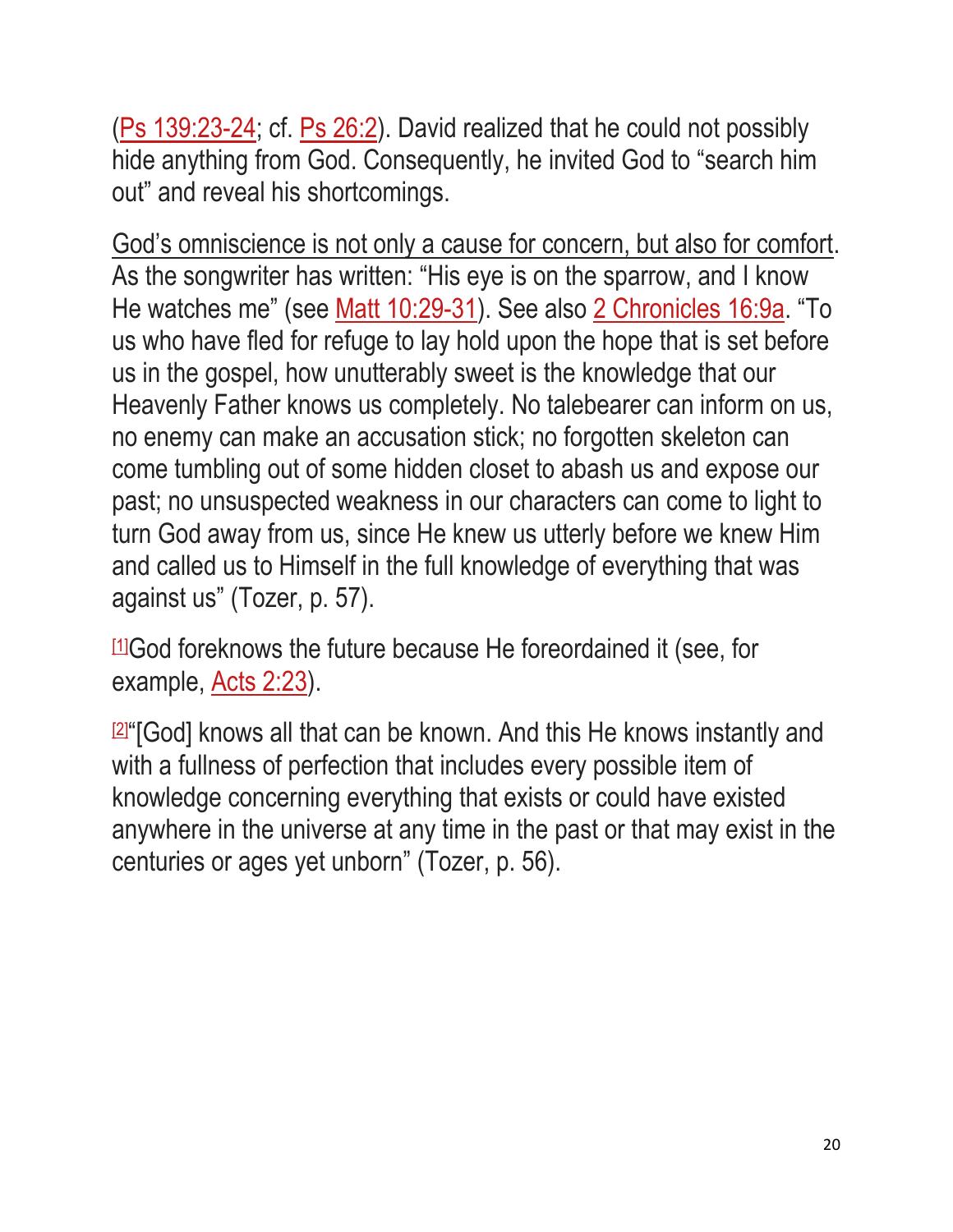### **Lesson 5: God is Omnipresent Omnipresence Defined**

The word "omnipresence" is a compound, consisting of the prefix "omni," meaning all, and the root "present". God is all-present, everywhere, ubiquitous. Being infinite (unlimited), God is not limited by space [\(1 Kgs 8:27,](https://biblia.com/bible/esv/1%20Kings%208.27) [2 Chron 2:6\)](https://biblia.com/bible/esv/2%20Chron%202.6).<sup>[\[1\]](http://www.freesundayschoollessons.org/systematic-theology/attributes-of-god-lesson-5-god-is-omnipresent/#_ftn1)</sup>His entire presence (God does not "parcel Himself out") fills the entirety of the universe at every moment.

*Where can I go from Your Spirit? Or where can I flee from Your presence? If I ascend to heaven, You are there; If I make my bed in Sheol, behold, You are there. If I take the wings of the dawn, If I dwell in the remotest part of the sea, Even there Your hand will lead me, And Your right hand will lay hold of me. If I say, "Surely the darkness will overwhelm me, And the light around me will be night," Even the darkness is not dark to You, And the night is as bright as the day. Darkness and light are alike to You. – [Psalm 139:7-12](https://biblia.com/bible/esv/Ps%20139.7-12)*

*"Do I not fill the heavens and the earth?" declares the LORD. – [Jeremiah 23:24](https://biblia.com/bible/esv/Jer%2023.24)*

Though God is fully present everywhere in a *quantitative* sense, (relating to, measuring, or measured by the quantity of something rather than its quality.) He is not so in a *qualitative* sense. (relating to, measuring, or measured by the quality of something rather than its quantity.)  $[2]$  For example, His presence in the saved is qualitatively different from His presence in the unsaved [\(Rom 8:9,](https://biblia.com/bible/esv/Rom%208.9) [1 Cor 6:19\)](https://biblia.com/bible/esv/1%20Cor%206.19). In like manner, His presence in Heaven is qualitatively different from His presence elsewhere [\(Deut 26:15,](https://biblia.com/bible/esv/Deut%2026.15) [1 Kgs 8:30,](https://biblia.com/bible/esv/1%20Kings%208.30) [Ps 33:13-14,](https://biblia.com/bible/esv/Ps%2033.13-14) [Matt 6:9\)](https://biblia.com/bible/esv/Matt%206.9).<sup>[\[3\]](http://www.freesundayschoollessons.org/systematic-theology/attributes-of-god-lesson-5-god-is-omnipresent/#_ftn3)</sup>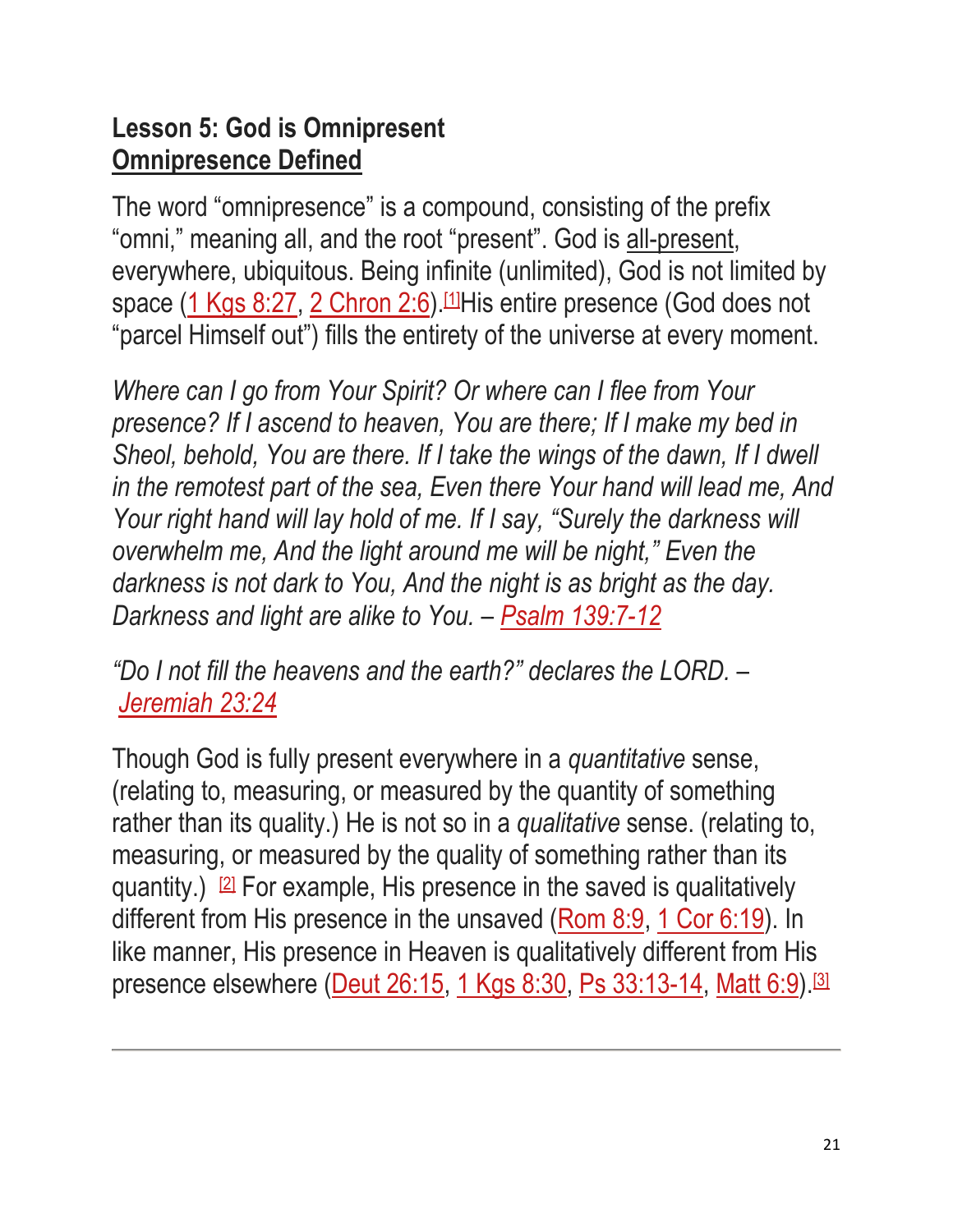# **On Immanence and Transcendence**

The direct or natural consequence or result of omnipresence are; immanence, and transcendence. God is immanent: that is, He is present within His creation. However, He is also transcendent, that is, He is present above, beyond, or apart from His creation. Jeremiah [23:23](https://biblia.com/bible/esv/Jer%2023.23) speaks of both: "Am I a God who is near," declares the LORD, "And not a God far off?" An overemphasis on either of these truths leads to theological error. To emphasize God's immanence to the neglect of His transcendence leads to pantheism (the belief that the universe is god, not that God is a person who created the universe and is, thus, separate from it).<sup>[\[4\]](http://www.freesundayschoollessons.org/systematic-theology/attributes-of-god-lesson-5-god-is-omnipresent/#_ftn4)</sup> To emphasize God's transcendence to the neglect of His immanence leads to deism (the belief that God is so separate from His creation that He is not personally involved in it).

### **Some Implications of God's Omnipresence**

God's omnipresence is a cause for *concern*. Because God is omnipresent, we cannot escape from Him.[\[5\]](http://www.freesundayschoollessons.org/systematic-theology/attributes-of-god-lesson-5-god-is-omnipresent/#_ftn5) "*Can a man hide himself in hiding places So I do not see him?" declares the LORD* [\(Jer 23:24;](https://biblia.com/bible/esv/Jer%2023.24) see also [Job 34:21-22](https://biblia.com/bible/esv/Job%2034.21-22) and [Amos 9:2-4\)](https://biblia.com/bible/esv/Amos%209.2-4). Like David in [Psalm 139, we](https://biblia.com/bible/we/Ps%20139) must acknowledge that we cannot hide or run away from God. Adam and Eve tried [\(Gen 3:8\)](https://biblia.com/bible/esv/Gen%203.8), as did Jonah [\(Jonah 1:3\)](https://biblia.com/bible/esv/Jonah%201.3). Rather than trying to run *away* from God, we should find ourselves running *to* Him.[\[6\]](http://www.freesundayschoollessons.org/systematic-theology/attributes-of-god-lesson-5-god-is-omnipresent/#_ftn6) Unlike the teacher, God doesn't leave the room.

God's omnipresence is a *comfort* [\(Ps 139:10\)](https://biblia.com/bible/esv/Ps%20139.10). God does not "have any difficulty dealing with needs and problems which arise in widely differing locations at the same time. He does not, however, move from one place to another as a sort of divine superman who flies at infinite speed. Rather, he simply has access to the whole of creation at all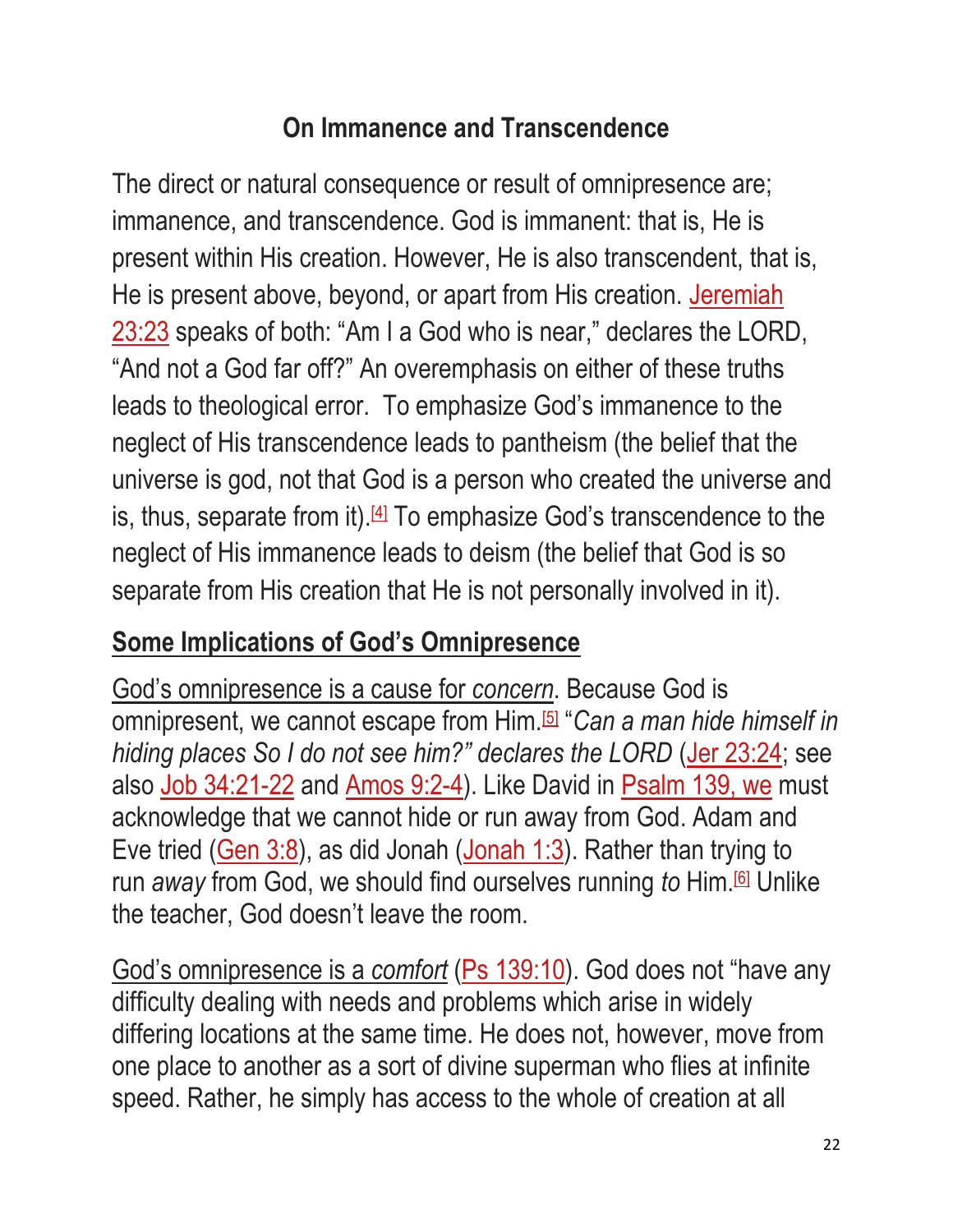times" (Erickson, p. 274). If you are a believer, not only is Go[d](https://biblia.com/bible/esv/1%20Cor%206.19-20#footnote1) *near* you, He's *in* you [\(1 Cor 6:19-20](https://biblia.com/bible/esv/1%20Cor%206.19-20)<sup>19</sup> Or <sup>p</sup>do you not know that your body is a temple of the Holy Spirit within you, whom you have from God?*q*You are not your own, **<sup>20</sup>** *<sup>r</sup>* [f](https://biblia.com/bible/esv/1%20Cor%206.19-20#footnote3)or you were bought with a price. *s*[S](https://biblia.com/bible/esv/1%20Cor%206.19-20#footnote4)o glorify God in your body.) This should be a source of great comfort, especially in times of difficulty [\(Ps 23:4,](https://biblia.com/bible/esv/Ps%2023.4) [46:1\)](https://biblia.com/bible/esv/Ps%2046.1). *"And lo, I am with you always, even to the end of the age"* [\(Matt 28:20\)](https://biblia.com/bible/esv/Matt%2028.20). *"I WILL NEVER DESERT YOU, NOR WILL I EVER FORSAKE YOU"* [\(Heb 13:5\)](https://biblia.com/bible/esv/Heb%2013.5). There's no such thing as a prayer that "doesn't make it past the ceiling"–God is below the ceiling.

Think not thou canst sigh a sigh And thy Maker is not by; Think not thou canst weep a tear And thy Maker is not near. (stanza of poem by William Blake, quoted in Tozer, p. 58)

 $11$ God does not have "size." As Grudem (p. 175) states: "We should try to avoid thinking of God in terms of size or spatial dimensions. God is a being who exists *without* size or dimensions in space. In fact, before God created the universe, there was no "where" or space. But God still was! This fact makes us realize that God relates to space in a far different way than we do or than any created thing does. He exists as a kind of being that is far different and far greater than we can imagine."

 $22$ God is equally present everywhere "ontologically," (Ontology is the study of existence) but not so "morally," "spiritually," or "ethically" (Feinberg, p. 250).

**B**<sup>"</sup>God is present in a special way in heaven . . . . God manifests his presence more fully in heaven than elsewhere" (Grudem, p. 176).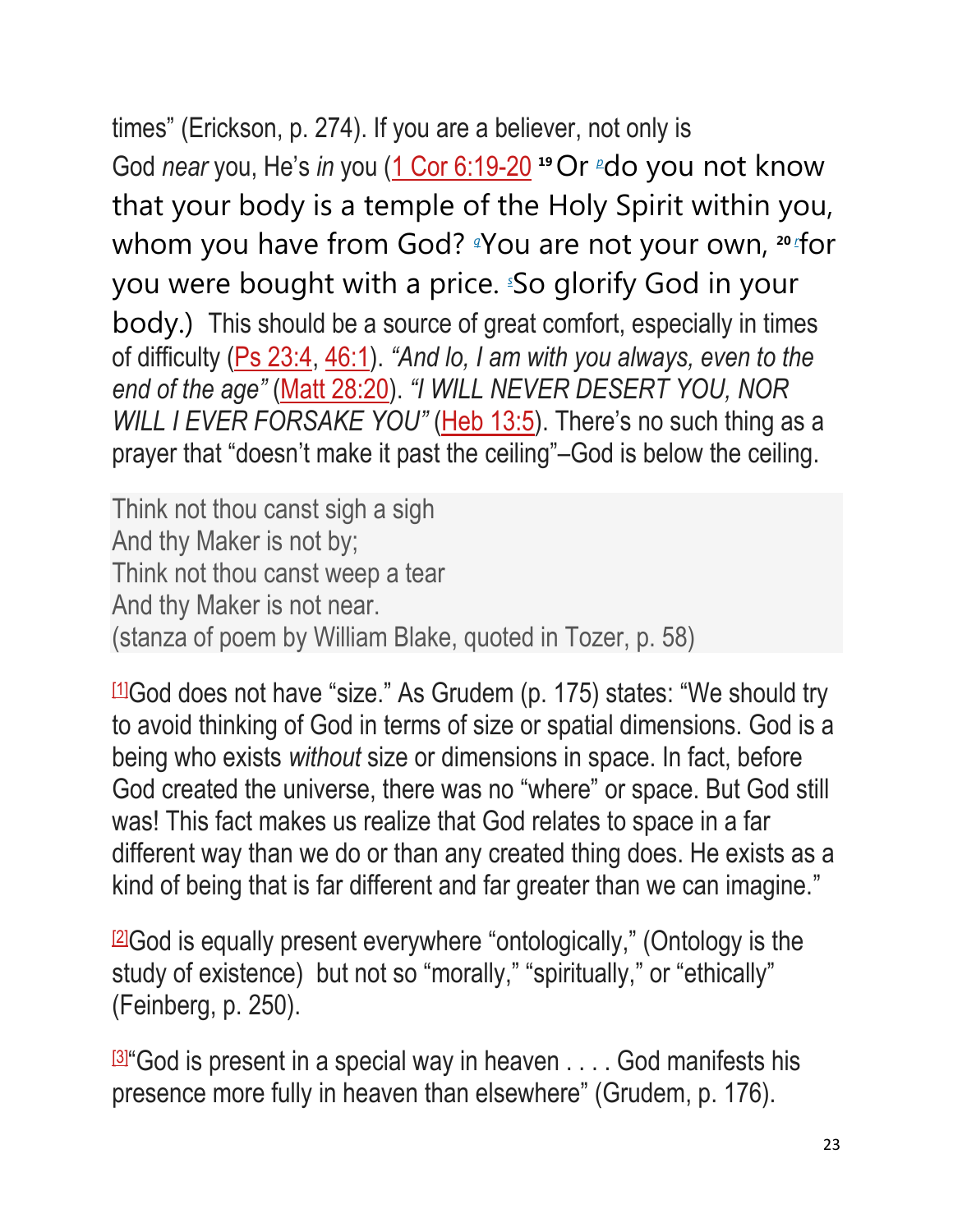$44$ According to pantheism, (which is the belief that God is everything)  $God - the world = 0; according to the Bible, God - the world = God$ (Storms, p. 88).

[\[5\]](http://www.freesundayschoollessons.org/systematic-theology/attributes-of-god-lesson-5-god-is-omnipresent/#_ftnref5) "How terrible should the thoughts of this attribute be to sinners! How foolish it is to imagine any hiding-place from the incomprehensible God, who fills and contains all things, and is present in every point of the world. When men have shut the door, and made all darkness within, to meditate or commit a crime, they cannot in the most intricate recesses be sheltered from the presence of God" (Stephen Charnock, quoted in Storms, p. 93).

**<u><sup>[\[6\]](http://www.freesundayschoollessons.org/systematic-theology/attributes-of-god-lesson-5-god-is-omnipresent/#_ftnref6)</mark></u>"There is no place at all whither you may flee. Will you flee from him?**</u></sup> Flee unto him" (source unknown, quoted in Grudem, p. 177)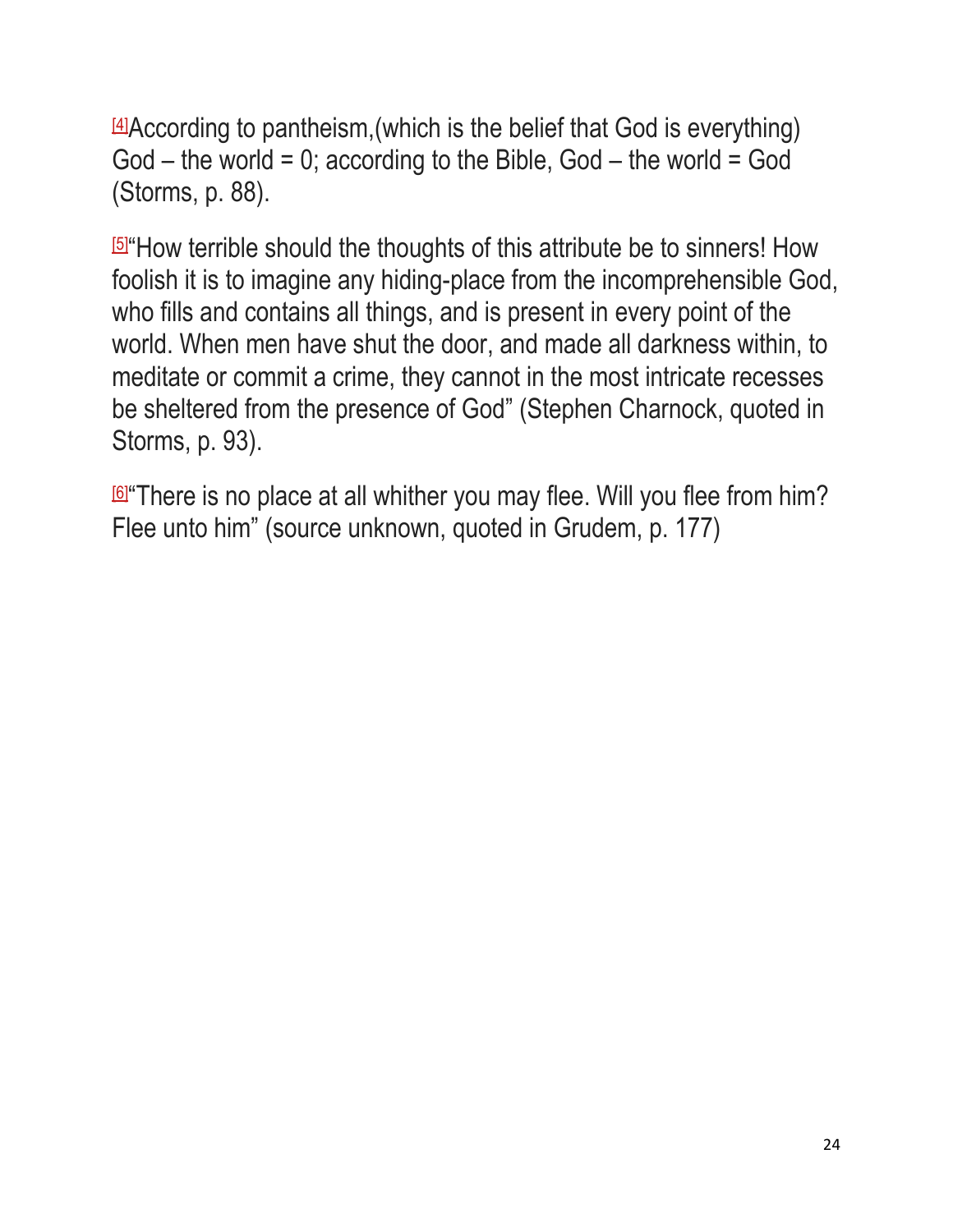# **Attributes of God: Lesson 6: God is Holy**

*"Holy, Holy, Holy, is the LORD of hosts."* [\(Isa 6:3;](https://biblia.com/bible/esv/Isa%206.3) cf. [Rev 4:8\)](https://biblia.com/bible/esv/Rev%204.8)

### **What is Holiness?**

The basic idea of the word "holy" is separation. To say that God is holy means that He is separate from everything else. He is unique, one-of-akind, in a class by Himself. This is true in two respects:

God is separate from everything else in a *metaphysical* sense. There is no other being like God. As [Exodus 15:11](https://biblia.com/bible/esv/Exod%2015.11) declares: *AWho is like You among the gods, O LORD? Who is like you, O LORD? Who is like You, majestic in holiness, Awesome in praises, working wonders?"* (see also [1 Sam 2:2,](https://biblia.com/bible/esv/1%20Sam%202.2) [Ps 77:13,](https://biblia.com/bible/esv/Ps%2077.13) and [Isa 40:25,](https://biblia.com/bible/esv/Isa%2040.25) as well as [2 Sam 7:22,](https://biblia.com/bible/esv/2%20Sam%207.22) [Ps](https://biblia.com/bible/esv/Ps%2071.19)   $71:19$ ,  $86:8$ ,  $89:6-8a$ , and  $Isa 46:9$ . God's transcendent holiness is the basis for what has been called the Creator/creature distinction. God's essence or being transcends that of His creation to an infinite degree. Any comparison that is made between ourselves and God is simply a finite representation of what is in reality an infinite chasm. God is so great that He defies comparison [\(Isa 40:18,](https://biblia.com/bible/esv/Isa%2040.18) [46:5\)](https://biblia.com/bible/esv/Isa%2046.5).

God is separate from everything else in a *moral* sense. All of creation is tainted by sin to varying degrees (see [Rom 8:19-22\)](https://biblia.com/bible/esv/Rom%208.19-22). God, however, is totally set apart from sin. "[God] is, as it were, allergic to sin and evil" (Erickson, p. 285). As [1 John 1:5d](https://biblia.com/bible/esv/1%20John%201.5)eclares: *God is Light, and in Him there is no darkness at all* (see also [Hab 1:13a\)](https://biblia.com/bible/esv/Hab%201.13a). Holiness in God involves not only the absence of evil, but also the presence of good. Negatively, God never does anything wrong; positively, He always does everything right. He is perfectly pure.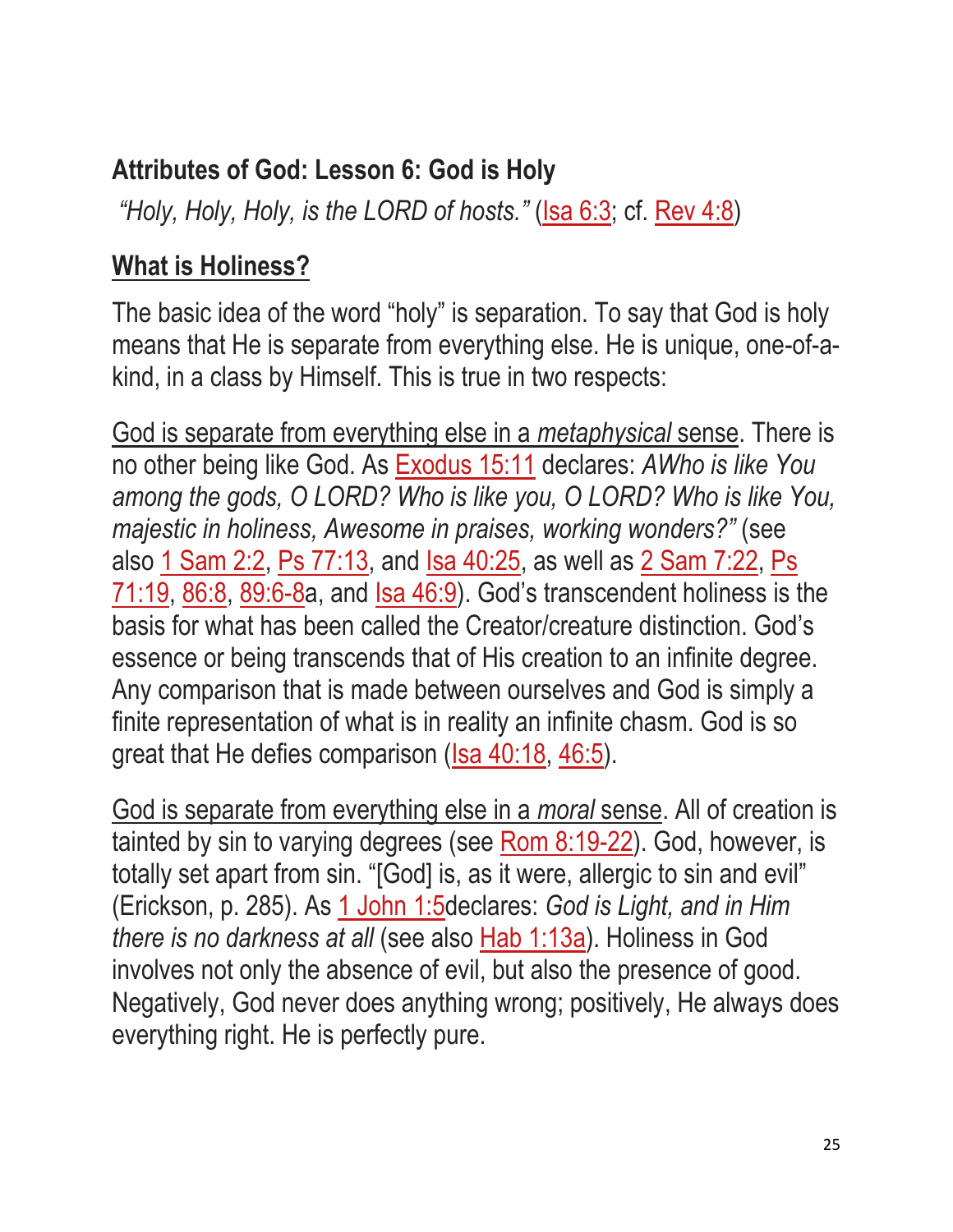# **Some Implications of God's Holiness**

Because God is holy, we should glorify Him. Whatever the attribute, we should glorify God simply for who He is (not just for what He does). This is especially true when it comes to the attribute of God's holiness. *Who will not fear, O Lord, and glorify Your name? For You alone are holy* [\(Rev 15:4;](https://biblia.com/bible/esv/Rev%2015.4) cf. [Psalm 99:5,](https://biblia.com/bible/esv/Ps%2099.5) [9\)](https://biblia.com/bible/esv/Psalm%2099.9). We can glorify God for His holiness particularly through singing  $(**Ex 15:1a**$  &  $11$ , [Rev 15:3a](https://biblia.com/bible/esv/Rev%2015.3a) &  $4a$ )</u></u> and prayer [\(1 Sam 2:1a](https://biblia.com/bible/esv/1%20Sam%202.1a) & [2\)](https://biblia.com/bible/esv/1%20Sam%202.2).

Because God is holy, we should acknowledge our unholiness. The reason why we don't fully understand just how sinful we are is because we don't fully understand just how holy God is ("You thought that I was just like you,"  $Ps\ 50:21$ ) or we forget that God is the standard<sup>[\[1\]](http://www.freesundayschoollessons.org/systematic-theology/attributes-of-god-lesson-6-god-is-holy/#_ftn1)</sup> (Job [4:17,](https://biblia.com/bible/esv/Job%204.17) [Matt 5:48](https://biblia.com/bible/esv/Matt%205.48) and [1 Pet 1:15-16\)](https://biblia.com/bible/esv/1%20Pet%201.15-16). When one begins to comprehend just how holy God is, his response should be similar to that of Isaiah and Peter:

*"Woe is me, for I am ruined! Because I am a man of unclean lips, And I live among a people of unclean lips; For my eyes have seen the King, the LORD of hosts"* [\(Isa 6:5\)](https://biblia.com/bible/esv/Isa%206.5).

*But when Simon Peter saw that, he fell down at Jesus' feet, saying, "Go away from me Lord, for I am a sinful man, O Lord!" For amazement had seized him and all his companions because of the catch of fish which they had taken* [\(Luke 5:8-9\)](https://biblia.com/bible/esv/Luke%205.8-9).

Because God is holy, we should be holy ourselves. Remember, this includes not only the absence of *vice*, but also the presence of *virtue* (sin is not just a matter of *commission*, but also of *omission*). *But like the Holy One who called you, be holy yourselves also in all your behavior; because it is written, "YOU SHALL BE HOLY, FOR I AM HOLY<sup>"</sup>* [\(1 Pet 1:15-16;](https://biblia.com/bible/esv/1%20Pet%201.15-16) cf. [Matt 5:48\)](https://biblia.com/bible/esv/Matt%205.48). God is perfectly pure.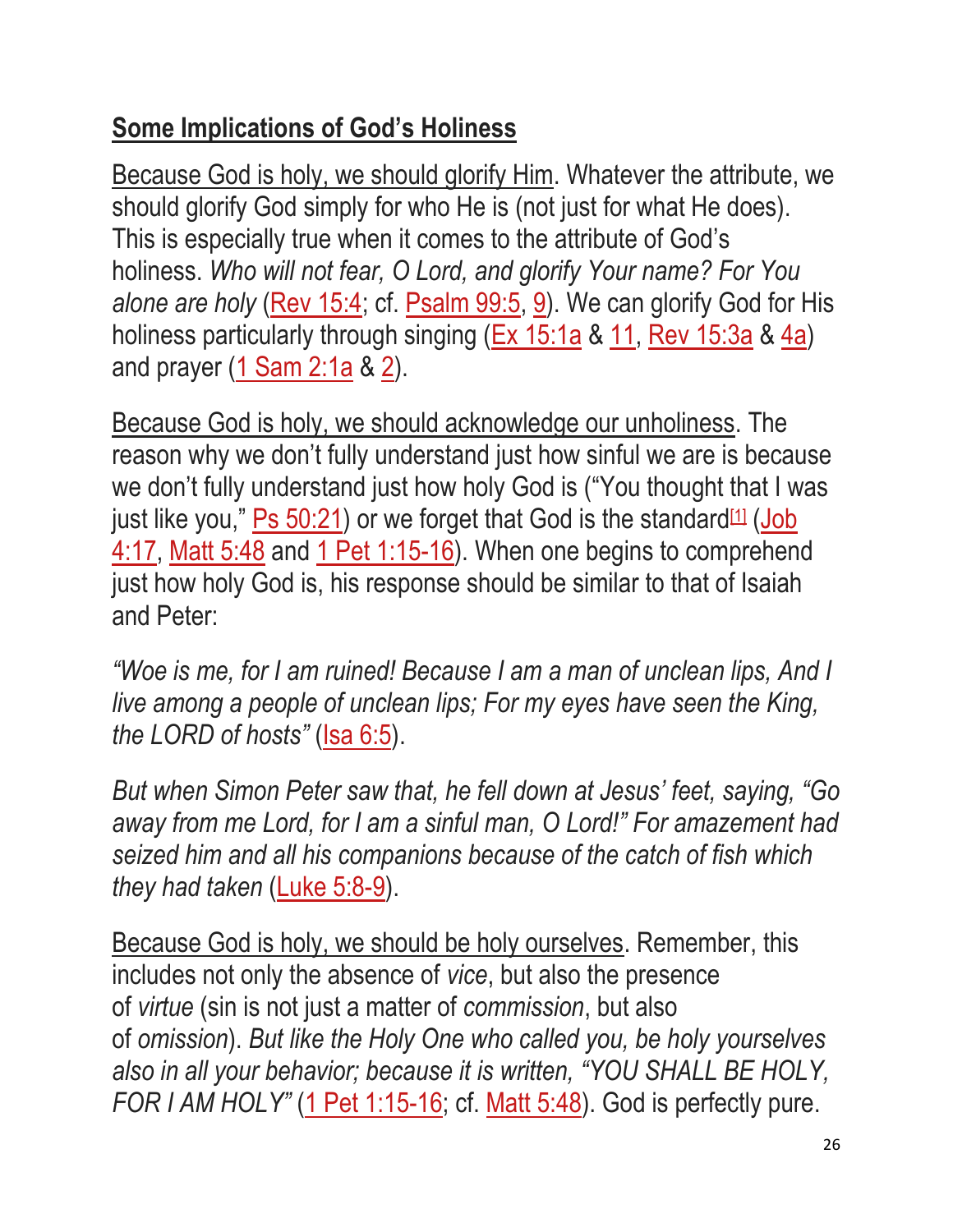We, as believers, should be characterized by "the relentless pursuit of perfection," confident that, even though we won=t attain the goal in this life<sup>[\[2\]](http://www.freesundayschoollessons.org/systematic-theology/attributes-of-god-lesson-6-god-is-holy/#_ftn2)</sup>, we will in the next: *Not that I have already obtained it or have already become perfect, but I press on so that I may lay hold of that for which also I was laid hold of by Christ Jesus. Brethren, I do not regard myself as having laid hold of it yet; but one thing I do: forgetting what lies behind and reaching forward to what lies ahead, I press on toward the goal for the prize of the upward call of God in Christ Jesus* [\(Phil](https://biblia.com/bible/esv/Phil%203.12-14)  [3:12-14;](https://biblia.com/bible/esv/Phil%203.12-14) cf. [2 Cor 7:1\)](https://biblia.com/bible/esv/2%20Cor%207.1). *Beloved, now we are children of God, and it has not appeared as yet what we will be. We know that when He appears, we will be like Him, because we will see Him just as He is. And everyone who has this hope fixed on Him purifies himself, just as He is pure* [\(1 John 3:2-3\)](https://biblia.com/bible/esv/1%20John%203.2-3).

#### **Holiness and Separation**

[\(2 Cor 6:14-7:1,](https://biblia.com/bible/esv/2%20Cor%206.14-7.1) et. al.)

God's holiness is the theological basis behind the doctrine known as "separation." Because God is holy and, thus, separate from sin, we, His children, should take measures to separate ourselves from sin. Separation takes place on two levels: corporately (or ecclesiastically) and personally. Corporately, we as a church have a responsibility to separate from any individual or group which practices theological compromise (liberals) or which associates with one that does (evangelicals). Personally, we as individual believers have a responsibility to separate from evil by developing personal standards of conduct designed to prevent us and/or those around us from being tempted to sin in the first place.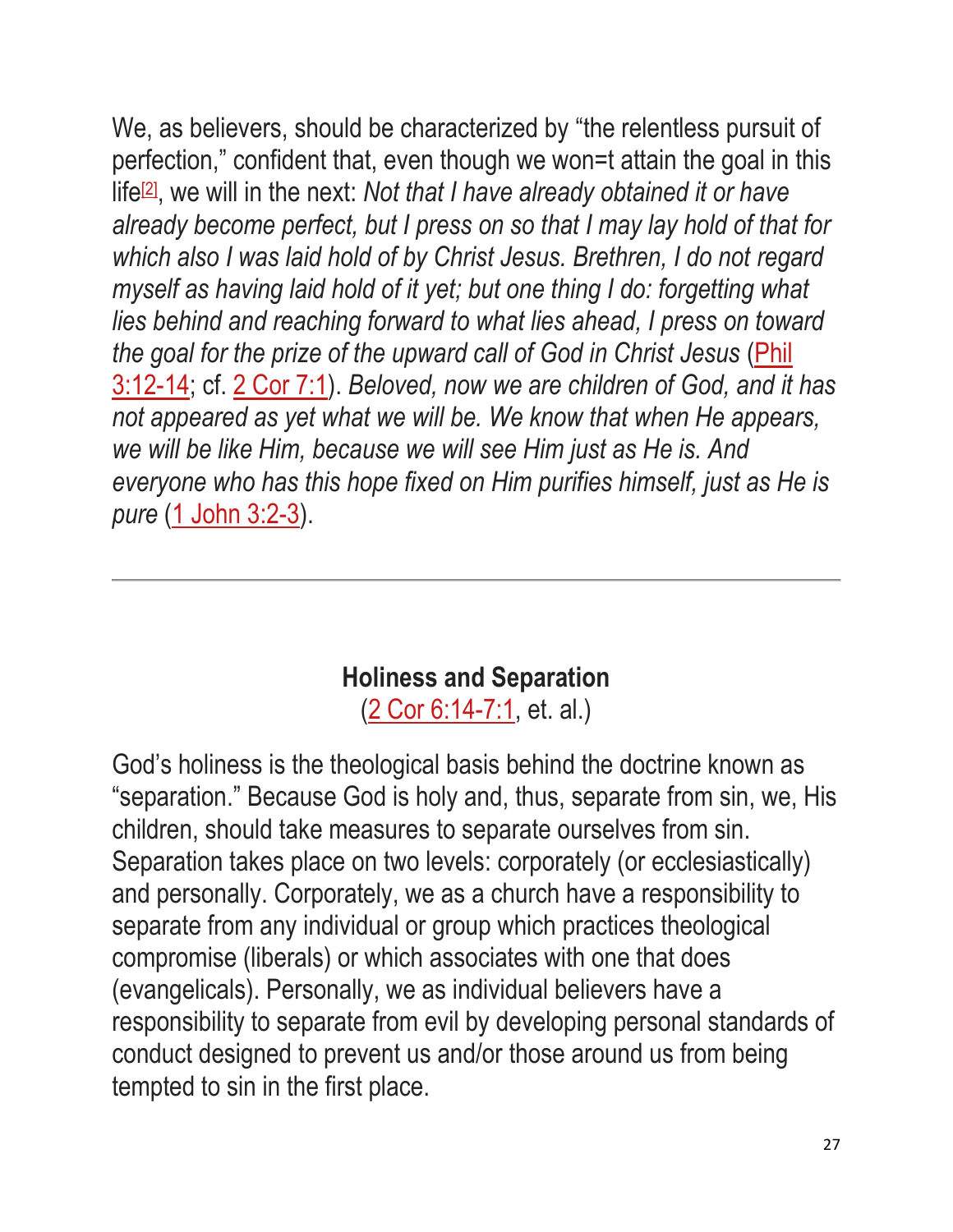[\[1\]](http://www.freesundayschoollessons.org/systematic-theology/attributes-of-god-lesson-6-god-is-holy/#_ftnref1) "When one measures one's holiness, not against the standard of oneself or of other humans, but against God, the need for a complete change of moral and spiritual condition becomes apparent" (Erickson, p. 286).

**2** Proper conduct can be tested by the simple question, Is it holy? This is the believer's standard. While he does not always measure up to it, he must never compromise it" (Ryrie, p. 39).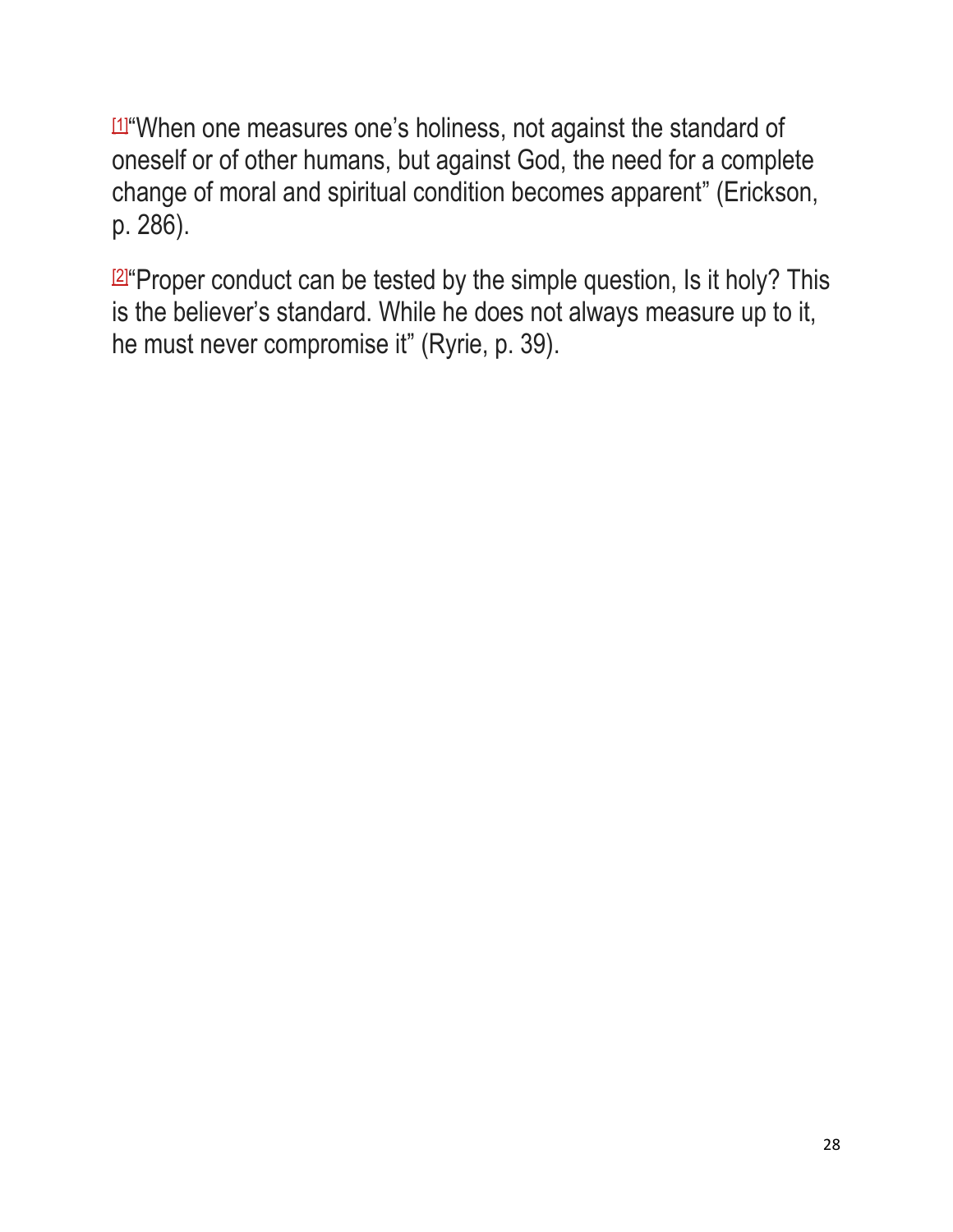# **Attributes of God: Lesson 7: God is Loving What is Love?**

Love is one of the most misunderstood words in the English language. According to most people, love is the warm, fuzzy feeling you get when you're with someone you really like. According to Scripture, however, love is something altogether different. Rather than a feeling, love is a choice; rather than an emotion, it is an act of the will [\(Hos 14:4,](https://biblia.com/bible/esv/Hos%2014.4) [Matt](https://biblia.com/bible/esv/Matt%205.44)  [5:44\)](https://biblia.com/bible/esv/Matt%205.44). In other words, love is not some passive feeling that suddenly and inexplicably comes over you. Rather, it is an active choice that is purposefully and thoughtfully made. Love is not something you "fall into"; instead, it's something you "jump into." All of this does not imply, however, that love is devoid of feeling. Feelings are a natural byproduct of the choice to love, but they are not love itself.

# **God's Love Declared**

*God is love* [\(1 John 4:8,](https://biblia.com/bible/esv/1%20John%204.8) [16\)](https://biblia.com/bible/esv/1%20John%204.16).

Love is part of God's very nature or essence. It is essential to His being. It is impossible for God to be unloving. If he was, He wouldn't be God. Everything God does can be characterized as loving.

# **God's Love Described**

God's love is unconditional. God's love for the believer comes with "no strings attached." He does not love us only if or when we meet certain criteria. He loves us regardless of who we are or what we do. He loves us because He has chosen to love us. Period. This was the basis of His election of the nation of Israel: *The LORD did not set His love on you nor choose you because you were more in number than any of the peoples, for you were the fewest of all peoples, but because the LORD loved you* (*Deut 7:7-8; cf. Hos 14:4*). It is also the basis of His election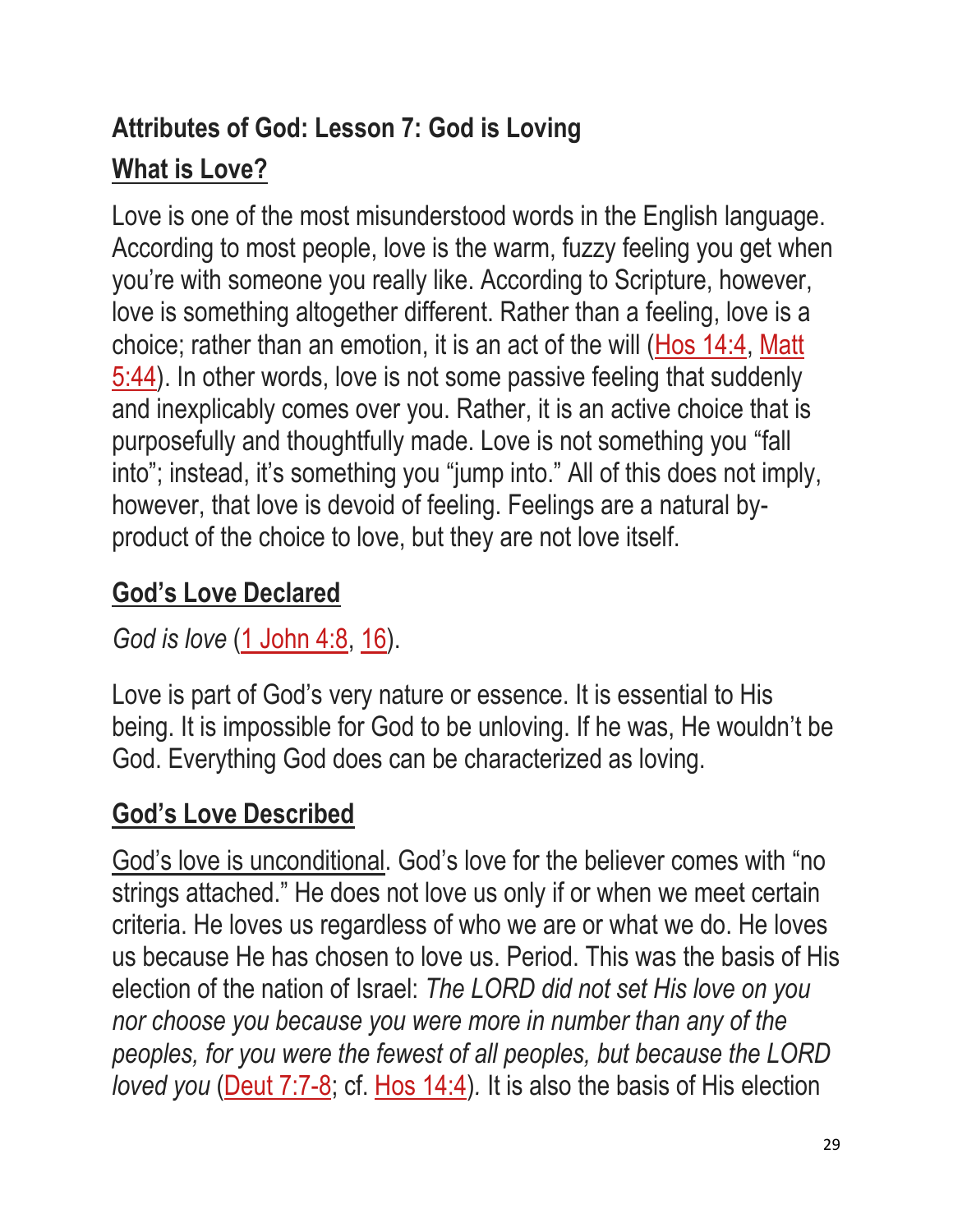of believers [\(Eph 1:4-5\)](https://biblia.com/bible/esv/Eph%201.4-5). God's love cannot be earned, nor can it be forfeited.

God's love is unstoppable. There is nothing you can do, believer, to cause God to stop loving you. *Who will separate us from the love of Christ? Will tribulation, or distress, or persecution, or famine, or nakedness, or peril, or sword? For I am convinced that neither death, nor life, nor angels, nor principalities, nor things present, nor things to come, nor powers, nor height, nor depth, nor any other created thing, will be able to separate us from the love of God, which is in Christ Jesus our Lord* [\(Rom 8:35,](https://biblia.com/bible/esv/Rom%208.35) [38-39;](https://biblia.com/bible/esv/Rom%208.38-39) cf. [Ps 103:17a](https://biblia.com/bible/esv/Ps%20103.17a) and [Jer 31:3\)](https://biblia.com/bible/esv/Jer%2031.3).

God's love is unusual. After Christ stilled the storm in [Matthew 8:26,](https://biblia.com/bible/esv/Matt%208.26) the disciples exclaimed: *What kind of a man is this, that even the winds*  and the sea obey Him? [\(Matt 8:27\)](https://biblia.com/bible/esv/Matt%208.27). The same Greek adjective, translated "what kind of" in [Matthew 8:27,](https://biblia.com/bible/esv/Matt%208.27) is used to describe God's love for believers in [1 John 3:1:](https://biblia.com/bible/esv/1%20John%203.1) *See how great a love the Father has bestowed on us, that we would be called children of God.* The love of Christ for us "surpasses (literally "to throw beyond") knowledge" [\(Eph](https://biblia.com/bible/esv/Eph%203.19)  [3:19\)](https://biblia.com/bible/esv/Eph%203.19). "The New Testament writers had to introduce what was virtually a new Greek word, *agape*, to express the love of God as they knew it" (Packer, p. 124). What makes God's love so unusual is that He showed it not to the lovely–His "friends" [\(John 15:13\)](https://biblia.com/bible/esv/John%2015.13), the "righteous" (Rom [5:7a\)](https://biblia.com/bible/esv/Rom%205.7a), or the "good" [\(Rom 5:7b\)](https://biblia.com/bible/esv/Rom%205.7b), but to the unlovely–the "ungodly" [\(Rom](https://biblia.com/bible/esv/Rom%205.6)  [5:6\)](https://biblia.com/bible/esv/Rom%205.6), "sinners" [\(Rom 5:8\)](https://biblia.com/bible/esv/Rom%205.8), His "enemies" [\(Rom 5:10\)](https://biblia.com/bible/esv/Rom%205.10), those who didn't love Him [\(1 John 4:10\)](https://biblia.com/bible/esv/1%20John%204.10). "God loved what is the antithesis of himself; this is its marvel and greatness" (John Murray, quoted in Storms, p. 144). No wonder why **Ephesians 2:4** calls God's love "great," and Charles Wesley (in his beloved hymn, "And Can It Be?") called it "amazing!"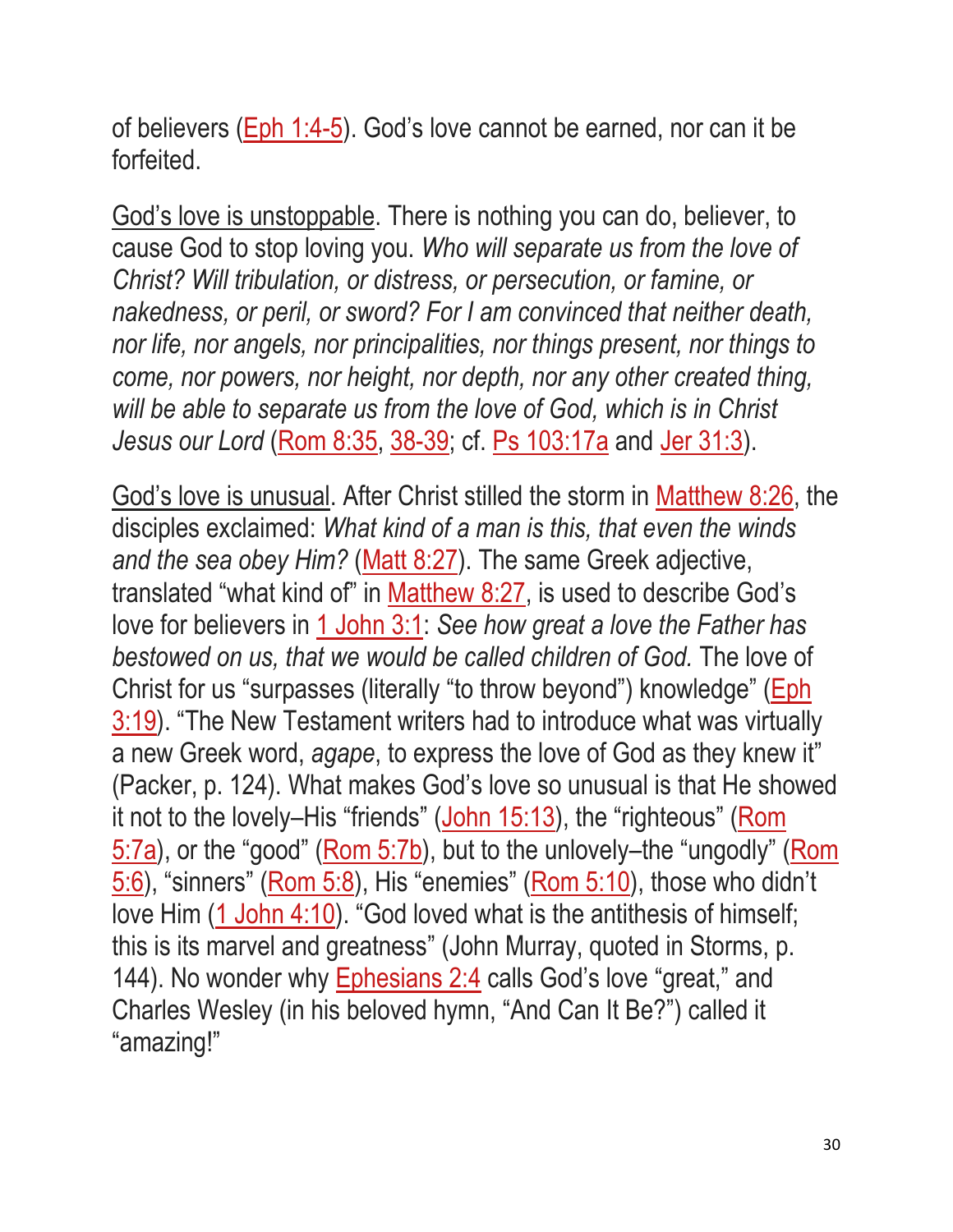# **God's Love Demonstrated**

God demonstrates His love for us in a variety of ways. The supreme expression [\(Rom 8:32\)](https://biblia.com/bible/esv/Rom%208.32) of His love, however, was the sending of His Son to die for our sins. *For God so loved the world, that He gave His only begotten Son* [\(John 3:16\)](https://biblia.com/bible/esv/John%203.16). *But God demonstrates His own love toward us, in that while we were yet sinners, Christ died for us (Rom*) [5:8\)](https://biblia.com/bible/esv/Rom%205.8). *Greater love has no one than this, that one lay down his life for his friends* [\(John 15:13\)](https://biblia.com/bible/esv/John%2015.13). See also [Galatians 2:20,](https://biblia.com/bible/esv/Gal%202.20) [Ephesians 5:2,](https://biblia.com/bible/esv/Eph%205.2) [25,](https://biblia.com/bible/esv/Ephesians%205.25) and [1 John 4:9-10.](https://biblia.com/bible/esv/1%20John%204.9-10) "Almost invariably the New Testament Epistles expound God's love for us by reference to the cross. To eliminate the death of Christ for sinners would eviscerate the very heart of divine love as portrayed in the New Testament" (Carl F. H. Henry, quoted in Storms, p. 132). "[Christ] was bound to the cross not by the nails of the military executioner, but by the >cords of love=" (John Eadie, quoted in Storms, p. 141). "Calvary is the supreme demonstration of Divine love. Whenever you are tempted to doubt the love of God, Christian reader, go back to Calvary" (Pink, p. 81).

Not only was God's love demonstrated in the accomplishment of redemption, but also in its application, as [Ephesians 2:4-5](https://biblia.com/bible/esv/Eph%202.4-5) attests: *But God, being rich in mercy, because of His great love with which He loved us, even when we were dead in our transgressions, made us alive together with Christ (by grace you have been saved)*.

# **God's Love Defined**

Love is that in God which moves Him to do what is best for His creatures. Because God is loving, He does (action) what is best for us (selfless). ">This is true love to any one,= said Tillotson, >to do the best for him we can.= This is what God does for those he loves–the best he can" (Packer, p. 126).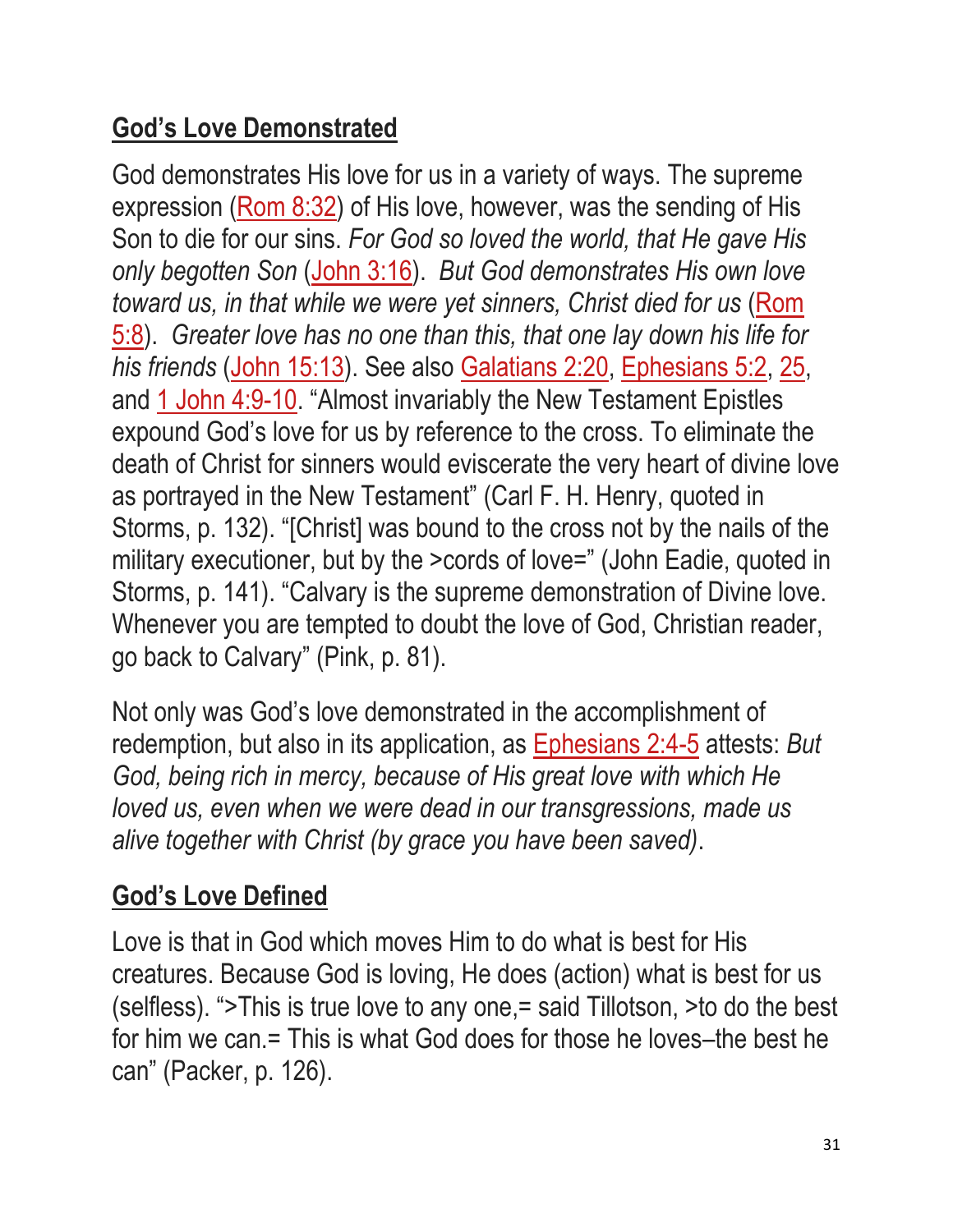# Some Implications of God's Love

Because God is loving, we should praise Him. *Because Your lovingkindness is better than life, My lips will praise you [\(Ps 63:3\)](https://biblia.com/bible/esv/Ps%2063.3).* 

Because God is loving, He disciplines us. *"FOR THOSE WHOM THE LORD LOVES HE DISCIPLINES"* [\(Heb 12:6;](https://biblia.com/bible/esv/Heb%2012.6) cf. [Prov 3:11-12](https://biblia.com/bible/esv/Prov%203.11-12) and [Rev](https://biblia.com/bible/esv/Rev%203.19)   $3:19$ ). Contrary to popular thinking, love is not permissive  $1/2$ ; rather, it is protective. A permissive parent (one who tends to avoid disciplining his child for sinful behavior) does not truly love his child [\(Prov 13:24\)](https://biblia.com/bible/esv/Prov%2013.24). A parent who truly loves his child will discipline him for sinful behavior in order to prevent that child from persisting in such behavior and suffering the consequences that go along with it [\(Prov 19:18,](https://biblia.com/bible/esv/Prov%2019.18) [23:13-14\)](https://biblia.com/bible/esv/Prov%2023.13-14). Likewise, God disciplines us in order to protect us from sin and its consequences. Though painful, divine discipline is for our ultimate good [\(Heb 12:10-11\)](https://biblia.com/bible/esv/Heb%2012.10-11).

Because God is loving, we ought to be loving. *This is My commandment, that you love one another, just as I have loved you* [\(John 15:12\)](https://biblia.com/bible/esv/John%2015.12). *Beloved, if God so loved us, we also ought to love one another* [\(1 John 4:11\)](https://biblia.com/bible/esv/1%20John%204.11)*.* See also [Matthew 5:43-48,](https://biblia.com/bible/esv/Matt%205.43-48) [John](https://biblia.com/bible/esv/John%2013.34)  [13:34,](https://biblia.com/bible/esv/John%2013.34) [Ephesians 5:1-2,](https://biblia.com/bible/esv/Eph%205.1-2) [25,](https://biblia.com/bible/esv/Ephesians%205.25) and [1 John 4:19.](https://biblia.com/bible/esv/1%20John%204.19) Because they are the only ones who truly understand what love is, Christians ought to be the most loving people on the face of the earth [\(John 13:35\)](https://biblia.com/bible/esv/John%2013.35). Our lives must be characterized by love–doing what is best for others.

Because God loves us, we can rest secure in His love. If God has chosen to make you a special object of His love, nothing (nothing you do or anyone else does) can prevent Him from loving you, nor stop Him from loving you. God is Afor@ you [\(Rom 8:31\)](https://biblia.com/bible/esv/Rom%208.31). Meditate long and hard on [Romans 8:31-39.](https://biblia.com/bible/esv/Rom%208.31-39)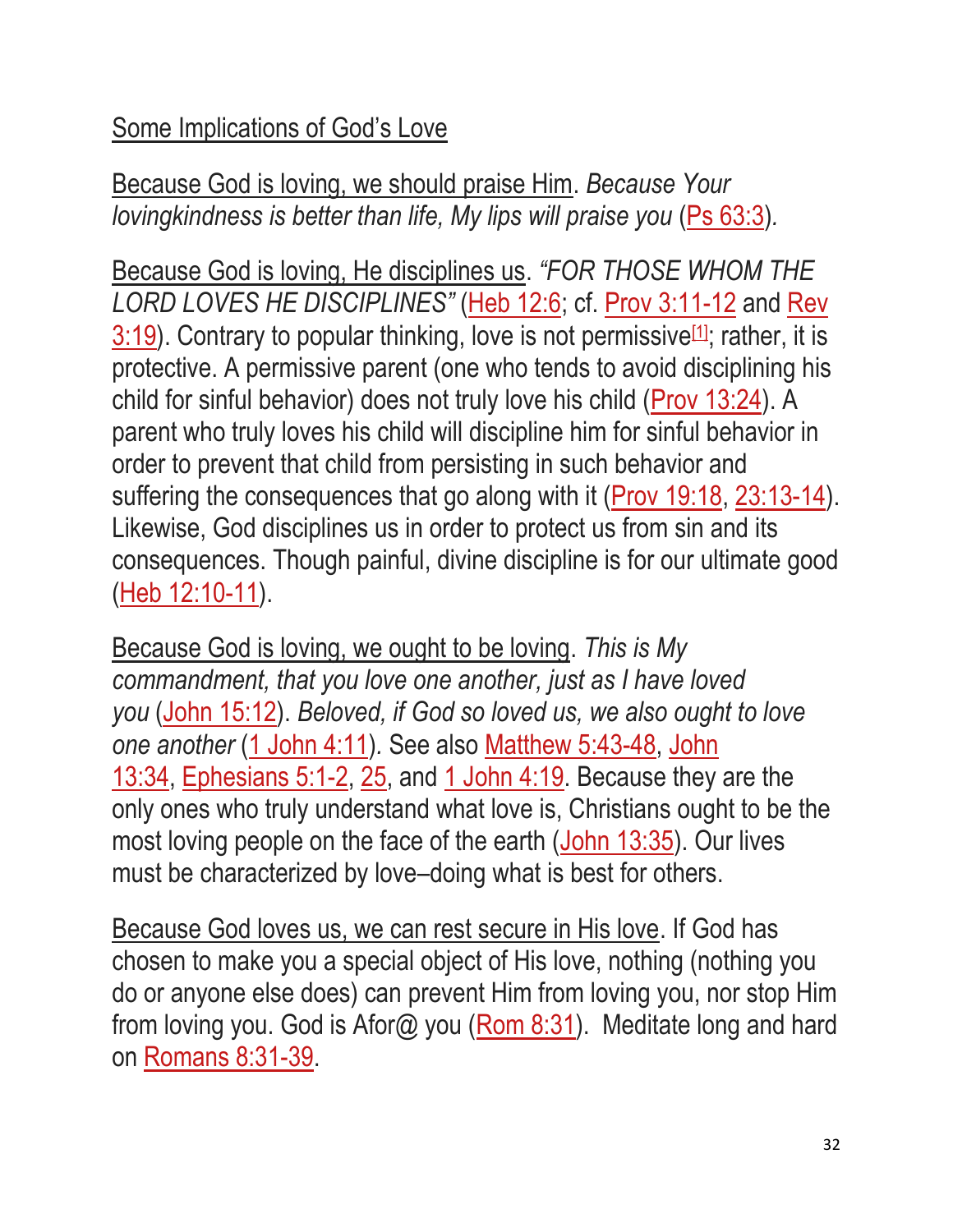$11$ God=s love is not permissive. The heresy of universalism (the belief that, when all is said and done, God will give everyone a free pass to heaven) misunderstands God's love. God's love is a holy love. Holiness is the track on which the engine of love must run" (A. H. Strong, quoted in McCune, p. 109). God punishes every sin–the sin of the unbeliever in Hell, the sin of the believer on the Cross.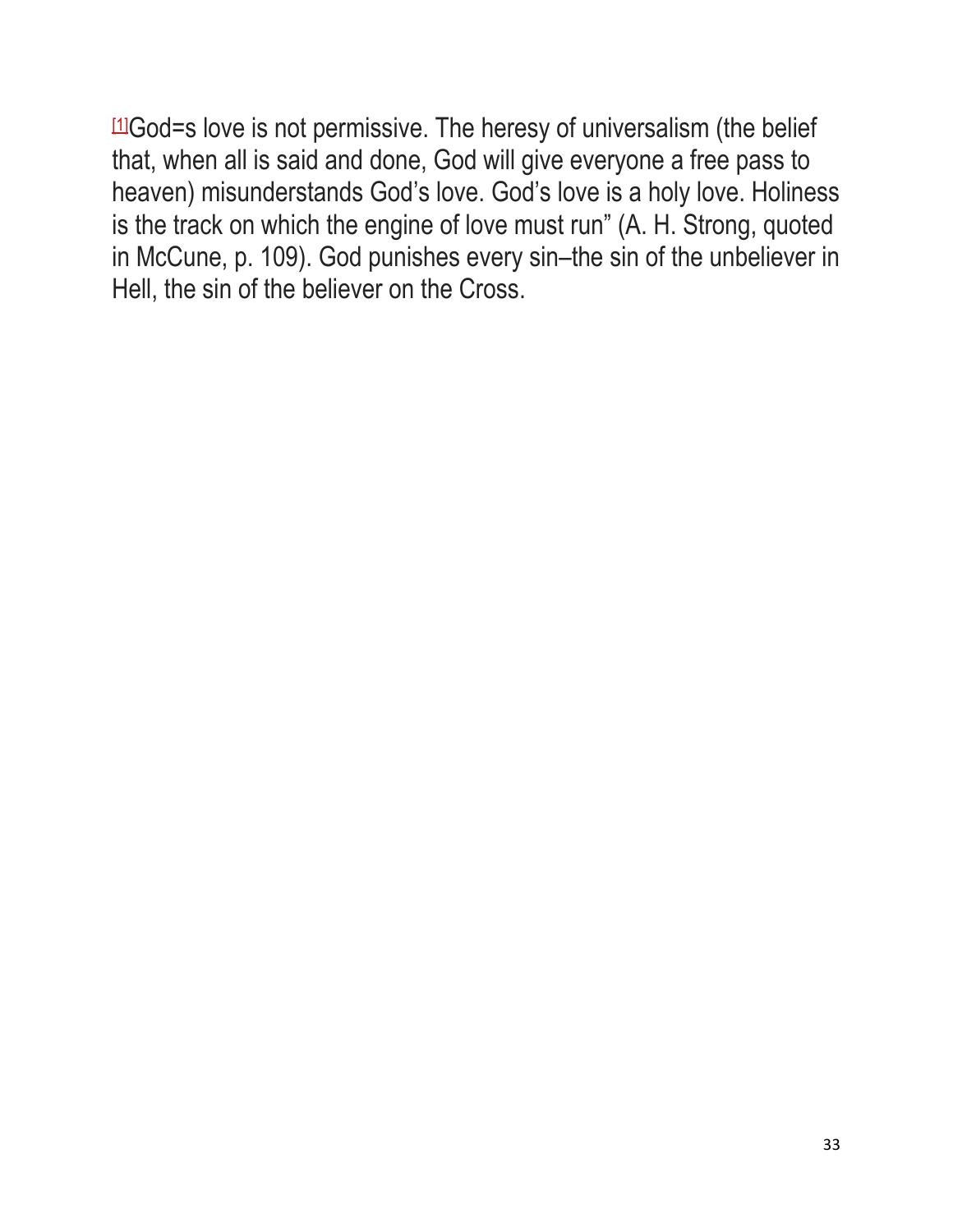# **Attributes of God: Lesson 8: God is Merciful What is Mercy?**

In [Luke 18,](https://biblia.com/bible/esv/Luke%2018) Jesus taught a parable ("an earthly story with a heavenly meaning") about a Pharisee and a tax collector. In the parable, the Pharisee proudly boasted about his "righteousness," while the tax collector humbly confessed his sinfulness. The tax collector's plea was: "God, be merciful to me, the sinner!" (Luke  $18:13$ ). This man understood that because of his sin, he deserved nothing but God's displeasure. However, he also understood that God is merciful [\(Ps](https://biblia.com/bible/esv/Ps%2086.15)  [86:15,](https://biblia.com/bible/esv/Ps%2086.15) [145:8,](https://biblia.com/bible/esv/Ps%20145.8) [2 Cor 1:3\)](https://biblia.com/bible/esv/2%20Cor%201.3), that is, He doesn't always give us what we deserve [\(Ezra 9:13,](https://biblia.com/bible/esv/Ezra%209.13) [Ps 103:10\)](https://biblia.com/bible/esv/Ps%20103.10). Therefore, the tax collector appealed to God's mercy, begging God not to give him what he deserved. As a result, God mercifully withheld His judgment [\(Luke 18:14\)](https://biblia.com/bible/esv/Luke%2018.14).

Like the tax collector, we deserve nothing but God's judgment for our sin. [Romans 6:23](https://biblia.com/bible/esv/Rom%206.23) tells us that "the wages of sin is death." Because we are sinners, we deserve death, both physical and spiritual. Every breath we take is a testament to God's mercy (see [Lam 3:22](https://biblia.com/bible/esv/Lam%203.22) in the NIV, KJV, and NASB margin) . Because of our sin, we don't deserve to live another day [\(Luke 13:1-5\)](https://biblia.com/bible/esv/Luke%2013.1-5). Yet, God in His mercy doesn't give us that which we deserve. Even more amazing is God's mercy in salvation. All of us deserve to spend eternity in Hell because of our sin, yet God mercifully spares some therefrom ( $Eph 2:4$ , [Titus 3:5,](https://biblia.com/bible/esv/Titus%203.5) [1 Pet 1:3\)](https://biblia.com/bible/esv/1%20Pet%201.3).<sup>[\[1\]](http://www.freesundayschoollessons.org/systematic-theology/attributes-of-god-lesson-8-god-is-merciful/#_ftn1)</sup> No wonder God's mercy is called "great" [\(2 Sam 24:14,](https://biblia.com/bible/esv/2%20Sam%2024.14) [1 Pet 1:3\)](https://biblia.com/bible/esv/1%20Pet%201.3)!

#### Related Concepts

Grace. Whereas mercy may be defined as not getting what one deserves, grace may be defined as getting what one does not deserve. In other words, mercy is the withholding of deserved cursing (such as Hell), while grace is the bestowing of undeserved blessing (such as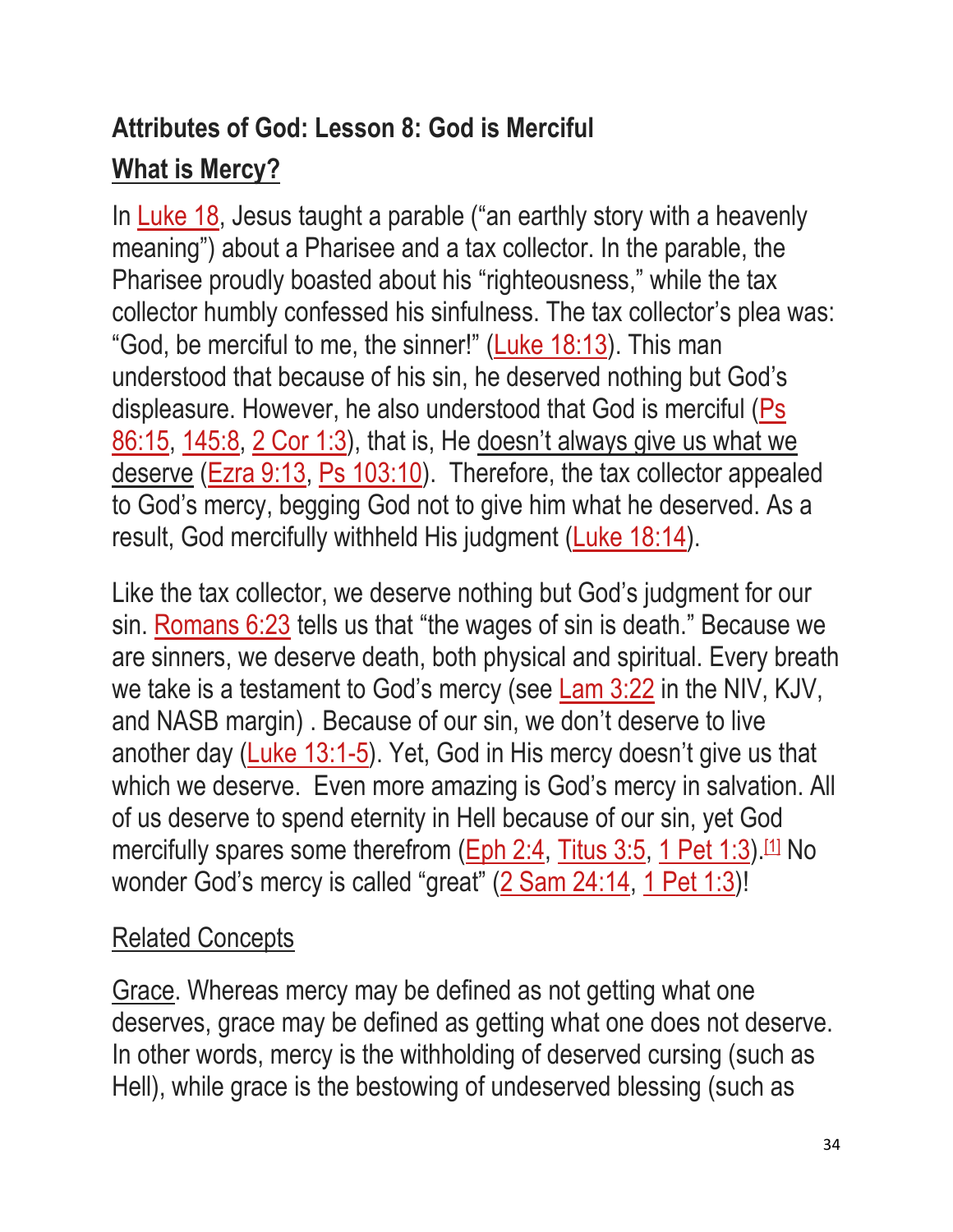Heaven). Grace goes one step beyond mercy. We will examine God's grace more thoroughly in our next lesson.

Pity and compassion. Pity may be understood as the emotional aspect of mercy, while compassion may be viewed as its volitional aspect. Because God is merciful, He "feels sorry" for us in our miserable condition. His compassion is that which causes Him to do something about it. In His mercy, He relieves the misery caused by our sin. *The*  Lord is full of compassion and is merciful [\(Jas 5:11\)](https://biblia.com/bible/esv/James%205.11).

Longsuffering. To be longsuffering is to be patient with people. Because God is merciful, He patiently "puts up with" sinners (Rom [9:22,](https://biblia.com/bible/esv/Rom%209.22) [1 Tim 1:16,](https://biblia.com/bible/esv/1%20Tim%201.16) [1 Pet 3:20,](https://biblia.com/bible/esv/1%20Pet%203.20) [2 Pet 3:9\)](https://biblia.com/bible/esv/2%20Pet%203.9). He is "slow to anger" [\(Ex 34:6,](https://biblia.com/bible/esv/Exod%2034.6) et. al.). It is God's longsuffering which prevents Him from immediately unleashing His justice on sinners.

Forgiveness. God in His mercy forgives or pardons those who have offended His holiness by their sin. *If You, LORD, should mark iniquities, O Lord, who could stand? But there is forgiveness with You* [\(Ps 130:3-](https://biblia.com/bible/esv/Ps%20130.3-4a) [4a\)](https://biblia.com/bible/esv/Ps%20130.3-4a).

# **Some Implications of God's Mercy**

Because God is merciful, we should be merciful. Believers are to make every effort to reflect God's attributes of goodness. Thus, we should be merciful because God is merciful [\(Luke 6:36\)](https://biblia.com/bible/esv/Luke%206.36). Jesus emphasized this very point in a parable He taught in [Matthew 18:23-35.](https://biblia.com/bible/esv/Matt%2018.23-35) Though shown great mercy by his master, the wicked servant showed no mercy to a fellow servant. In like manner, we have been shown great mercy by our Master. May we respond by freely showing mercy to others. *Be kind to one another, tender-hearted, forgiving each other, just as God in Christ also has forgiven you* [\(Eph 4:32;](https://biblia.com/bible/esv/Eph%204.32) see also [Col 3:13\)](https://biblia.com/bible/esv/Col%203.13)*.*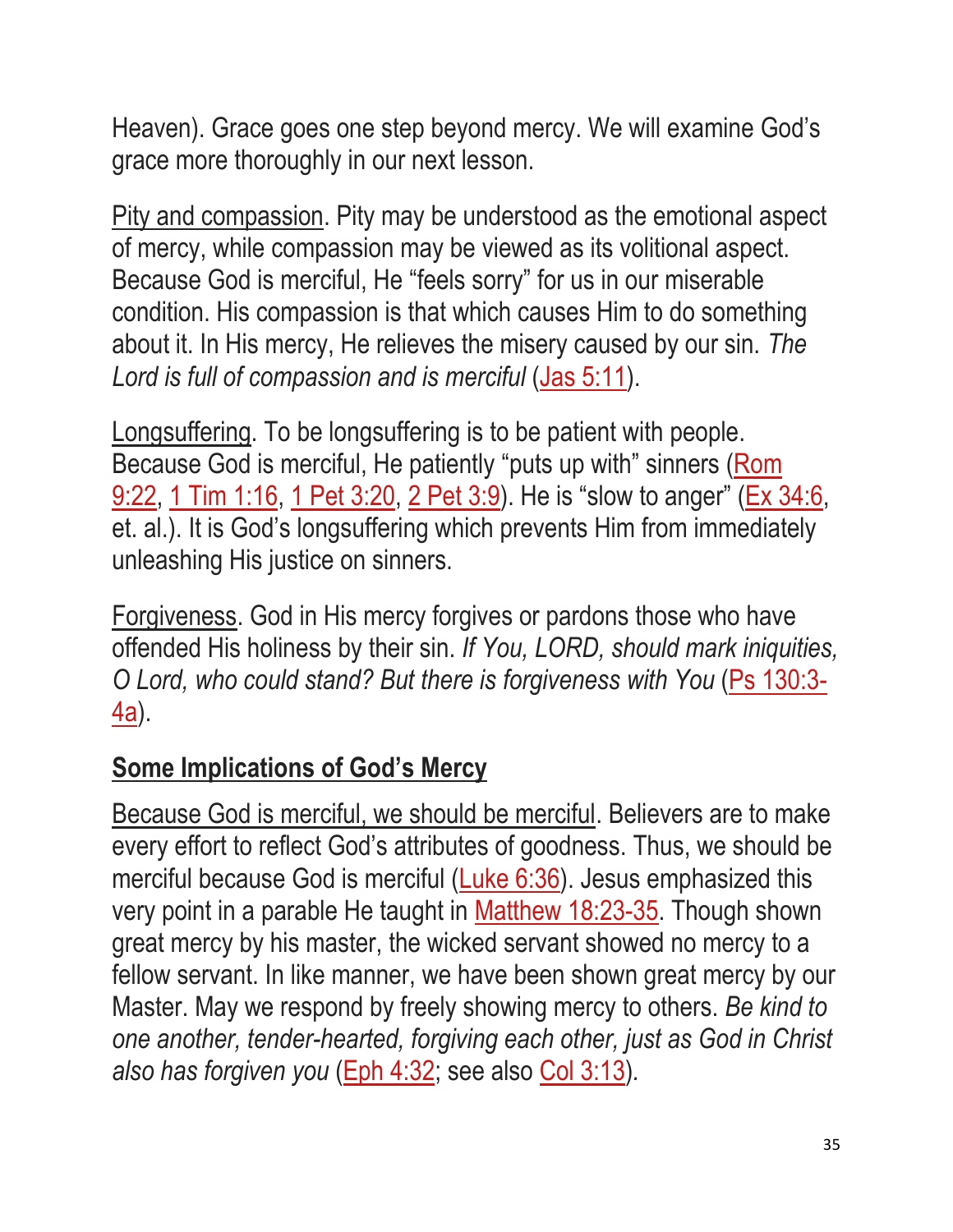Because God is merciful, we should be grateful. Being a recipient of God's mercy is a privilege, not a right [\(Rom 9:15\)](https://biblia.com/bible/esv/Rom%209.15). God in His mercy unconditionally saves some, sparing them from the calamitous consequences of their  $\sin 2$  If this fact does not produce in the believer an "attitude of gratitude," nothing will. "We should be amazed that we suffer so little for the consequences of our sin" (Dan DeHaan, *The God You Can Know*, p. 56). The question isn't: Why do bad things happen to good people? There aren't any good people [\(Mark 10:18,](https://biblia.com/bible/esv/Mark%2010.18) [Rom 3:10-](https://biblia.com/bible/esv/Rom%203.10-12) [12\)](https://biblia.com/bible/esv/Rom%203.10-12). The question is: Why does anything good ever happen to bad people, i.e., anyone? The answer: Because God is merciful.

Because God is merciful, we should be humble. Like the tax collector in the parable referred to earlier, we should be humbled by the thought of God's mercy. The more we fully understand what mercy is all about, the more humbled we should be that God has chosen to shed it upon us so abundantly. Thomas Hooker, one of the Puritans, was told by his friends while on his deathbed: "Brother Hooker, you are going to receive your reward shortly." Hooker's response was this: "No, no, I go to receive mercy" (Dan DeHaan, *The God You Can Know*, p. 58).

When  $\ldots$  we children of the shadows reach at last our home in the light, we shall have a thousand strings to our harps, but the sweetest may well be the one tuned to sound forth most perfectly the mercy of God@ (Tozer, p. 90).

凹"That any are saved at all is, however, the amazing thing. If God gave to all what they deserve, none would be saved. Everyone would be lost and condemned" (Erickson, p. 295).

 $\sqrt{2}$ The "calamitous consequences of sin" are seen most vividly in the Tribulation and in Hell.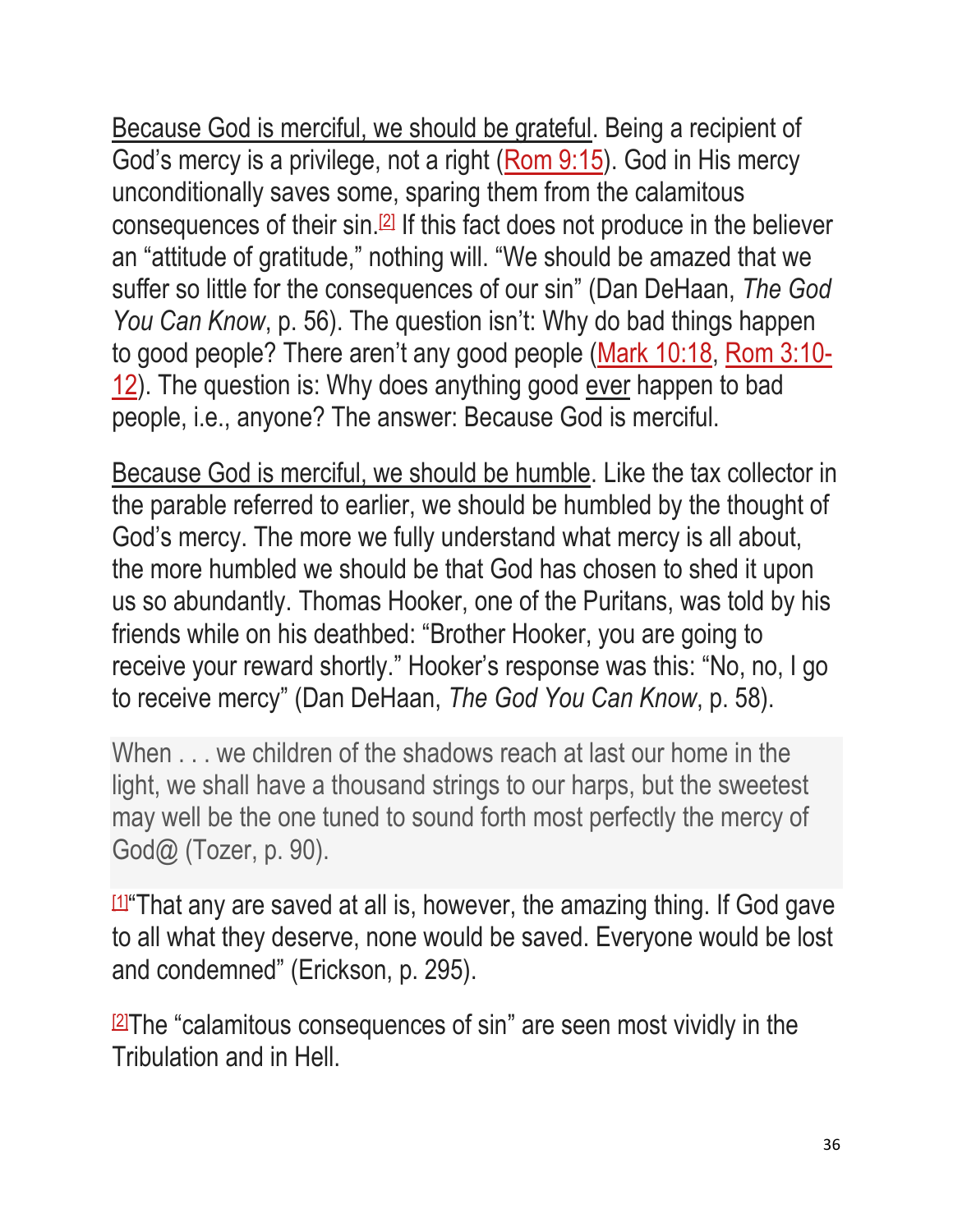# **Attributes of God: Lesson 9: God is Gracious Declaration**

*Gracious is the LORD.* [\(Ps 116:5;](https://biblia.com/bible/esv/Ps%20116.5) cf. [Ex 34:6,](https://biblia.com/bible/esv/Exod%2034.6) [Neh 9:17,](https://biblia.com/bible/esv/Neh%209.17) [Ps](https://biblia.com/bible/esv/Ps%2086.15)  [86:15,](https://biblia.com/bible/esv/Ps%2086.15) [103:8,](https://biblia.com/bible/esv/Ps%20103.8) [111:4,](https://biblia.com/bible/esv/Ps%20111.4) [145:8,](https://biblia.com/bible/esv/Ps%20145.8) [Joel 2:13,](https://biblia.com/bible/esv/Joel%202.13) and [1 Pet 5:10\)](https://biblia.com/bible/esv/1%20Pet%205.10)

# **Definition**

God's grace is His unearned [\(Rom 11:6\)](https://biblia.com/bible/esv/Rom%2011.6) and undeserved [\(Rom 3:23-](https://biblia.com/bible/esv/Rom%203.23-24) [24,](https://biblia.com/bible/esv/Rom%203.23-24) [6:23\)](https://biblia.com/bible/esv/Rom%206.23) favor shown toward sinners. Because God is gracious, He sometimes gives us what we don't deserve.

# **Display**

In society. God's grace is displayed in both a general and specific sense. It is displayed toward all men in general ("common grace"[\[1\]](http://www.freesundayschoollessons.org/systematic-theology/attributes-of-god-lesson-9-god-is-gracious/#_ftn1)) and toward believers in particular ("special grace").<sup>[\[2\]](http://www.freesundayschoollessons.org/systematic-theology/attributes-of-god-lesson-9-god-is-gracious/#_ftn2)</sup> God in His common grace 1) creates and sustains physical life [\(Acts 17:25](https://biblia.com/bible/esv/Acts%2017.25)–"He Himself gives to all people life and breath"; cf. [Isa 42:5\)](https://biblia.com/bible/esv/Isa%2042.5); 2) acts kindly toward His creatures [\(Ps 145:9](https://biblia.com/bible/esv/Ps%20145.9)–"The LORD is good to all, And His mercies are over all His works"; [Matt 5:45](https://biblia.com/bible/esv/Matt%205.45)–"causes His sun to rise on the evil and the good, and sends rain on the righteous and the unrighteous"; Luke [6:35](https://biblia.com/bible/esv/Luke%206.35)–"He Himself is kind to ungrateful and evil men"; cf. [Ps 65:9-](https://biblia.com/bible/esv/Ps%2065.9-13) [13,](https://biblia.com/bible/esv/Ps%2065.9-13) [104:10-30,](https://biblia.com/bible/esv/Ps%20104.10-30) [145:15-16,](https://biblia.com/bible/esv/Ps%20145.15-16) and [Acts 14:17\)](https://biblia.com/bible/esv/Acts%2014.17); 3) restrains sin and its effects<sup>[\[3\]](http://www.freesundayschoollessons.org/systematic-theology/attributes-of-god-lesson-9-god-is-gracious/#_ftn3)</sup> via such things as human government and the presence of the Holy Spirit in believers [\(Matt 5:13,](https://biblia.com/bible/esv/Matt%205.13) [2 Thess 2:6-7](https://biblia.com/bible/esv/2%20Thess%202.6-7)<sup>[\[4\]](https://biblia.com/bible/esv/2%20Thess%202.6-7)</sup>); and 4) gives unsaved men the ability to do cultural or civic good [\(Luke 6:32-34\)](https://biblia.com/bible/esv/Luke%206.32-34).<sup>[\[5\]](http://www.freesundayschoollessons.org/systematic-theology/attributes-of-god-lesson-9-god-is-gracious/#_ftn5)</sup>

In salvation. Just as God graciously gives physical life, so He graciously gives spiritual life. *But God, being rich in mercy, because of His great love with which He loved us, even when we were dead in our transgressions, made us alive together with Christ (by grace you have been saved), and raised us up with Him, and seated us with Him in the*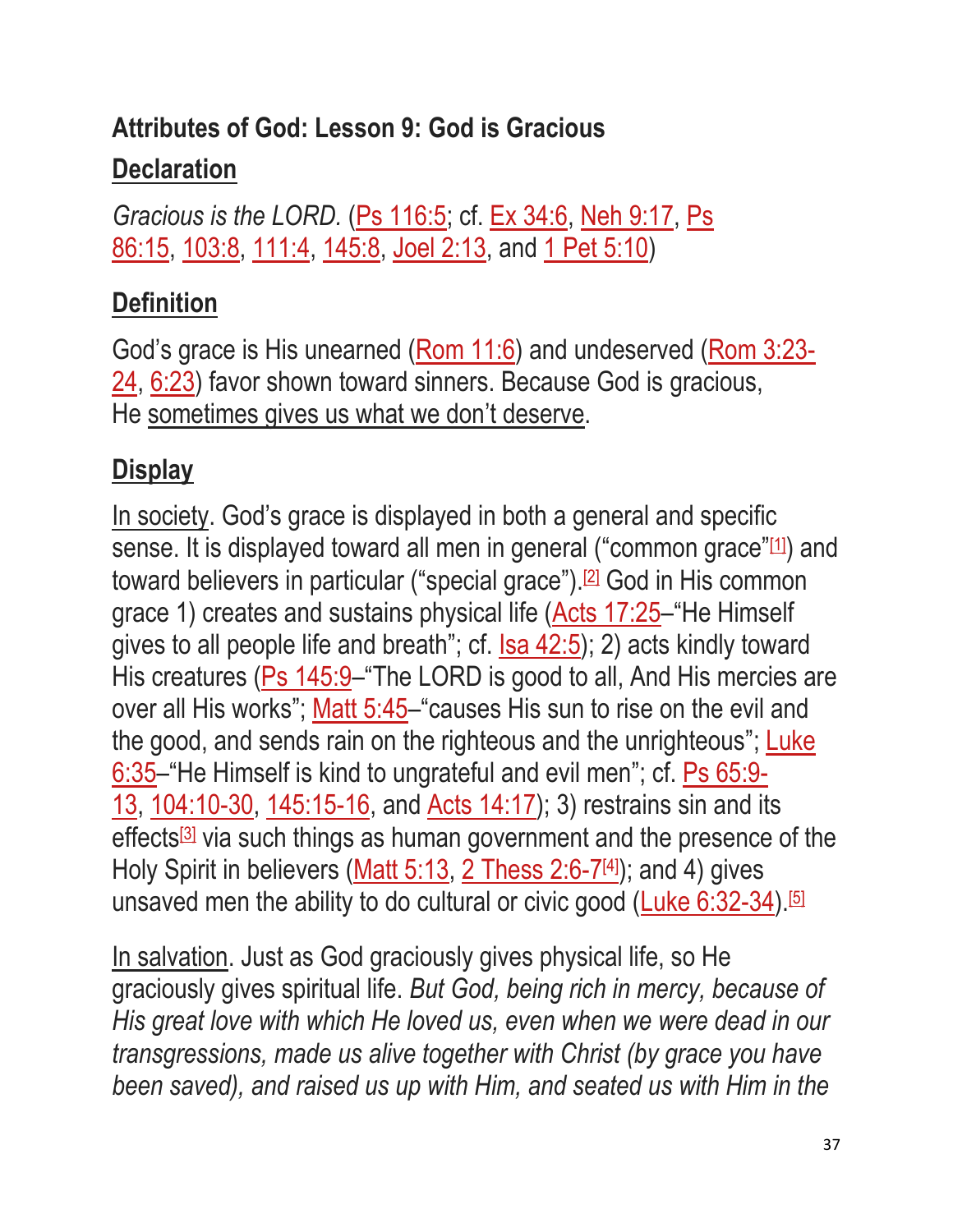*heavenly places in Christ Jesus, so that in the ages to come He might show the surpassing riches of His grace in kindness toward us in Christ Jesus. For by grace you have been saved through faith; and that not of yourselves, it is the gift of God* [\(Eph 2:4-8](https://biblia.com/bible/esv/Eph%202.4-8)[\[6\]](https://biblia.com/bible/esv/Eph%202.4-8); see also [Rom 3:24,](https://biblia.com/bible/esv/Rom%203.24) [Eph](https://biblia.com/bible/esv/Eph%201.7)  [1:7,](https://biblia.com/bible/esv/Eph%201.7) [2 Tim 1:9,](https://biblia.com/bible/esv/2%20Tim%201.9) and [Titus 3:7\)](https://biblia.com/bible/esv/Titus%203.7).

In sanctification. Not only is salvation "all of grace"<sup>[\[7\]](http://www.freesundayschoollessons.org/systematic-theology/attributes-of-god-lesson-9-god-is-gracious/#_ftn7)</sup>, but so is sanctification. Just as God graciously sustains physical life, so He graciously sustains spiritual life. The ability and desire to do right after one is saved is a gracious gift from God [\(Eph 2:10,](https://biblia.com/bible/esv/Eph%202.10) [Phil 2:12-13\)](https://biblia.com/bible/esv/Phil%202.12-13). *But by the grace of God I am what I am, and His grace toward me did not prove vain; but I labored even more than all of them, yet not I, but the grace of God with me* [\(1 Cor 15:10\)](https://biblia.com/bible/esv/1%20Cor%2015.10)*. It* [the grace of God] *teaches us to say "No" to ungodliness and worldly passions, and to live selfcontrolled, upright and godly lives in this present age*(Titus 2:12, [NIV\)](https://biblia.com/bible/niv/Titus%202.12).<sup>[\[8\]](http://www.freesundayschoollessons.org/systematic-theology/attributes-of-god-lesson-9-god-is-gracious/#_ftn8)</sup> AI need not torment myself with the fear that my faith may fail; as grace led me to faith in the first place, so grace will keep me believing to the end. Faith, both in its origin and continuance, is a gift of grace@ (Packer, p. 136). "'Tis grace hath brought me safe thus far, And grace will lead me home" (from stanza 3 of "Amazing Grace@).

In service. Paul understood that it was only by God's grace that he was in the ministry. The ability $[9]$  and opportunity to serve in the local church is a great privilege! *I became a servant of this gospel by the gift of God's grace given me through the working of his power. Although I am less than the least of all God's people, this grace was given to me: to preach to the Gentiles the unsearchable riches of Christ (Eph 3:7-8,* [NIV;](https://biblia.com/bible/niv/Eph%203.7-8) cf. [Rom 15:15-16\)](https://biblia.com/bible/esv/Rom%2015.15-16).

In suffering. According to Paul, suffering for the cause of Christ is a privilege: *For to you it has been granted*[\[10\]](http://www.freesundayschoollessons.org/systematic-theology/attributes-of-god-lesson-9-god-is-gracious/#_ftn10) *for Christ's sake, not only to believe in Him, but also to suffer for His sake* [\(Phil 1:29;](https://biblia.com/bible/esv/Phil%201.29) cf. [Acts 5:41\)](https://biblia.com/bible/esv/Acts%205.41).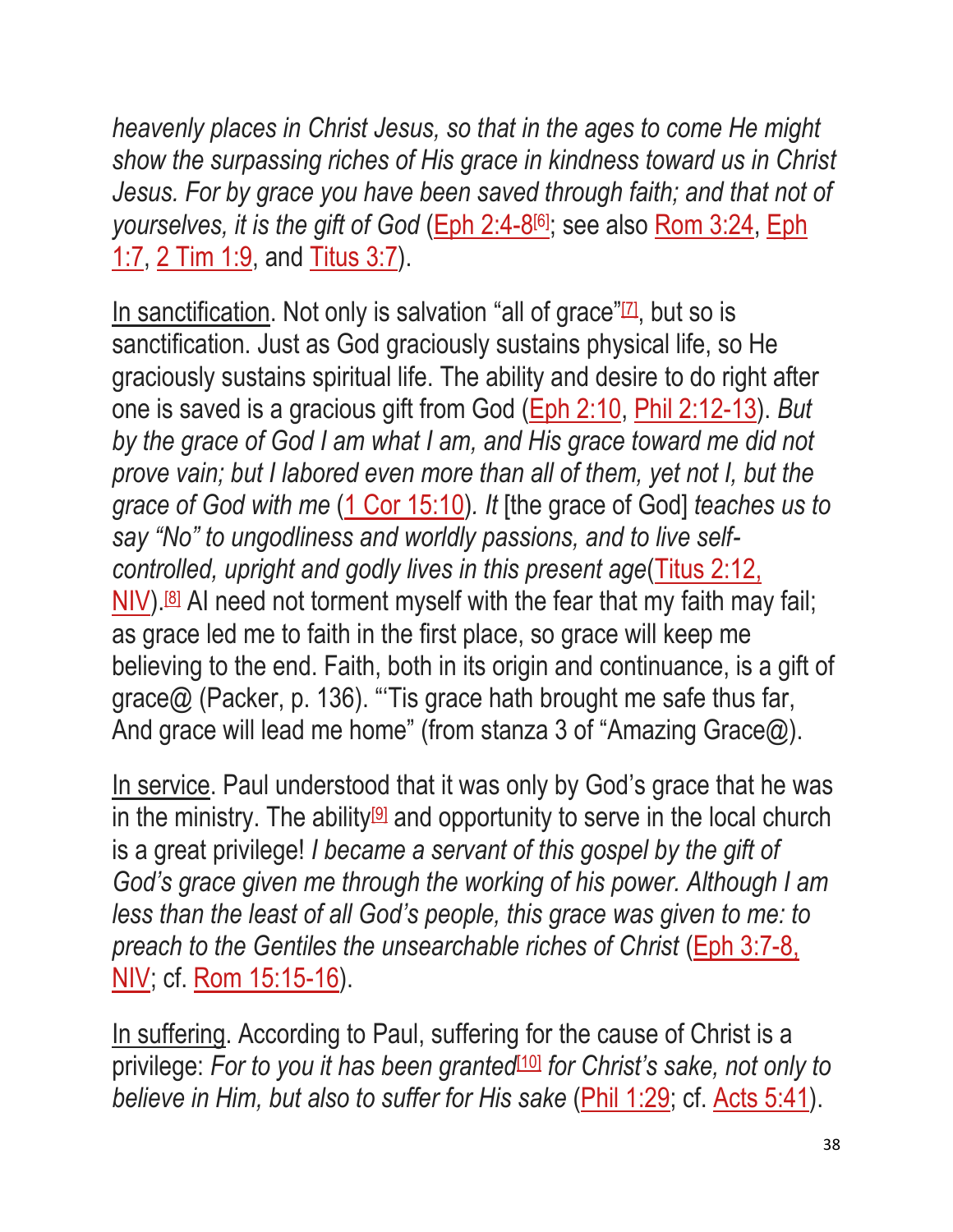When we do suffer, it is God's grace which sustains us: *. . . there was given me a thorn in the flesh, a messenger of Satan to torment me . . . . Concerning this I implored the Lord three times that it might leave me. And He has said to me, "My grace is sufficient for you . . . ."* [\(2 Cor](https://biblia.com/bible/esv/2%20Cor%2012.7-9)  [12:7-9\)](https://biblia.com/bible/esv/2%20Cor%2012.7-9). [God] *gives grace to the afflicted* [\(Prov 3:34b\)](https://biblia.com/bible/esv/Prov%203.34b).

#### **Some Implications of God's Grace**

Because God is gracious, we should be gracious. Believers are expected to emulate God's attributes of goodness, graciousness being one of them. Remembering how gracious God has been to us, His enemies [\(Rom 5:10\)](https://biblia.com/bible/esv/Rom%205.10), we should be gracious to everyone, including our enemies (see [Matt 5:43-48\)](https://biblia.com/bible/esv/Matt%205.43-48).

Because God is gracious, we should be humble. There is nothing that we have done, are doing, or ever will do to earn God=s grace. *. . . What do you have that you did not receive? And if you did receive it, why do you boast as if you had not received it?* [\(1 Cor 4:7\)](https://biblia.com/bible/esv/1%20Cor%204.7). Remember, it is by the grace of God that we are what we are [\(1 Cor 15:10\)](https://biblia.com/bible/esv/1%20Cor%2015.10).

Because God is gracious, we should be grateful. God is not obligated to show grace to anyone [\(Ex 33:19\)](https://biblia.com/bible/esv/Exod%2033.19)<sup>[\[11\]](http://www.freesundayschoollessons.org/systematic-theology/attributes-of-god-lesson-9-god-is-gracious/#_ftn11)</sup>. If He was, it would no longer be grace (<u>Rom 11:6</u>).<sup>[\[12\]](http://www.freesundayschoollessons.org/systematic-theology/attributes-of-god-lesson-9-god-is-gracious/#_ftn12)</sup> Grace and gratitude go hand-in-hand.<sup>[\[13\]](http://www.freesundayschoollessons.org/systematic-theology/attributes-of-god-lesson-9-god-is-gracious/#_ftn13)</sup> "Thanks be to God for His indescribable gift!" [\(2 Cor 9:15\)](https://biblia.com/bible/esv/2%20Cor%209.15).

Because God is gracious, we should praise Him. [Ephesians 1:3-14](https://biblia.com/bible/esv/Eph%201.3-14) is a hymn of praise for God's grace in salvation.<sup>[\[14\]](http://www.freesundayschoollessons.org/systematic-theology/attributes-of-god-lesson-9-god-is-gracious/#_ftn14)</sup> Some of our most beloved hymns have God's grace as their focus (*Amazing Grace[\[15\]](http://www.freesundayschoollessons.org/systematic-theology/attributes-of-god-lesson-9-god-is-gracious/#_ftn15)*; *Grace! 'Tis a Charming Sound*; *Only a Sinner*; *Wonderful Grace of Jesus*). Praise God, His grace is rich [\(Eph 1:7\)](https://biblia.com/bible/esv/Eph%201.7), surpassingly so [\(Eph 2:7\)](https://biblia.com/bible/esv/Eph%202.7), and abundant [\(Rom 5:17,](https://biblia.com/bible/esv/Rom%205.17) [20\)](https://biblia.com/bible/esv/Rom%205.20)!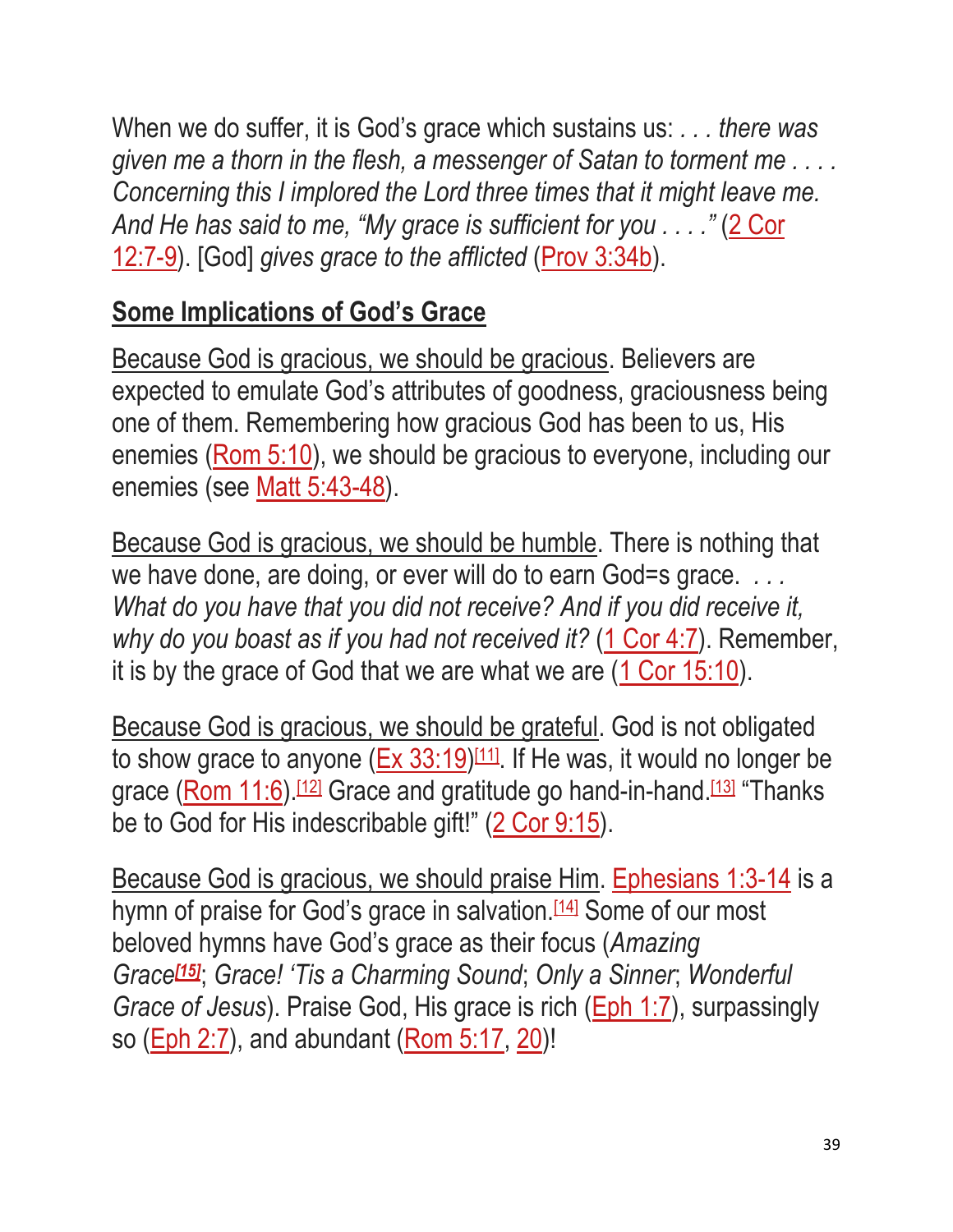Because God is gracious, we should be motivated to serve Him more, not less, fervently. Some discourage teaching and preaching on God's grace, fearing it will squelch commitment, service, etc. However, several passages in Scripture indicate otherwise. Consider, once again, Paul's words in [1 Corinthians 15:10:](https://biblia.com/bible/esv/1%20Cor%2015.10) "But by the grace of God I am what I am, and His grace toward me did not prove vain; **but I labored even more than all of them**, yet not I, but the grace of God with me" (see also [Eph 2:10,](https://biblia.com/bible/esv/Eph%202.10) [Phil 2:12-13,](https://biblia.com/bible/esv/Phil%202.12-13) [Titus 2:11-12\)](https://biblia.com/bible/esv/Titus%202.11-12).

Great God of wonders! all thy ways Display the attributes divine; But countless acts of pardoning grace Beyond thine other wonders shine: Who is a pardoning God like Thee? Or who has grace so rich and free? In wonder lost, with trembling joy, We take the pardon of our God; Pardon for crimes of deepest dye, A pardon bought with Jesus' blood: Who is a pardoning God like Thee? Or who has grace so rich and free?

O may this strange, this matchless grace, This God-like miracle of love, Fill the wide earth with grateful praise, As now it fills the choirs above! Who is a pardoning God like Thee? Or who has grace so rich and free? (Samuel Davies, recited in Packer, p. 134)

[\[1\]](http://www.freesundayschoollessons.org/systematic-theology/attributes-of-god-lesson-9-god-is-gracious/#_ftnref1)John Murray (quoted in Storms, [pp. 119-120\)](https://biblia.com/bible/esv/Phil.%20119-120) defines common grace as "every favour of whatever kind or degree, falling short of salvation,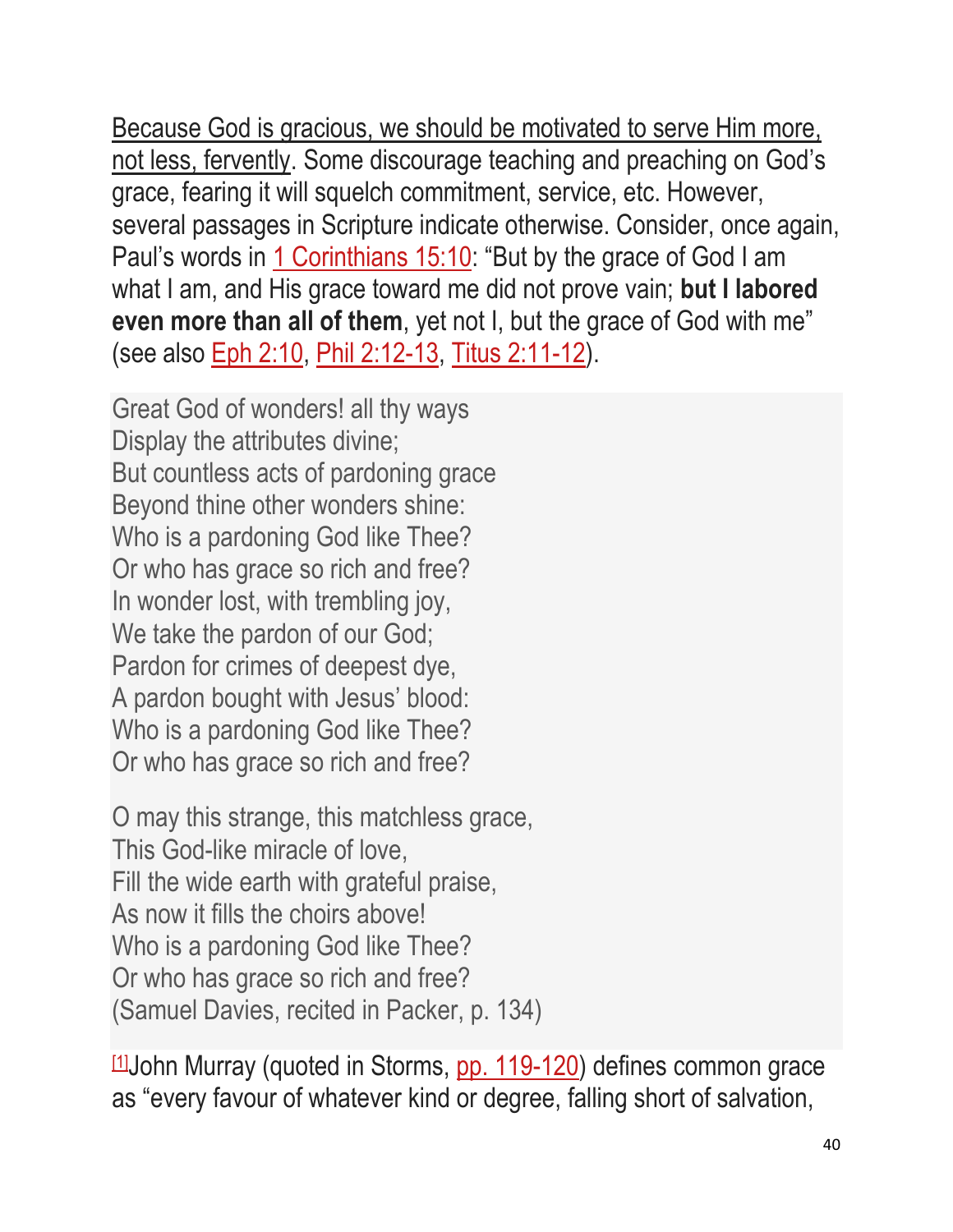which this undeserving and sin-cursed world enjoys at the hand of God."

**2** The biblical way of putting this distinction would be to say that God is good to all in some ways and to some in all ways" (Packer, p. 162).

<u><sup>|31</mark></u>"God places restraint upon the workings of human depravity and thus</u></sup> prevents the unholy affections and principles of men from manifesting all the potentialities inherent in them. He prevents depravity from bursting forth in all its vehemence and violence"(John Murray, quoted in Storms, p. 120).

 $\frac{44}{1}$ This is one of the reasons why the Tribulation will be so devastating– as believers are removed from the earth at the Rapture, so will the Holy Spirit's restraining influence.

[\[5\]](http://www.freesundayschoollessons.org/systematic-theology/attributes-of-god-lesson-9-god-is-gracious/#_ftnref5)Though God enables unsaved men to do "good" in a cultural or civic sense, such "goodness" is not meritorious, i.e., it does not in any way earn God's favor (*Prov 15:8a//21:27*, *Isa 64:6*), the reason being that unsaved men never do "good" for the right reason, to glorify God.

[\[6\]](http://www.freesundayschoollessons.org/systematic-theology/attributes-of-god-lesson-9-god-is-gracious/#_ftnref6)God's grace as set forth in this passage is magnified all the more in light of the groundwork Paul lays in verses 1-3, showing how we were spiritually dead (v. 1), spiritually dominated (vs. 2-3a), and spiritually doomed (v. 3b). BUT GOD (v. 4)! AIt is precisely because people today have lost sight of the depths of human depravity that they think so little of divine grace. What makes Paul's declaration that we are 'saved by grace' so significant is his earlier declaration that we were 'dead' in trespasses and sins" (Storms, p. 124).

 $I\mathbb{Z}$ The title of a book on salvation by Charles Spurgeon.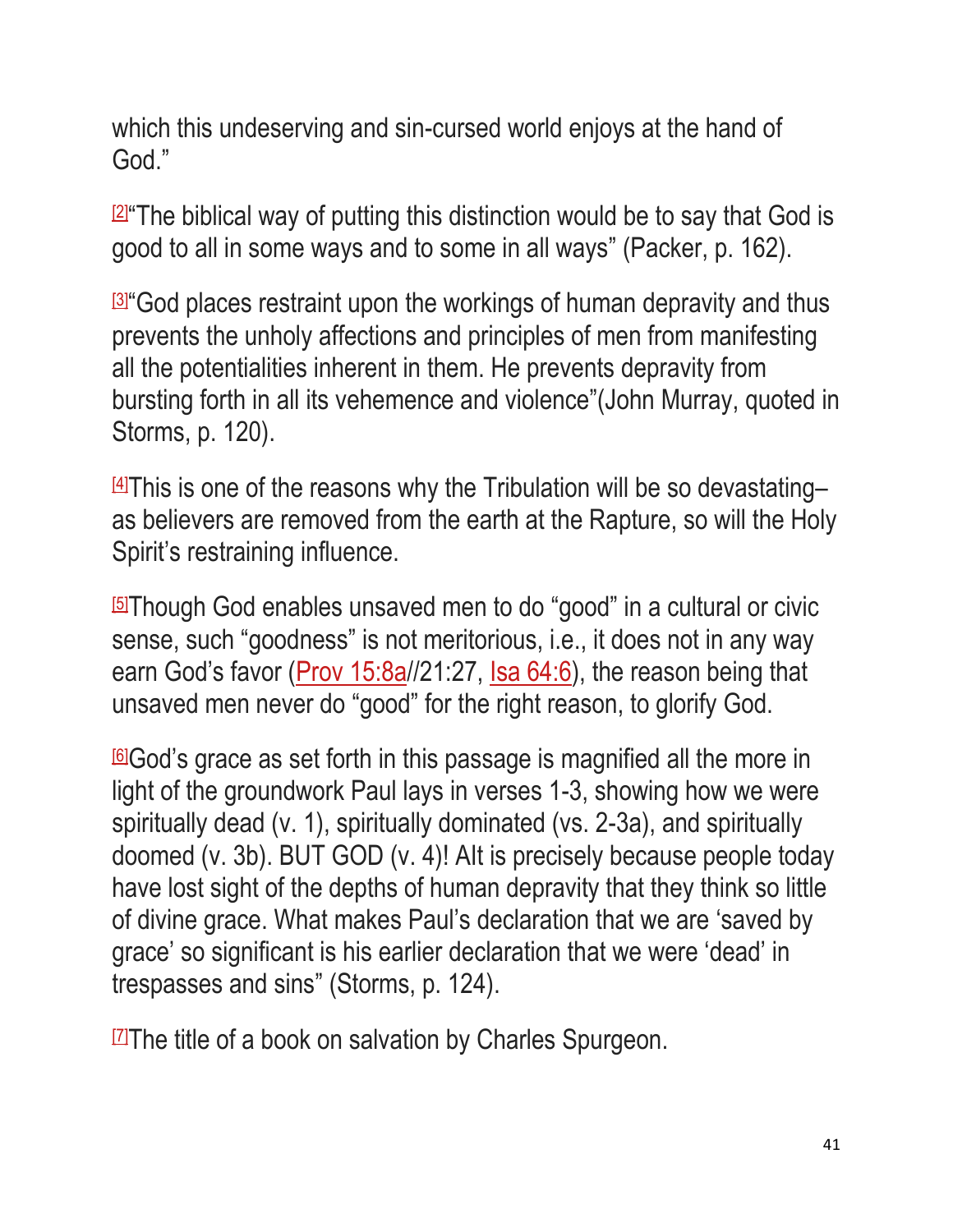[\[8\]](http://www.freesundayschoollessons.org/systematic-theology/attributes-of-god-lesson-9-god-is-gracious/#_ftnref8)Sadly, there are some who believe that God's grace gives the believer a license to sin. However, [Romans 6:1-2](https://biblia.com/bible/esv/Rom%206.1-2) and [Titus 2:11-](https://biblia.com/bible/esv/Titus%202.11-12) [12](https://biblia.com/bible/esv/Titus%202.11-12) clearly teach that grace and godliness are inseparable.

<u>ி</u> "Spiritual gifts" are just that–gifts! "We have gifts that differ according to the grace given to us" [\(Rom 12:6;](https://biblia.com/bible/esv/Rom%2012.6) cf. [Eph 4:7](https://biblia.com/bible/esv/Eph%204.7) and [1 Pet 4:10\)](https://biblia.com/bible/esv/1%20Pet%204.10). One of the NT words used to describe spiritual gifts is *charismata*, the root of which is *charis*, the Greek word for grace.

[\[10\]](http://www.freesundayschoollessons.org/systematic-theology/attributes-of-god-lesson-9-god-is-gracious/#_ftnref10)The Greek verb translated "it has been granted" is *charizomai*, the noun form of which is *charis*, the Greek word for grace.

[\[11\]](http://www.freesundayschoollessons.org/systematic-theology/attributes-of-god-lesson-9-god-is-gracious/#_ftnref11) "Only when it is seen that what decides each man's destiny is whether or not God resolves to save him from his sins, and that this is a decision which God need not make in any single case, can one begin to grasp the biblical view of grace@ (Packer, p. 132).

[\[12\]](http://www.freesundayschoollessons.org/systematic-theology/attributes-of-god-lesson-9-god-is-gracious/#_ftnref12) "Although God *is* gracious in His eternal being, He need not *be* gracious or shower His grace upon anyone. If grace were at any time an *obligation* of God, it would cease to be grace" (Storms, p. 126).

[\[13\]](http://www.freesundayschoollessons.org/systematic-theology/attributes-of-god-lesson-9-god-is-gracious/#_ftnref13)"It has been said that in the New Testament doctrine is grace, and ethics is gratitude; and something is wrong with any form of Christianity in which, experientially and practically, this saying is not being verified" (Packer, p. 137).

[\[14\]](http://www.freesundayschoollessons.org/systematic-theology/attributes-of-god-lesson-9-god-is-gracious/#_ftnref14)The structure of the hymn is as follows: Stanza 1 focusing on God the Father=s role in salvation (vs. 3-5), chorus (v. 6), Stanza 2 focusing on God the Son=s role in salvation (vs. 7-11), chorus (v. 12), Stanza 3 focusing of God the Holy Spirit=s role in salvation (vs. 13-14a), chorus (v. 14b).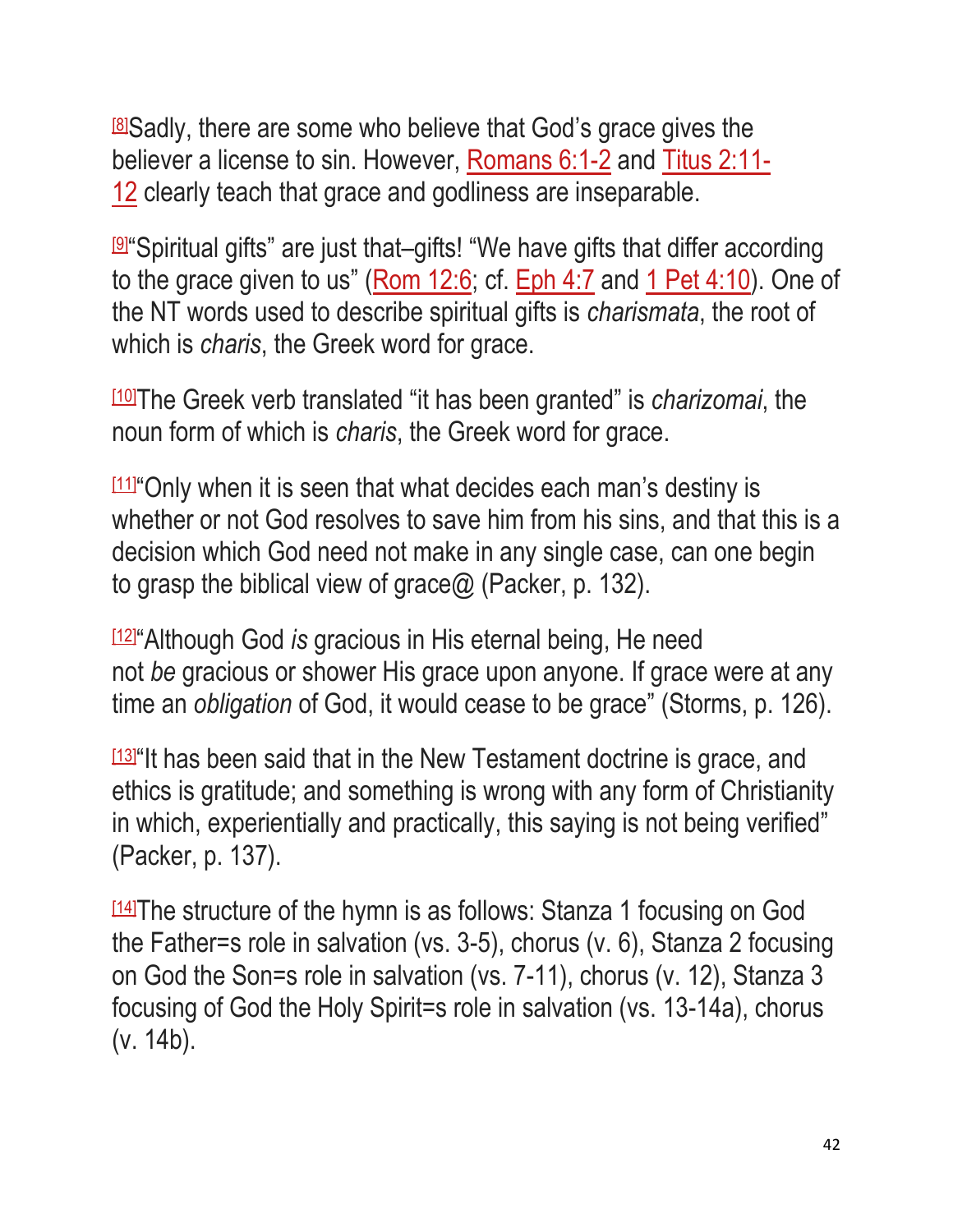[\[15\]](http://www.freesundayschoollessons.org/systematic-theology/attributes-of-god-lesson-9-god-is-gracious/#_ftnref15)John Newton, who wrote the hymn *Amazing Grace*, once said: "If I ever reach heaven I expect to find three wonders there: First, to meet some I had not thought to see there. Second, to miss some I had thought to meet there. And third, the greatest wonder of all, to find myself there!"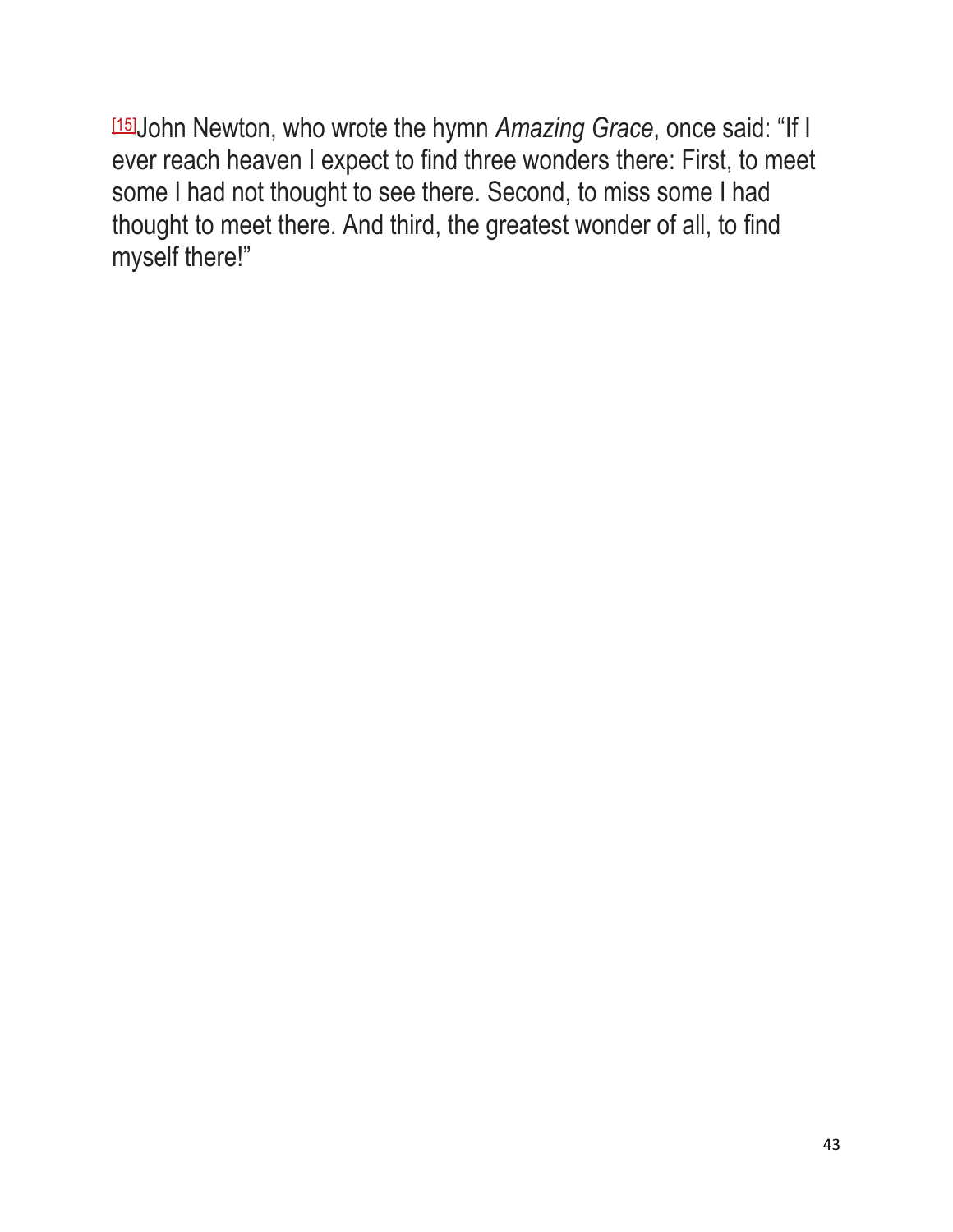# **Attributes of God: Lesson 10: God is Wise Description**

God is wise [\(Job 9:4,](https://biblia.com/bible/esv/Job%209.4) [12:13,](https://biblia.com/bible/esv/Job%2012.13) [Dan 2:20,](https://biblia.com/bible/esv/Dan%202.20) [Rom 11:33,](https://biblia.com/bible/esv/Rom%2011.33) [16:27\)](https://biblia.com/bible/esv/Rom%2016.27).<sup>[\[1\]](http://www.freesundayschoollessons.org/systematic-theology/attributes-of-god-lesson-10-god-is-wise/#_ftn1)</sup> What exactly does this mean? In order to answer this question, we must first distinguish between knowledge and wisdom. Knowledge is the possession/*accumulation* of facts. Wisdom goes a step further. Wisdom is the proper use/*application* of facts. Knowledge describes *mental*/intellectual ability, wisdom *moral*/ethical ability. One can possess a lot of knowledge and yet be unwise. Likewise, one can have relatively little knowledge and yet be wise.<sup>[\[2\]](http://www.freesundayschoollessons.org/systematic-theology/attributes-of-god-lesson-10-god-is-wise/#_ftn2)</sup> This does not imply, however, that knowledge is unimportant. We should make every effort to acquire as much knowledge as possible, for it is only by possessing knowledge that we can make proper use of it. God is both omniscient and wise. He perfectly knows all facts and how to perfectly use them [\(Rom 11:33\)](https://biblia.com/bible/esv/Rom%2011.33). Being omnipotent, He has the ability to perfectly use them (see [Job 9:4,](https://biblia.com/bible/esv/Job%209.4) [12:13,](https://biblia.com/bible/esv/Job%2012.13) and [Dan 2:20,](https://biblia.com/bible/esv/Dan%202.20) where God's wisdom is conjuncted with His power). "God applies His knowledge in such a way that the best means are employed to achieve the highest ends in order to glorify Him the most" (McCune, p. 102). Tozer (p. 60) defines God's wisdom as "the ability to devise perfect ends and to achieve those ends by the most perfect means."

God makes no mistakes. Everything He does is perfect. Nothing God does can be improved upon. Nothing can be added to or taken away from what God does in order to make it better [\(Ecc 3:14\)](https://biblia.com/bible/esv/Eccles%203.14). Thus, AT EVERY MOMENT, IT IS THE BEST OF ALL POSSIBLE WORLDS (McCune).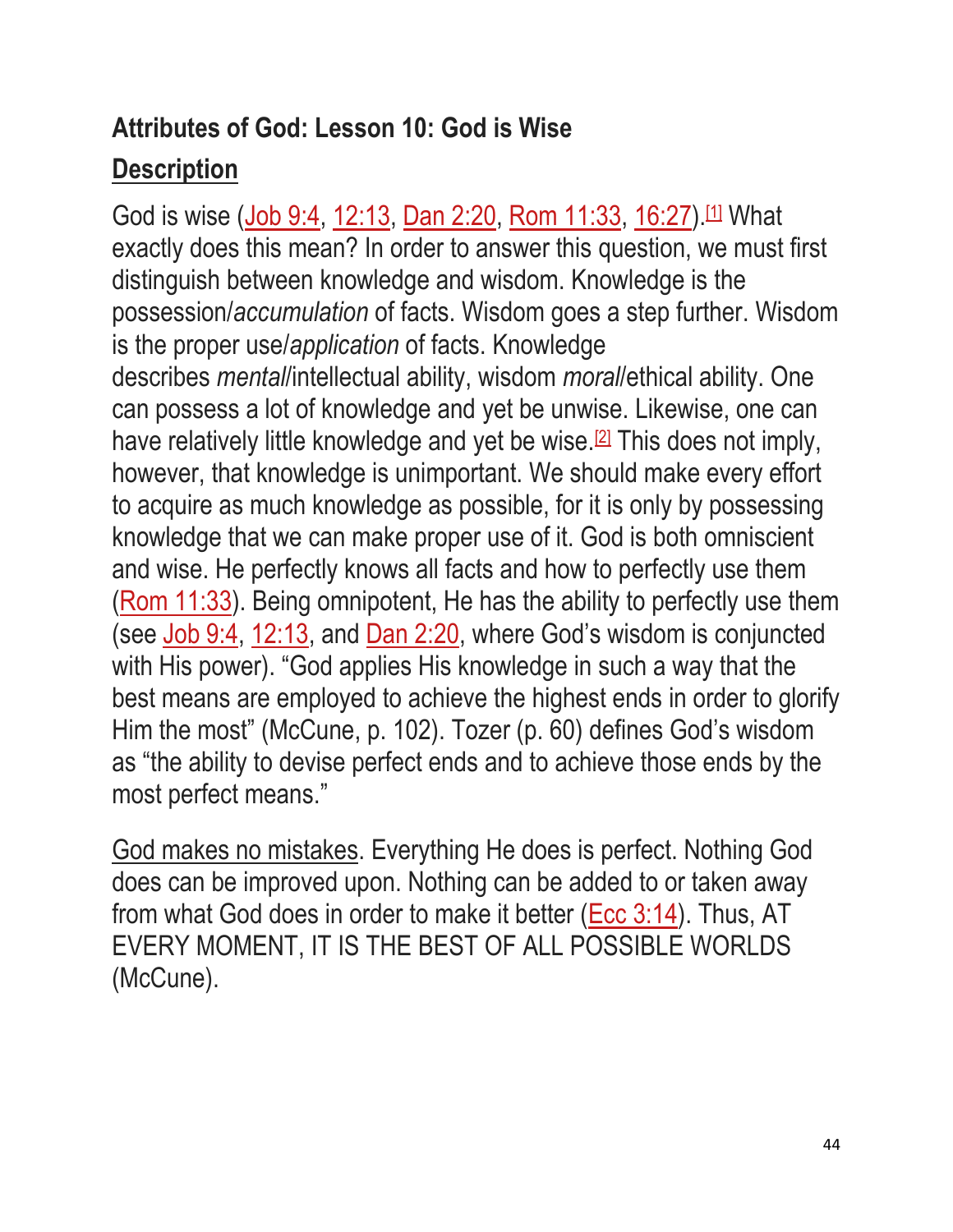# **Display**

God's wisdom is displayed in creation. *O LORD, how many are Your works! In wisdom You have made them all [\(Ps 104:24;](https://biblia.com/bible/esv/Ps%20104.24) cf. Prov.)* [3:19,](https://biblia.com/bible/esv/Prov%203.19) [Jer 10:12,](https://biblia.com/bible/esv/Jer%2010.12) [51:15\)](https://biblia.com/bible/esv/Jer%2051.15).

God's wisdom is displayed in salvation. *So that the manifold wisdom of God might now be made known through the church to the rulers and the authorities in the heavenly places* [\(Eph 3:10\)](https://biblia.com/bible/esv/Eph%203.10). See also [Romans](https://biblia.com/bible/esv/Rom%2011.33)  [11:33,](https://biblia.com/bible/esv/Rom%2011.33) regarding which Grudem (p. 193) states: "At the end of eleven chapters of reflection on the wisdom of God's plan of redemption, Paul bursts forth into spontaneous praise: 'O the depth of the riches and wisdom and knowledge of God! How unsearchable are his judgments and how inscrutable his ways!' [\(Rom. 11:33\)](https://biblia.com/bible/esv/Rom.%2011.33)."

# **Design**

God's glory. *I know that everything God does will endure forever; nothing can be added to it and nothing taken from it. God does it so that men will revere him* [\(Ecc 3:14, NIV\)](https://biblia.com/bible/niv/Eccles%203.14)*.* The primary reason why God does anything is to bring honor and glory to Himself. Being God, He has no other choice but to do so. He would be unjust were He not to give Himself the honor and glory which He so richly deserves.<sup>[\[3\]](http://www.freesundayschoollessons.org/systematic-theology/attributes-of-god-lesson-10-god-is-wise/#_ftn3)</sup>

Our good. *And we know that God causes all things to work together for good to those who love God, to those who are called according to His purpose* [\(Rom 8:28\)](https://biblia.com/bible/esv/Rom%208.28). God does not do things *to* us, so much as He does things *for* us.

"All God's acts are done in perfect wisdom, first for His own glory, and then for the highest good of the greatest number for the longest time" (Tozer, p. 60). A prime example of this two-fold design of God's wisdom is seen in the raising of Lazarus from the dead [\(John 11\)](https://biblia.com/bible/esv/John%2011). Obviously,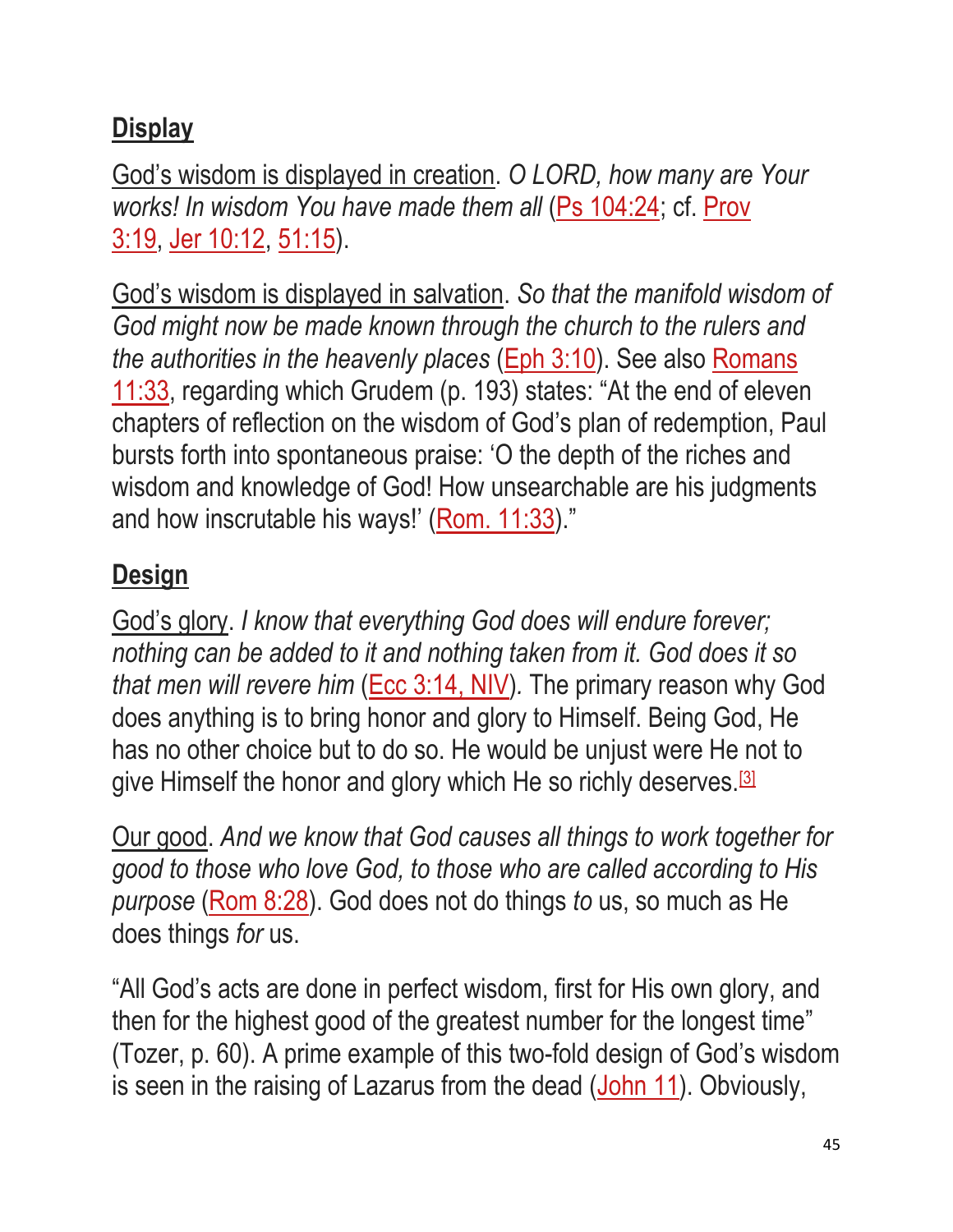Lazarus's resurrection was very beneficial to several individuals (especially to Lazarus). Notice, however, the ultimate reason for this great miracle, as declared by Christ prior to the fact: "This sickness is not to end in death, but for the glory of God, so that the Son of God may be glorified by it"  $(John 11:4; cf. John 9:3)$  $(John 11:4; cf. John 9:3)$  $(John 11:4; cf. John 9:3)$ .

Some Implications of God's Wisdom

Because God is wise, we should glorify Him. *To the only wise God, through Jesus Christ, be the glory forever. Amen* [\(Rom 16:27\)](https://biblia.com/bible/esv/Rom%2016.27). See also Paul's doxology in [Romans 11:33-36.](https://biblia.com/bible/esv/Rom%2011.33-36)

Because God is wise, we should never question what He does. Whenever we consider what God does, we must remember that we are looking at such from a very limited perspective. Being finite, we do not know all that God knows. Therefore, we should be careful not to question God's character by accusing Him of being unwise in His dealings with us (the reason why God takes the sin of complaining so seriously–cf. [1 Cor 10:10\)](https://biblia.com/bible/esv/1%20Cor%2010.10). No matter how "bad" something might seem to us, it is in reality a good thing. Though we may not immediately (if ever) understand how, God is being glorified and man is being benefitted by it.

Because God is wise, we should trust Him. Just as a child must trust the wisdom of his parents to know and do what is best for him, so must we trust the wisdom of our Heavenly Father to know and do what is best for us. See [Proverbs 3:5](https://biblia.com/bible/esv/Prov%203.5) and [1 Peter 4:19.](https://biblia.com/bible/esv/1%20Pet%204.19)

[\[1\]](http://www.freesundayschoollessons.org/systematic-theology/attributes-of-god-lesson-10-god-is-wise/#_ftnref1)God's wisdom is sometimes referred to as His "omnisapience" (*omni*, all + *sapience*, wisdom).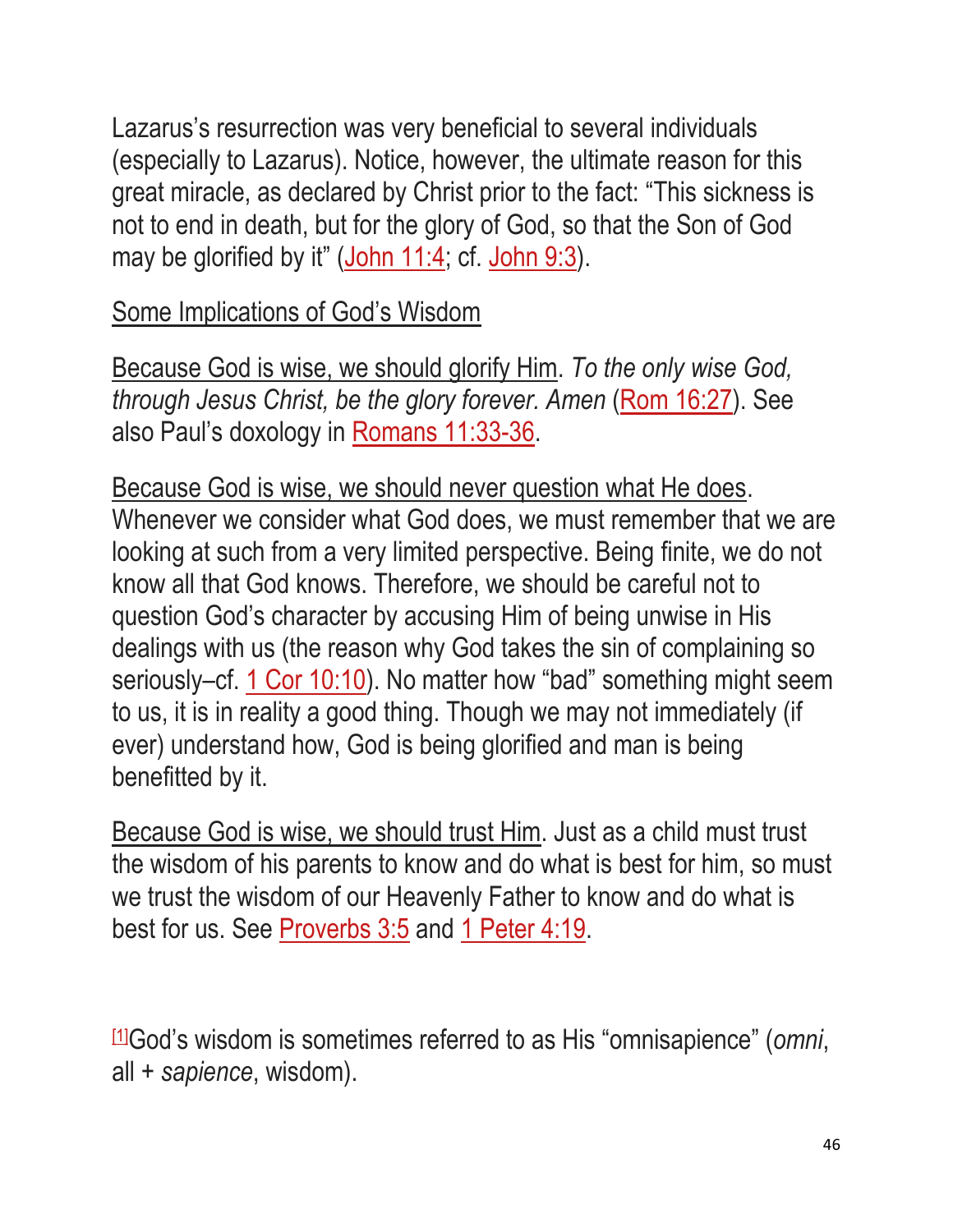**24** The Bible's assessment of a smart person without God is 'fool' (1 Cor [1:20\)](https://biblia.com/bible/esv/1%20Cor%201.20), and the humblest, least literate, untutored, but pious person is, in God's eyes, truly wise. How reversed we usually have it!" (*Proverbs: A Commentary on an Ancient Book of Timeless Advice* by Robert Alden, p. 22).

B<sup>u</sup> God must choose his own glory ahead of all else. As the only infinite being, this is what he must do. To put something else in the primary place would in effect be a case of idolatry" (Erickson, p. 288).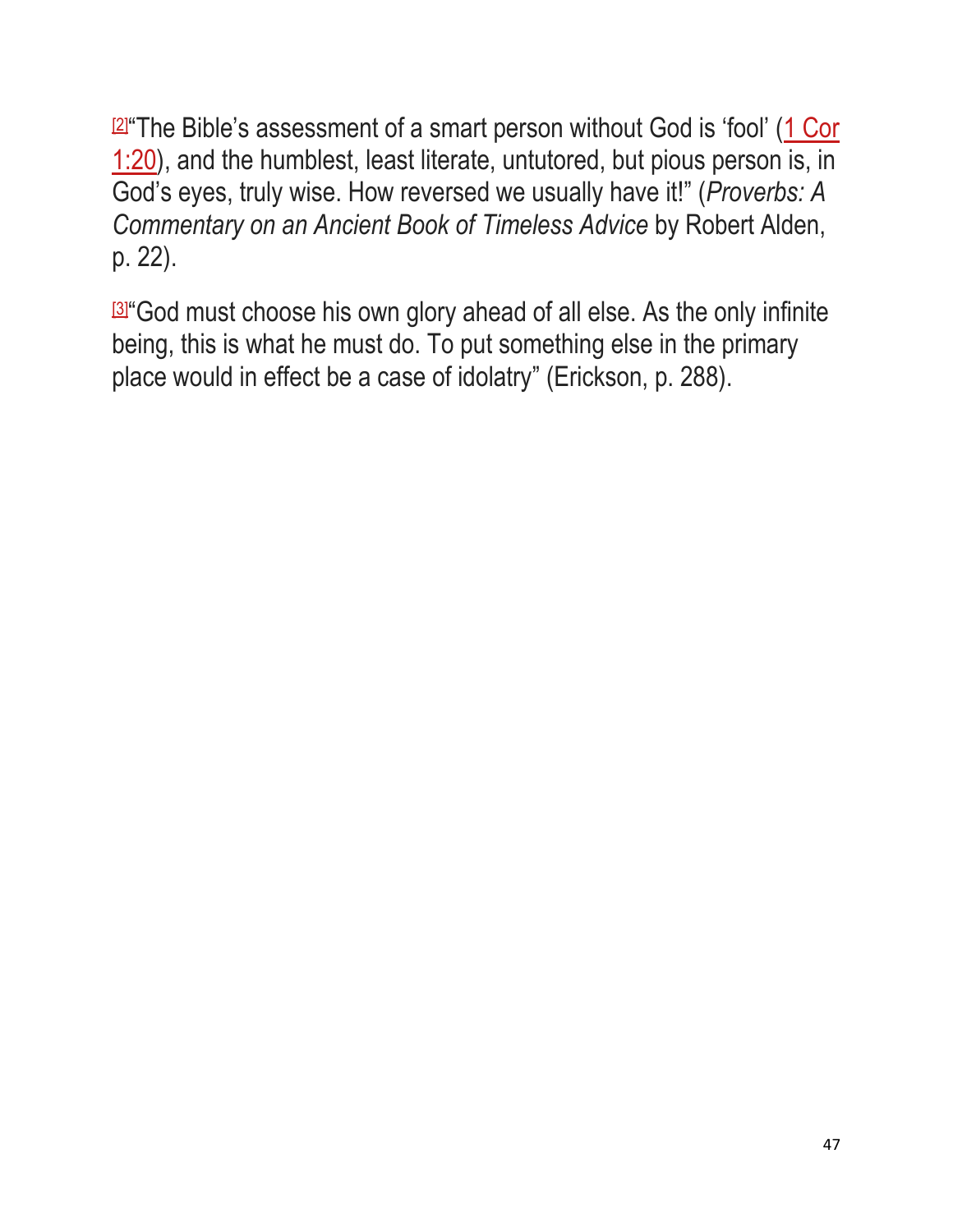# **Attributes of God: Lesson 11: God is Just Exclamation**

*All His ways are just; A God . . . without injustice, Righteous and upright is He.*[\(Deut 32:4;](https://biblia.com/bible/esv/Deut%2032.4) cf. [Gen 18:25,](https://biblia.com/bible/esv/Gen%2018.25) [Ps 7:11,](https://biblia.com/bible/esv/Ps%207.11) [11:7,](https://biblia.com/bible/esv/Ps%2011.7) [129:4,](https://biblia.com/bible/esv/Ps%20129.4) [145:17,](https://biblia.com/bible/esv/Ps%20145.17) [Dan](https://biblia.com/bible/esv/Dan%204.37)  [4:37,](https://biblia.com/bible/esv/Dan%204.37) [9:14,](https://biblia.com/bible/esv/Dan%209.14) [Rom 9:14,](https://biblia.com/bible/esv/Rom%209.14) [2 Tim 4:8,](https://biblia.com/bible/esv/2%20Tim%204.8) [Rev 16:5\)](https://biblia.com/bible/esv/Rev%2016.5)

# **Explanation**

In [Leviticus 19:35-36,](https://biblia.com/bible/esv/Lev%2019.35-36) God said to the Israelites through Moses: "You shall do no wrong in judgment, in measurement of weight, or capacity. You shall have just balances, just weights, a just ephah, and a just hin" (cf. [Deut 25:13-16\)](https://biblia.com/bible/esv/Deut%2025.13-16). A "just" unit of measurement was one which was right or fair because it conformed to a standard. To say that God is just is to say that He is right or fair because He conforms to a standard. The standard is God Himself. "Everything in the universe is good to the degree it conforms to the nature of God and evil as it fails to do so" (Tozer, p. 87). There is no standard of righteousness or fairness external to God to which He must conform. If there was, it would be God.<sup>[\[1\]](http://www.freesundayschoollessons.org/systematic-theology/attributes-of-god-lesson-11-god-is-just/#_ftn1)</sup> Since God is the standard, everything God does is right or fair. God doesn't do things because they are right; they are right because He does them. God is never unrighteous or unfair in His dealings, though it may sometimes seem so to us. However, our perspective is limited. Asaph realized this truth in [Psalm 73.](https://biblia.com/bible/esv/Ps%2073) From Asaph's limited perspective, it seemed like God was being unjust in allowing the wicked to prosper<sup>[\[2\]](http://www.freesundayschoollessons.org/systematic-theology/attributes-of-god-lesson-11-god-is-just/#_ftn2)</sup> (verses 3-12) and the righteous to suffer (verses 13-14). However, once he understood God's unlimited perspective, his doubts were dispelled (verses 16-28).

### **Execution**

Because God is just, He deals justly with men, punishing or rewarding them in accordance with what they deserve (unless He decides to act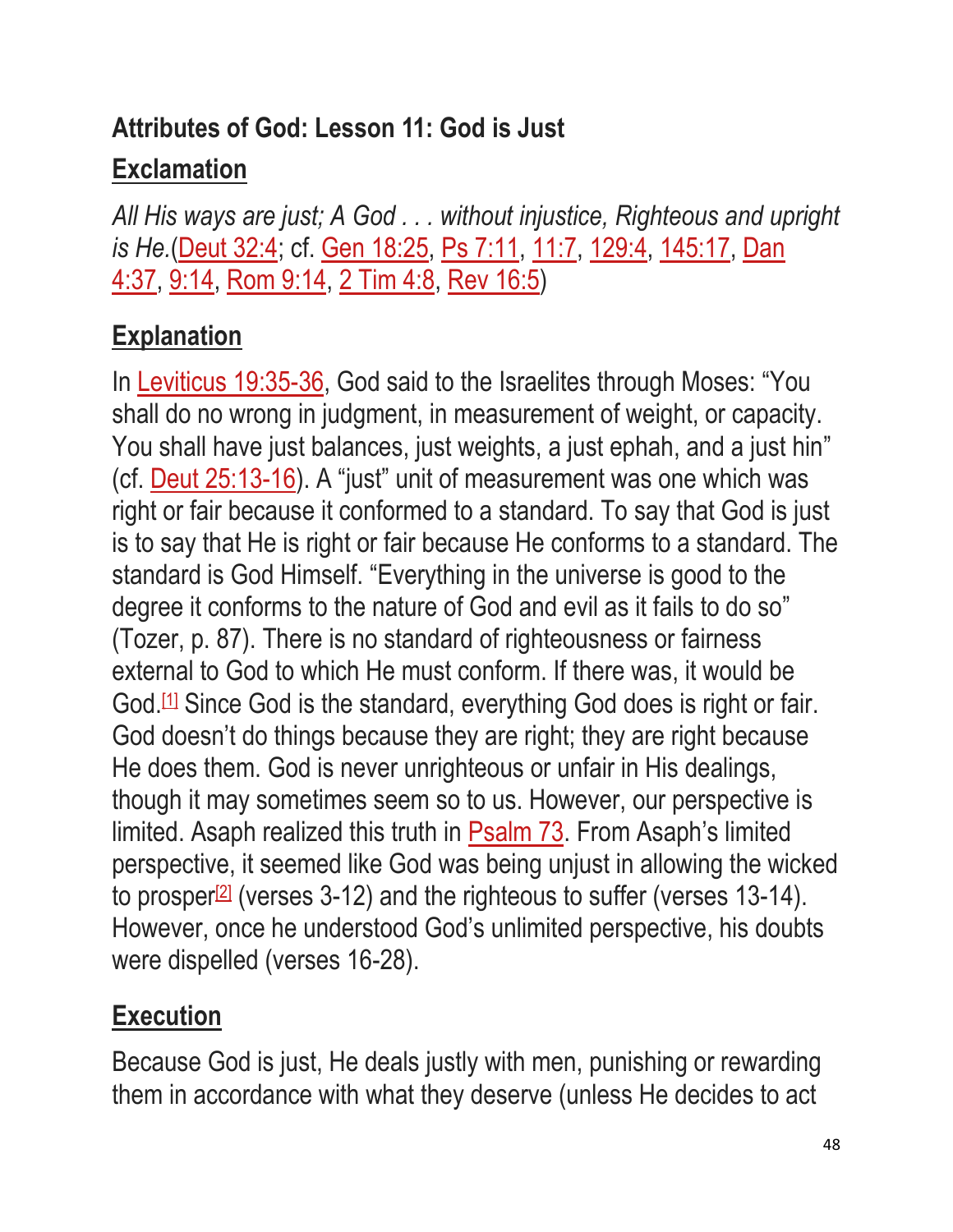in mercy by not giving them what they deserve or in grace by giving them what they don't deserve).<sup>[\[3\]](http://www.freesundayschoollessons.org/systematic-theology/attributes-of-god-lesson-11-god-is-just/#_ftn3)</sup> See [Psalm 9:8,](https://biblia.com/bible/esv/Ps%209.8) [96:13,](https://biblia.com/bible/esv/Psalm%2096.13) Acts [17:31,](https://biblia.com/bible/esv/Acts%2017.31) [Romans 2:5,](https://biblia.com/bible/esv/Rom%202.5) [Revelation 16:7,](https://biblia.com/bible/esv/Rev%2016.7) and [19:2.](https://biblia.com/bible/esv/Revelation%2019.2) *There will be tribulation and distress for every soul of man who does evil . . . but glory and honor and peace to everyone who does good [\(Rom 2:9-10\)](https://biblia.com/bible/esv/Rom%202.9-10).* 

God executes His justice by punishing disobedience. Theologians call this God's "retributive justice." *As it is written in the law of Moses, all this calamity has come on us; yet we have not sought the favor of the LORD our God by turning from our iniquity and giving attention to Your truth. Therefore the LORD has kept the calamity in store and brought it on us; for the LORD our God is righteous with respect to all His deeds which He has done, but we have not obeyed His voice* [\(Dan 9:13-14;](https://biblia.com/bible/esv/Dan%209.13-14) cf. [Neh 9:33,](https://biblia.com/bible/esv/Neh%209.33) [Gal 6:8a,](https://biblia.com/bible/esv/Gal%206.8a) and [Rev 16:4-7\)](https://biblia.com/bible/esv/Rev%2016.4-7)*.* God is the standard; since God is perfect, the standard He demands is perfection (Matt  $5:48$ ).<sup>[\[4\]](http://www.freesundayschoollessons.org/systematic-theology/attributes-of-god-lesson-11-god-is-just/#_ftn4)</sup> Since we fail to meet this standard (Rom  $3:23$ ), God is perfectly just in punishing us for our sin to the ultimate degree.  $5\overline{5}$ 

God executes His justice by rewarding obedience. Theologians call this God's "remunerative justice." *For God is not unjust so as to forget your work and the love which you have shown toward His name, in having ministered and in still ministering to the saints* [\(Heb 6:10;](https://biblia.com/bible/esv/Heb%206.10) cf. [1 Sam](https://biblia.com/bible/esv/1%20Sam%2026.23)  [26:23,](https://biblia.com/bible/esv/1%20Sam%2026.23) [Gal 6:8b,](https://biblia.com/bible/esv/Gal%206.8b) and [Eph 6:8\)](https://biblia.com/bible/esv/Eph%206.8)*.* When we think of God's justice, we usually think of it only in negative terms, i.e., God punishing disobedience. However, His justice also has a positive side. Because God is just, He rewards obedience. If He didn't, He wouldn't be just. Here's the incredible thing: Though He is the One who works within us to give us the desire and ability to do right  $(Phi 2:13)$ , we get the blessing that results from doing right [\(Ps 19:11,](https://biblia.com/bible/esv/Ps%2019.11) [119:1-2,](https://biblia.com/bible/esv/Ps%20119.1-2) Luke [11:28,](https://biblia.com/bible/esv/Luke%2011.28) [Jas 1:25\)](https://biblia.com/bible/esv/James%201.25).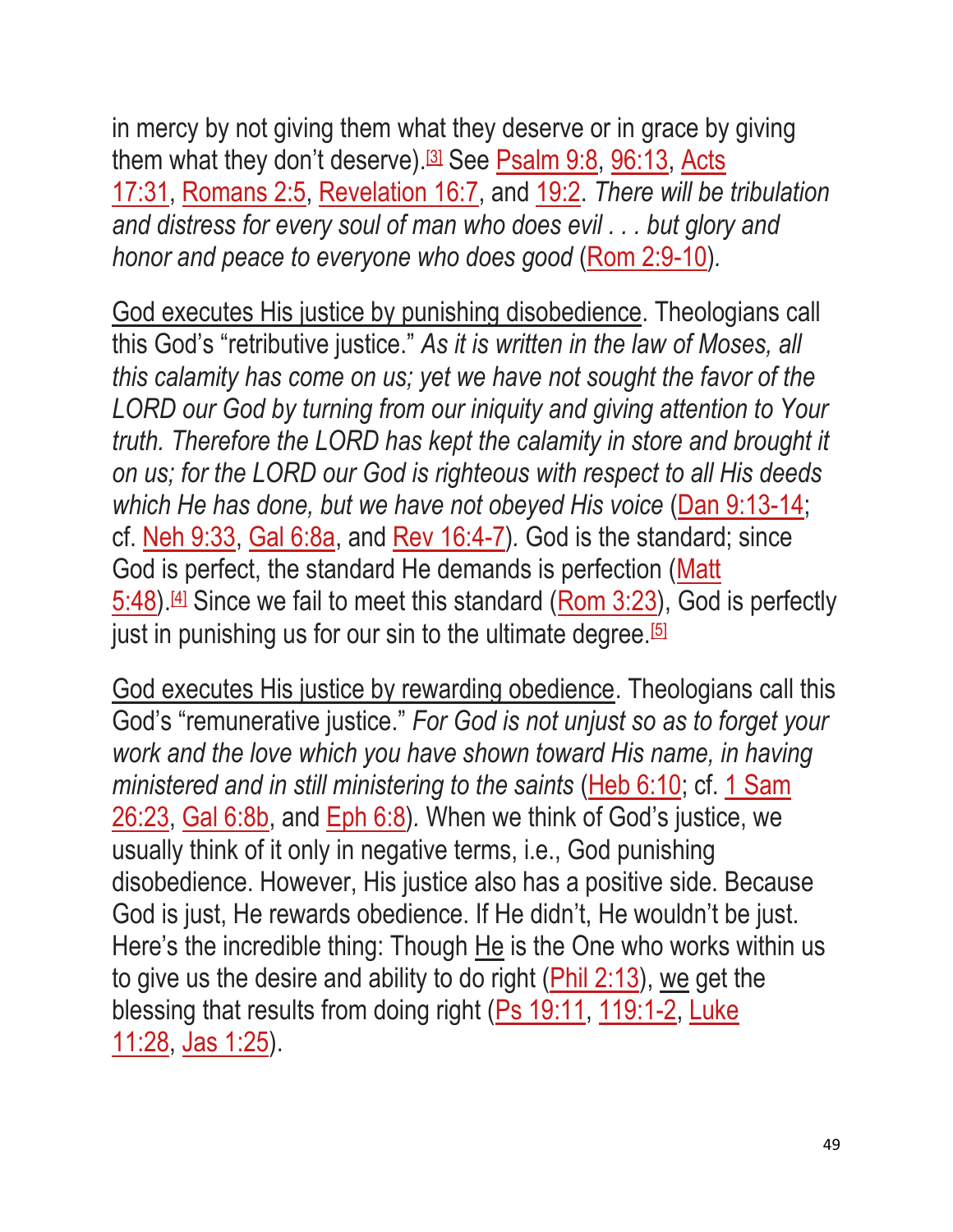When does God execute His justice? Sometimes, God chooses to execute His justice upon men during their earthly lifetimes. This was especially true with the Jews during the theocracy. In the theocracy, there was an immediate cause-and-effect relationship between actions and their consequences. The effects of our actions, however, are often far removed from their causes. Nevertheless, the consequences usually come sometime during our earthly existence. However, God is not obligated to execute His justice upon an individual while that individual is still alive on this earth. He has all eternity to execute His justice. This means that even though all wrongs may not be righted in this life, they will be eventually. God's justice demands an eventual reconciliation between men's actions and their consequences. As Erickson (p. 289) states: "The justice of God must not be evaluated on a short-term basis. Within this life it will often be incomplete or imperfect. Earthly life is not all there is, however. There is a life beyond, and in the scope of all eternity, God's justice will be complete." *For God*  will bring every act to judgment, everything which is hidden, whether it *is good or evil (<u>Ecc 12:14</u>). "Pay Day–Someday"ם* (<u>2 Thess 1:6-9</u>). For the believer, God's justice will be meted out at the "Judgment Seat of Christ" [\(1 Cor 3:10-15,](https://biblia.com/bible/esv/1%20Cor%203.10-15) [2 Cor 5:10\)](https://biblia.com/bible/esv/2%20Cor%205.10); for the unbeliever, at the "Great" White Throne Judgment" [\(Rev 20:11-15\)](https://biblia.com/bible/esv/Rev%2020.11-15).

### **Some Implications of God's Justice**

Because God is just, we should do right. From a negative standpoint, God's justice should motivate us to forsake sin, as we realize that God will punish every act of disobedience. "If we know that retributive judgment faces us at the end of the road, we shall not live as otherwise we would" (Packer, p. 143). From a positive standpoint, God's justice should motivate us to pursue righteousness, as we realize that God will also reward every act of obedience [\(Gal 6:9\)](https://biblia.com/bible/esv/Gal%206.9).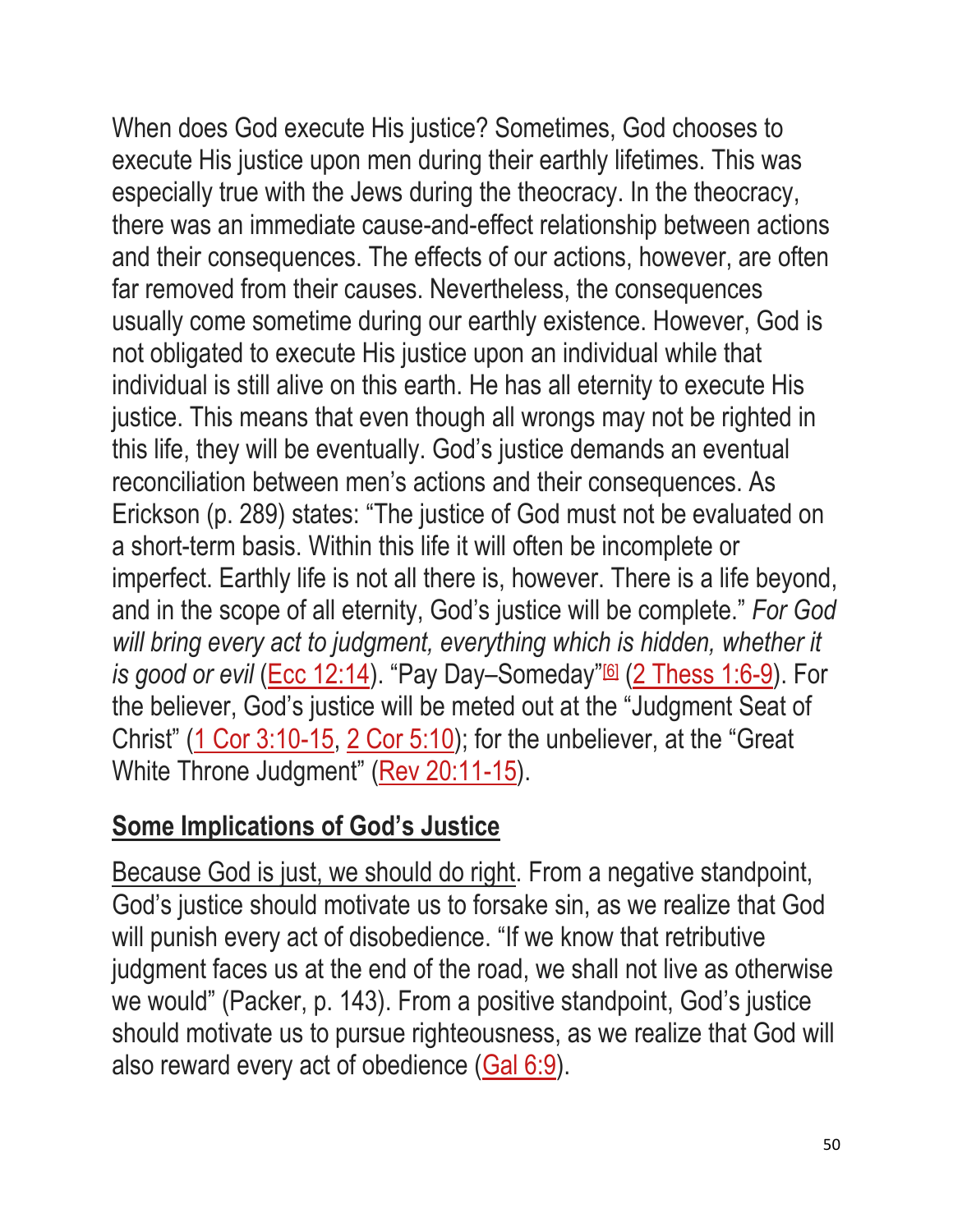Because God is just, we should not take justice into our own hands. Because God is just, He will eventually right all wrongs (see, for example, [2 Thess 1:6\)](https://biblia.com/bible/esv/2%20Thess%201.6). This is His responsibility, not ours. No matter how tempted to do so, we should never take justice into our own hands. *Never take your own revenge, beloved, but leave room for the wrath of God, for it is written, AVENGEANCE IS MINE, I WILL REPAY," says the Lord* [\(Rom 12:19\)](https://biblia.com/bible/esv/Rom%2012.19)*.*

<del>[\[1\]](http://www.freesundayschoollessons.org/systematic-theology/attributes-of-god-lesson-11-god-is-just/#_ftnref1)</del>"It is sometimes said, 'Justice requires God to do this,' referring to some act we know He will perform. This is an error of thinking as well as of speaking, for it postulates a principle of justice outside of God which compels Him to act in a certain way. Of course there is no such principle. If there were it would be superior to God" (Tozer, p. 87).

**<u>[2</u>]**"In the past we often heard the slogan 'crime does not pay.' But crime frequently does pay, and sometimes quite handsomely! Leaders in organized crime often accumulate huge amounts of earthly wealth" (Erickson, p. 289).

Ballie God is just, every sin must be punished. God cannot overlook sin. Either the sinner Himself pays the price (in Hell) or Jesus pays the price for him (on the Cross). See [Romans 3:21-26.](https://biblia.com/bible/esv/Rom%203.21-26)

[\[4\]](http://www.freesundayschoollessons.org/systematic-theology/attributes-of-god-lesson-11-god-is-just/#_ftnref4)Do you have to be perfect to go to heaven? YES! "The righteousness He requires is the righteousness His righteousness requires Him to require." The only way to Heaven is through Christ [\(John 14:6,](https://biblia.com/bible/esv/John%2014.6) [Acts](https://biblia.com/bible/esv/Acts%204.12)  [4:12\)](https://biblia.com/bible/esv/Acts%204.12), for only Christ met the standard of perfection demanded by God [\(Matt 3:15\)](https://biblia.com/bible/esv/Matt%203.15). At the moment of salvation, Christ's righteousness is imputed to the believer (placed on his account), causing God to declare the believer righteous positionally (justification), providing passage into Heaven.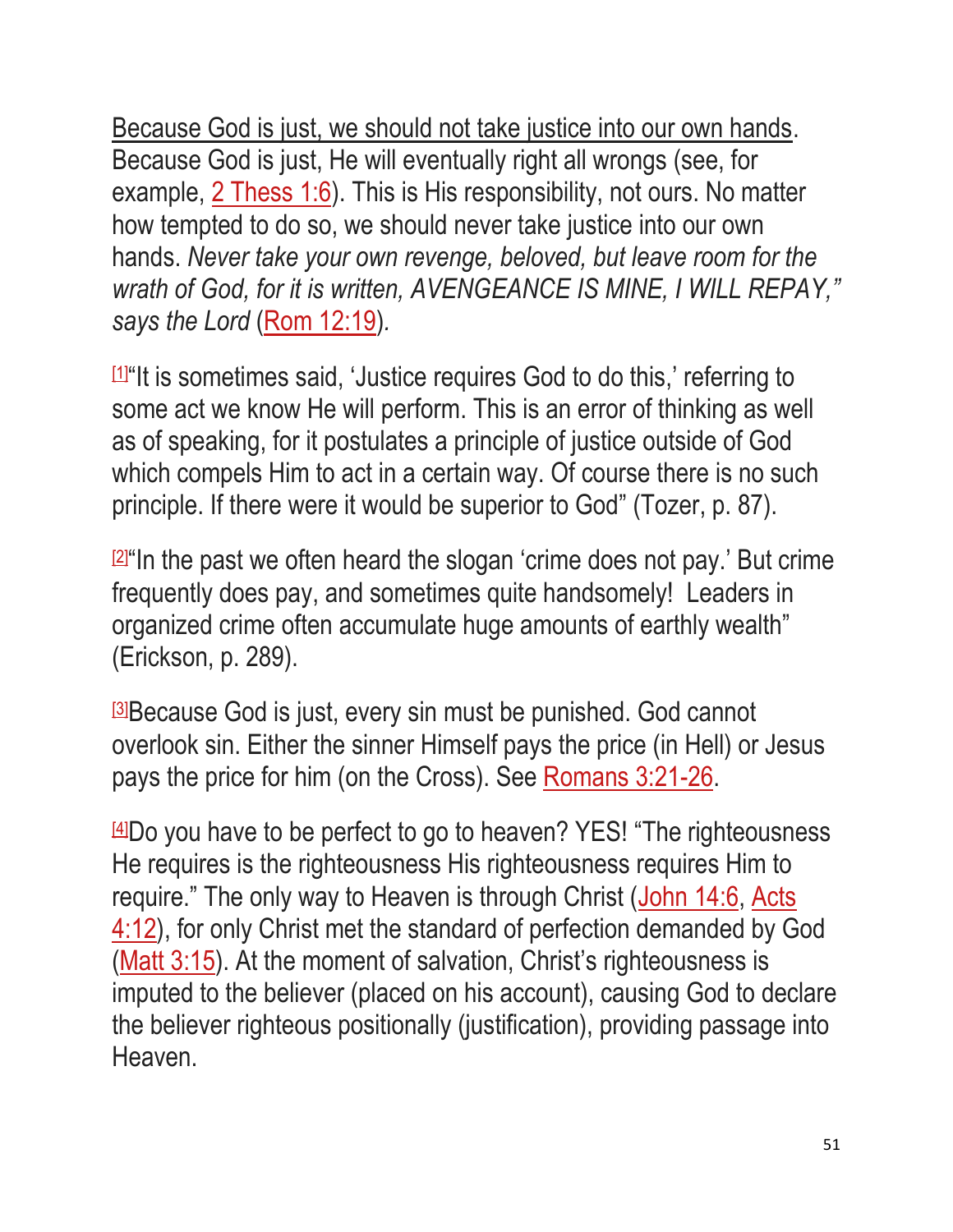[\[5\]](http://www.freesundayschoollessons.org/systematic-theology/attributes-of-god-lesson-11-god-is-just/#_ftnref5)The "ultimate degree" is eternity in Hell. The reason why Hell is such a stumbling block to so many is because so many minimize the severity of sin. The punishment for a crime is proportionate to the value of the victim. For example, killing a human warrants a stiffer penalty than killing an animal. Because sin's "victim" is God [\(Gen 39:9,](https://biblia.com/bible/esv/Gen%2039.9) [1 Sam](https://biblia.com/bible/esv/1%20Sam%2012.23)  [12:23,](https://biblia.com/bible/esv/1%20Sam%2012.23) [2 Sam 12:13,](https://biblia.com/bible/esv/2%20Sam%2012.13) [Ps 51:4,](https://biblia.com/bible/esv/Ps%2051.4) [Luke 15:18,](https://biblia.com/bible/esv/Luke%2015.18) [Acts 5:4\)](https://biblia.com/bible/esv/Acts%205.4), and God is infinite, sin's punishment must be infinite. Furthermore, since the unbeliever's rebellion against God will never end, neither can God's punishment for it.

**ELThe title of a famous sermon preached by Robert G. Lee (a sermon** which he preached an incredible 1,275 times).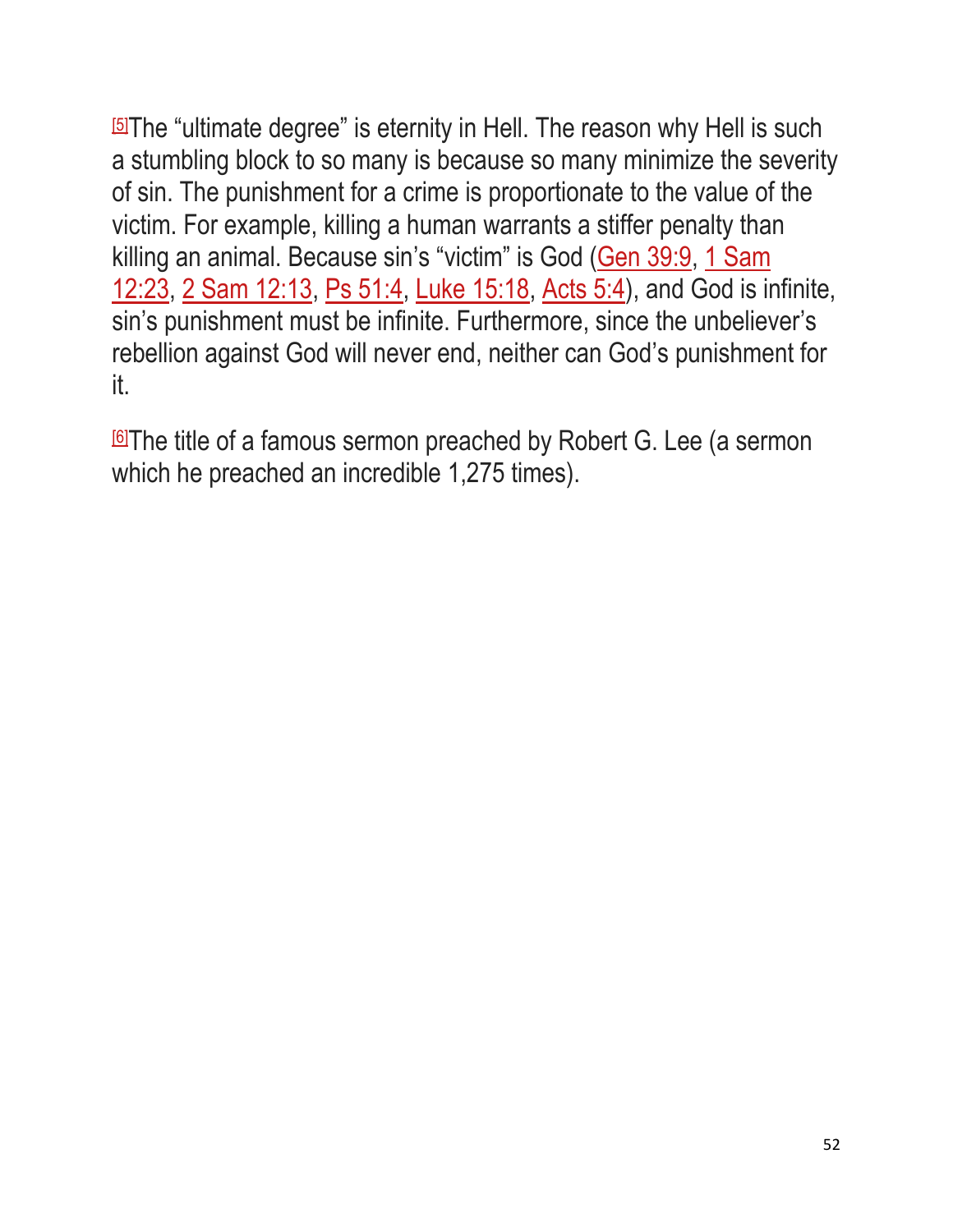# **Attributes of God: Lesson 12: Other Attributes**

Attribute: **Infinite** Definition: God is unlimited and unlimitable  $[1]$ 

Scripture: [1 Kgs 8:27,](https://biblia.com/bible/esv/1%20Kings%208.27) [Job 11:7-9](https://biblia.com/bible/esv/Job%2011.7-9)

Explanation: God is not limited by time (He is eternal). God is not limited by space (He is omnipresent). God is unlimited in knowledge (He is omniscient). God is unlimited in power (He is omnipotent). God is unlimited in authority (He is sovereign). Only God is infinite; everything else is finite (limited). There is an infinite gap between God and everything else.<sup>[\[2\]](http://www.freesundayschoollessons.org/systematic-theology/attributes-of-god-lesson-12-other-attributes/#_ftn2)</sup>

Definition: God cannot be fully comprehended

Scripture: <u>Judg 13:18⑶3, [Job 11:7-9,](https://biblia.com/bible/esv/Job%2011.7-9) [37:5,](https://biblia.com/bible/esv/Job%2037.5) [Ps 139:6,](https://biblia.com/bible/esv/Ps%20139.6) [145:3,](https://biblia.com/bible/esv/Ps%20145.3) [Isa 55:8-](https://biblia.com/bible/esv/Isa%2055.8-9)</u> [9,](https://biblia.com/bible/esv/Isa%2055.8-9) [Rom 11:33-34](https://biblia.com/bible/esv/Rom%2011.33-34)

Explanation: Though God cannot be fully known, He can be truly known.<sup>[\[4\]](http://www.freesundayschoollessons.org/systematic-theology/attributes-of-god-lesson-12-other-attributes/#_ftn4)</sup>Eternal existence in heaven will help us know God better, but never exhaustively, for the finite will never fully comprehend the infinite. "God is a subject of study that we will never master" (Grudem, p. 151). The only conduits of revelation we have about God, the world [\(Ps 19:1-6\)](https://biblia.com/bible/esv/Ps%2019.1-6) and the Word [\(Ps 19:7-11\)](https://biblia.com/bible/esv/Ps%2019.7-11), are finite and, therefore, incapable of comprehensively communicating the greatness of God.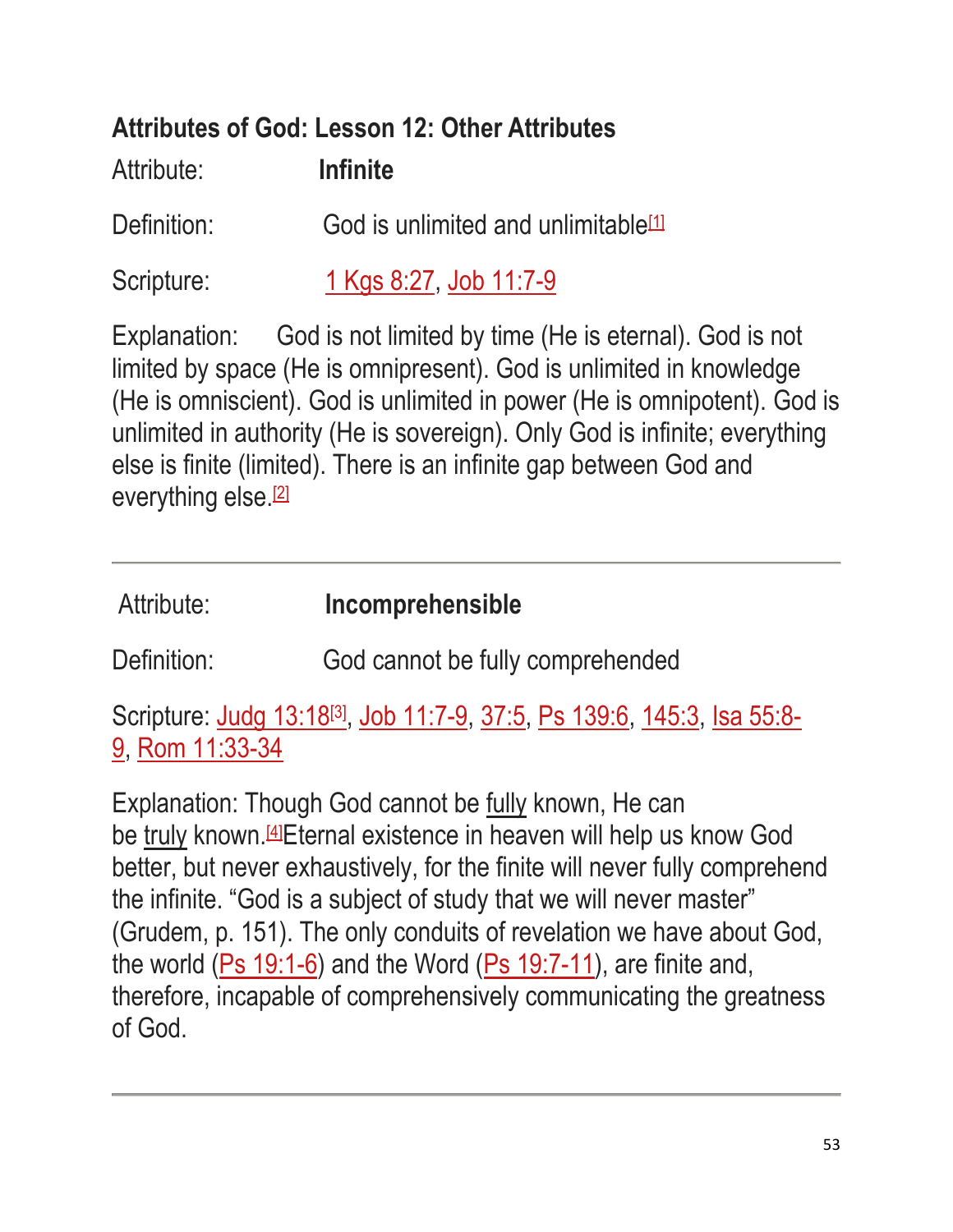| Attribute:  | <b>Immutable</b>                   |
|-------------|------------------------------------|
| Definition: | God is unchanging and unchangeable |
| Scripture:  | Mal 3:6, Heb 13:8, Jas 1:17        |

Explanation: God does not change, nor can He. He is perfect.<sup>[\[5\]](http://www.freesundayschoollessons.org/systematic-theology/attributes-of-god-lesson-12-other-attributes/#_ftn5)</sup> "He cannot change for the better, for He is already perfect; and being perfect, He cannot change for the worse" (Pink, p. 37). God will always be what He has always been. God neither grows nor decays (McCune, p. 103). God's person is unchanging, the claims of "process theology" notwithstanding.[\[6\]](http://www.freesundayschoollessons.org/systematic-theology/attributes-of-god-lesson-12-other-attributes/#_ftn6) God's plans are unchanging.[\[7\]](http://www.freesundayschoollessons.org/systematic-theology/attributes-of-god-lesson-12-other-attributes/#_ftn7)God's promises are unchanging [\(Josh 23:14,](https://biblia.com/bible/esv/Josh%2023.14) [Heb 6:13-19\)](https://biblia.com/bible/esv/Heb%206.13-19). God is a Rock [\(Deut 32:4,](https://biblia.com/bible/esv/Deut%2032.4) Isa  $26:4$ ).

#### Attribute: **Eternal**

Definition: God has no beginning or end

Scripture: [Deut 33:27,](https://biblia.com/bible/esv/Deut%2033.27) [Ps 90:2,](https://biblia.com/bible/esv/Ps%2090.2) [Isa 9:6,](https://biblia.com/bible/esv/Isa%209.6) [Rom 16:26,](https://biblia.com/bible/esv/Rom%2016.26) [1 Tim 1:17](https://biblia.com/bible/esv/1%20Tim%201.17)

Explanation: What a "mind-boggling" attribute! God was never born and He will never die. There was never a time when He was not. God is [\(Exod 3:14\)](https://biblia.com/bible/esv/Exod%203.14). He exists in one indivisible present (McCune, p. 102). He is timeless/atemporal, transcending time. God neither has "age" (n.) nor does He "age" (v.).<sup>[\[8\]](http://www.freesundayschoollessons.org/systematic-theology/attributes-of-god-lesson-12-other-attributes/#_ftn8)</sup> God created time. Time is inconsequential to God [\(Ps 90:4,](https://biblia.com/bible/esv/Ps%2090.4) [2 Pet 3:8\)](https://biblia.com/bible/esv/2%20Pet%203.8).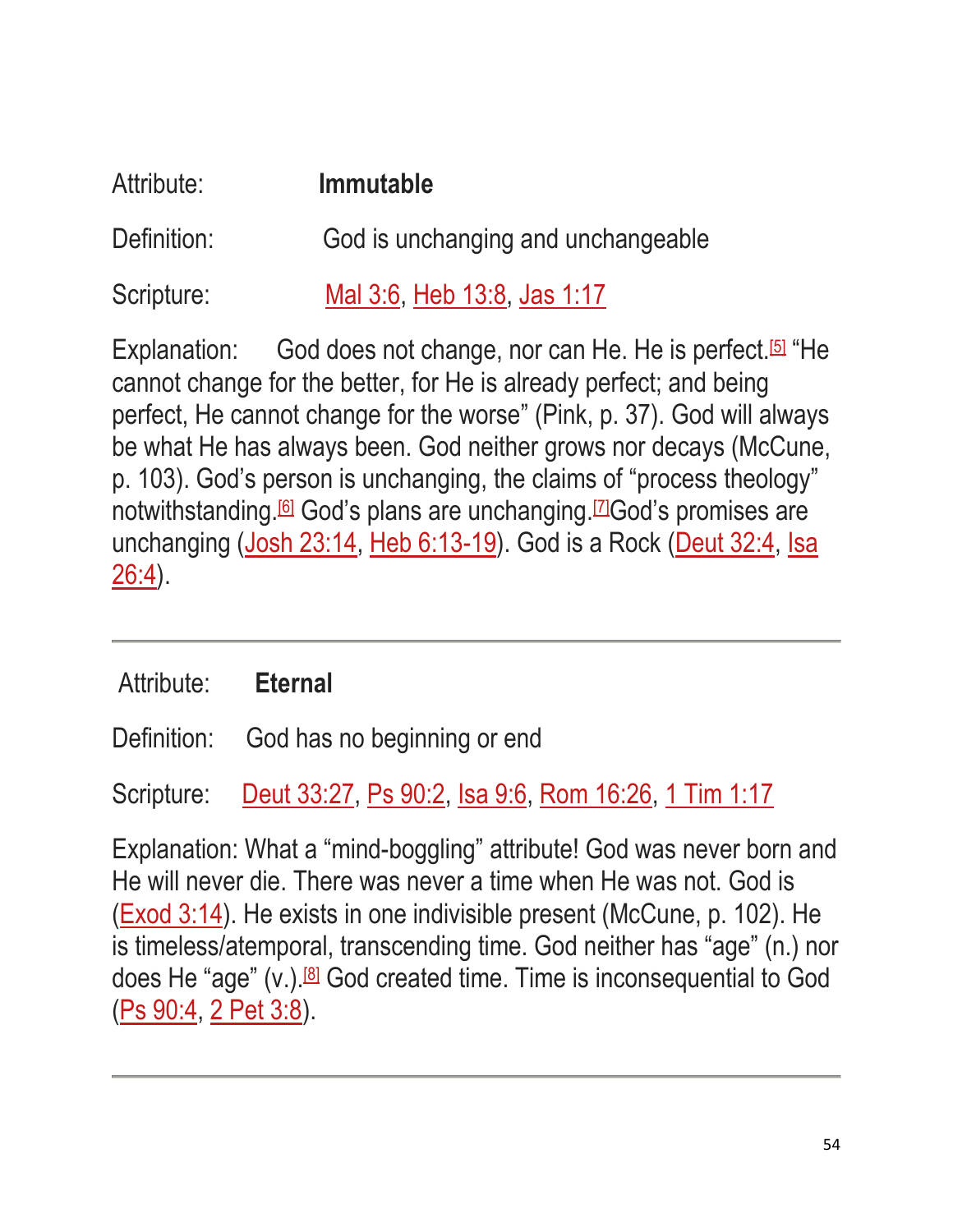Attribute: **Free**

Defintion: God is independent of everyone and everything else

Scripture: [Job 41:11,](https://biblia.com/bible/esv/Job%2041.11) [Isa 40:13-14,](https://biblia.com/bible/esv/Isa%2040.13-14) [Acts 17:25](https://biblia.com/bible/esv/Acts%2017.25)

Explanation: God is the only one who can do what He wants, when He wants, where He wants, how He wants, to whom He wants, for whom He wants, and for whatever reason(s) He wants [\(Job 23:13,](https://biblia.com/bible/esv/Job%2023.13) [42:2,](https://biblia.com/bible/esv/Job%2042.2) [Ps](https://biblia.com/bible/esv/Ps%20115.3)  [115:3,](https://biblia.com/bible/esv/Ps%20115.3) [135:5-6,](https://biblia.com/bible/esv/Ps%20135.5-6) [Isa 46:9-11,](https://biblia.com/bible/esv/Isa%2046.9-11) [Dan 4:35\)](https://biblia.com/bible/esv/Dan%204.35).<sup>[\[9\]](http://www.freesundayschoollessons.org/systematic-theology/attributes-of-god-lesson-12-other-attributes/#_ftn9)</sup> God doesn't have to do anything,  $10$  including create [\(Rev 4:11\)](https://biblia.com/bible/esv/Rev%204.11) or save. God is not indebted to us; God doesn't owe us anything. Only God is truly free. Finitude limits human freedom. Slavery to sin limits human freedom [\(John 8:34,](https://biblia.com/bible/esv/John%208.34) Rom  $6:16-22$ , [Titus 3:3\)](https://biblia.com/bible/esv/Titus%203.3). God is self-existent<sup>[\[11\]](http://www.freesundayschoollessons.org/systematic-theology/attributes-of-god-lesson-12-other-attributes/#_ftn11)</sup> [\(John 5:26\)](https://biblia.com/bible/esv/John%205.26) and self-sufficient.<sup>[\[12\]](http://www.freesundayschoollessons.org/systematic-theology/attributes-of-god-lesson-12-other-attributes/#_ftn12)</sup>

 $11$ God does have some limitations, but they are self-imposed. He is limited by His nature and will.

**24** The difference between God's being and ours is more than the difference between the sun and a candle, more than the difference between the ocean and a raindrop, more than the difference between the arctic ice cap and a snowflake, more than the difference between the universe and the room we are sitting in: God's being is *qualitatively different"* (Grudem, p. 162).

**B**<sup>"</sup>Wonderful" in this verse means incomprehensible (see NASB marginal note).

**44** Agnosticism" erroneously contends that God is incapable of being known.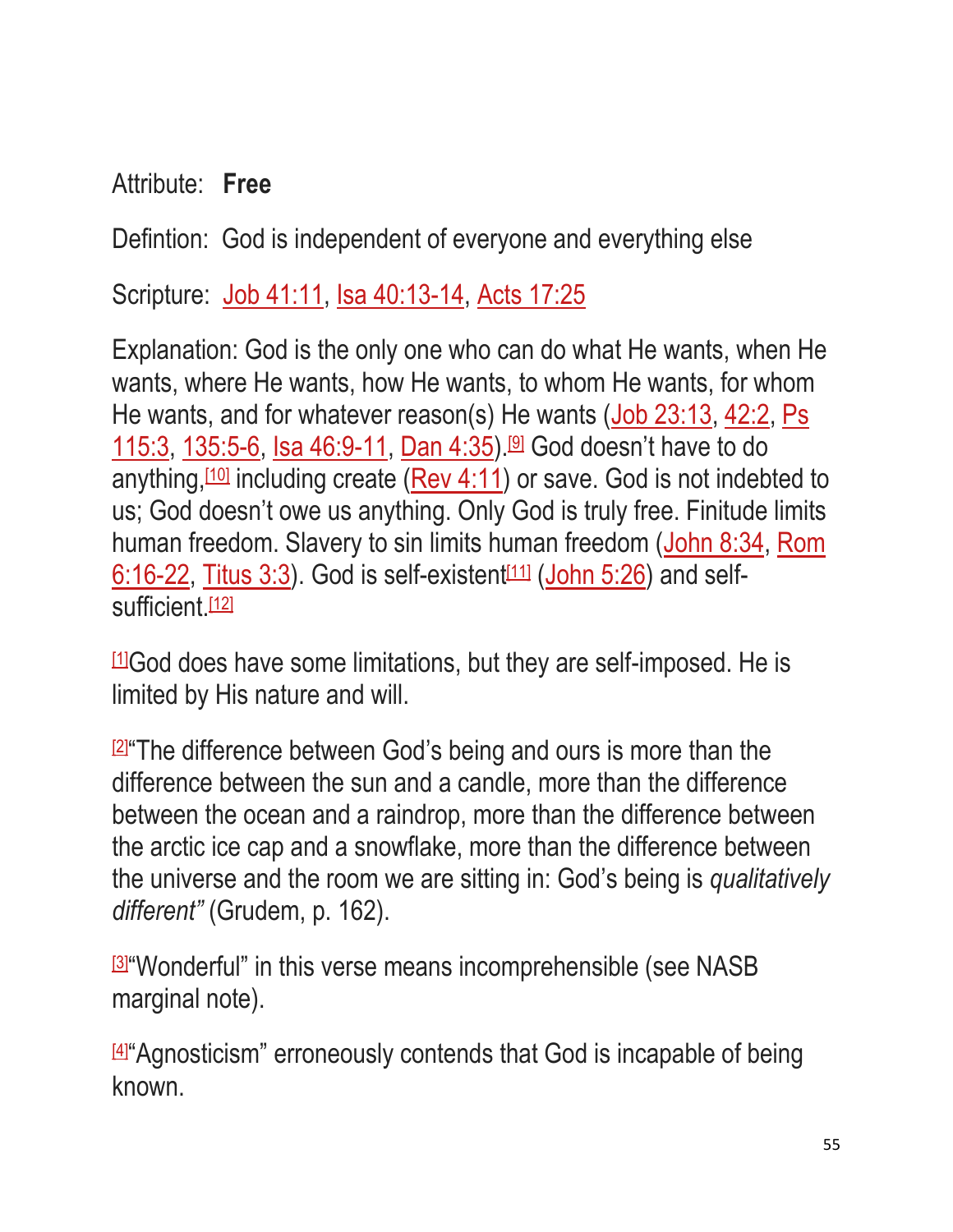[\[5\]](http://www.freesundayschoollessons.org/systematic-theology/attributes-of-god-lesson-12-other-attributes/#_ftnref5)Accordingly, His attributes are sometimes referred to as His "perfections."

[\[6\]](http://www.freesundayschoollessons.org/systematic-theology/attributes-of-god-lesson-12-other-attributes/#_ftnref6)Process theology is the belief that God is in the process of becoming. For refutations of this heresy, see pgs. 166-168 of Grudem, pgs. 172- 179 of Feinberg, and Appendix B in Storms.

 $\textdegree$  Much has been made of passages such as [Exodus 32:9-14](https://biblia.com/bible/esv/Exod%2032.9-14) (verse 14 states: "So the LORD changed His mind"; cf. [Isa 38:1-5](https://biblia.com/bible/esv/Isa%2038.1-5) and [Jonah](https://biblia.com/bible/esv/Jonah%203.10)  [3:10\)](https://biblia.com/bible/esv/Jonah%203.10), especially in light of such passages as [1 Samuel 15:29](https://biblia.com/bible/esv/1%20Sam%2015.29) ("the Glory of Israel will not lie or change His mind; for He is not a man that He should change His mind"; cf. [Num 23:19M](https://biblia.com/bible/esv/Num%2023.19)uch has been made of passages such as Exodus 32:9-14 (verse 14 states: "So the LORD changed His mind"; cf. Isa 38:1-5 and Jonah 3:10), especially in light of such passages as 1 Samuel 15:29 ("the Glory of Israel will not lie or change His mind; for He is not a man that He should change His mind"; cf. Num 23:19). This "tension" is satisfactorily resolved in Ryrie, p. 38; Erickson, p. 279; Grudem, pp. 164-165; Packer, p. 80; Storms, pp. 112- 116; and Feinberg, pp. 274-276. McCune (p. 104) explains: "An unchangeable God must change in His dealings with changeable men in order to remain changeless in His character. Immutability does not mean immobility." God is stable, not static (Erickson, p. 279).

**B**<sup>"</sup>The question, How old is God? is simply inappropriate. He is no older now than a year ago, for infinity plus one is no more than infinity. He simply is not restricted by the dimension of time" (Erickson, p. 274).

**<u>n</u>** Can we imagine the Lord God of Hosts having to request permission of anyone or to apply for anything to a higher body? To whom would God go for permission? Who is higher than the Highest? Who is mightier than the Almighty? Whose position antedates that of the